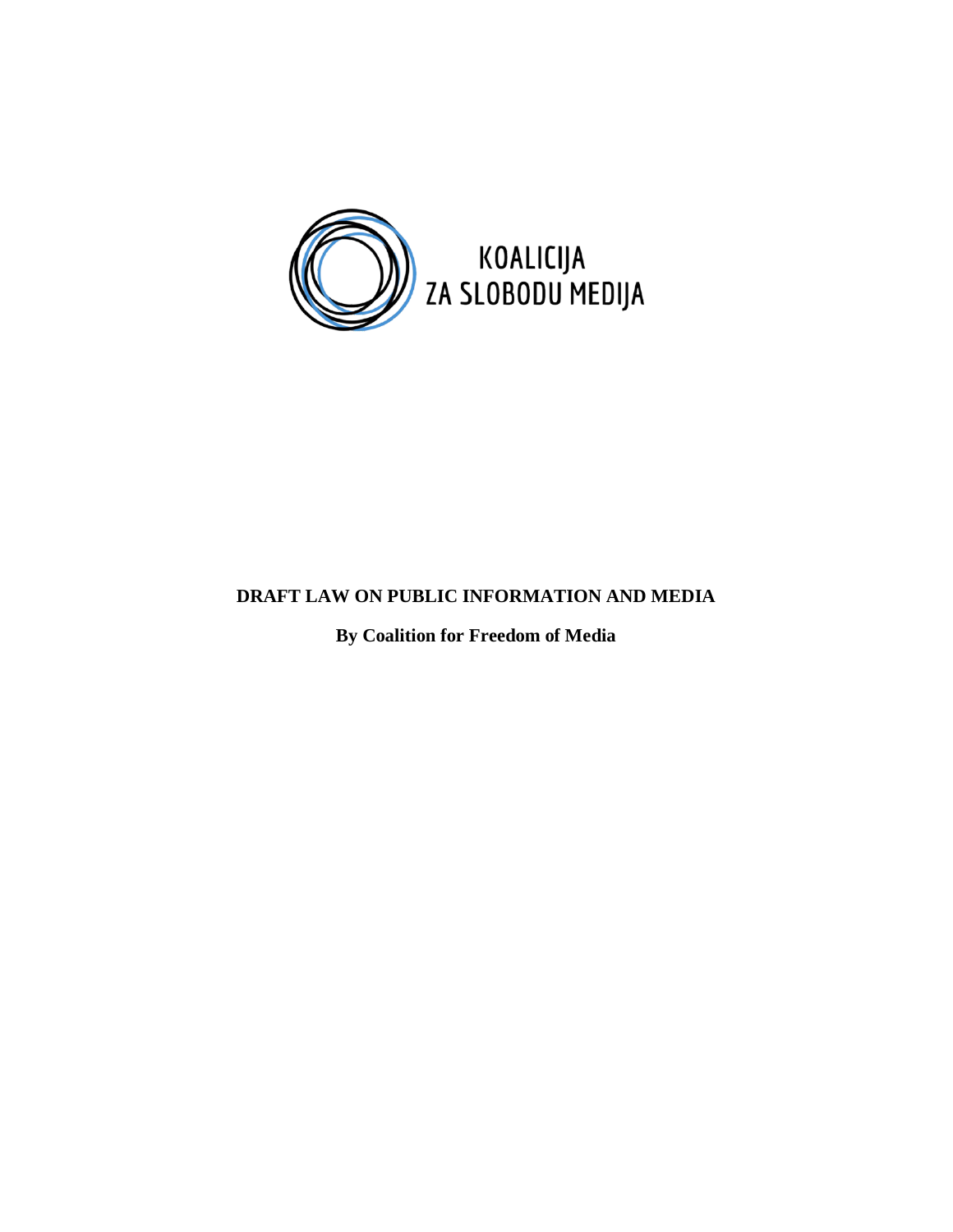#### I. GENERAL PROVISIONS

#### **Public Information and Media**

#### Article 1

Public information is realised through the media.

#### **Purpose of the Law**

#### Article 2

The rules on public information provide and protect the release, receipt and exchange of information, ideas and opinions through the media with a view to improving the values of a democratic society, preventing conflict and preserving peace, authentic, timely, reliable, and complete informing and enabling free personal development.

#### **Subject Matter and Scope of the Law**

#### Article 3

This Law governs the manner in which the freedom of public information is to be exercised, including, in particular, freedom to gather, publish and receive information, freedom to form and express ideas and opinions, freedom to print and distribute newspapers and freedom to produce, provide and publish audio and audio-visual media services, freedom to distribute information and share ideas via the Internet and other platforms, and freedom to publish the media and perform activities pertaining to public information.

This Law governs the principles of public information, public interest in public information, provision and allocation of funds to realise public interests, imprint, imprint summary and identification, publicity of information about the media and the Media Register, protection of media pluralism, the role of editor, journalist and foreign media representatives, media distribution, temporary safekeeping and access to media records, special rights and obligations pertaining to public information, personal information, means and procedures of legal protection, supervision of the application of legal provisions and penal provisions.

#### **Freedom of Public Information**

#### Article 4

Public information is free and it is not subject to censorship.

Any direct or indirect discrimination of programme editors, journalists or other persons involved in the public information sector based, in particular, on their political choices and beliefs or other personal characteristics is forbidden.

The free flow of information through the media or the editorial autonomy of the media, especially by putting pressure, threatening or blackmailing editors, journalists or sources of information, shall not be jeopardised.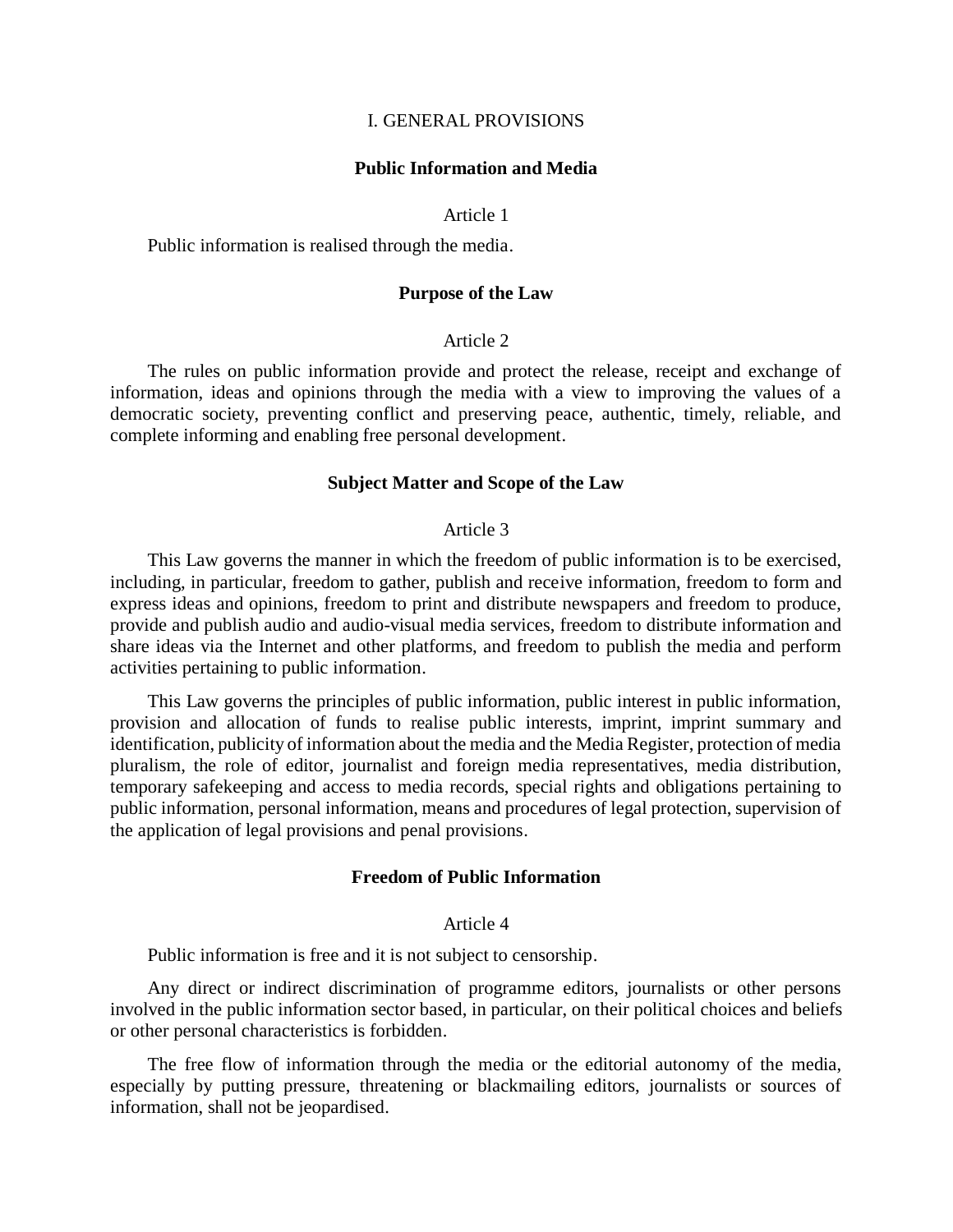Any physical assault on an editor, a journalist or other persons involved in gathering and publishing information through the media shall be punishable by law.

The freedom of public information shall not be violated by abuse of office or public powers, ownership or other rights, or by exerting influence or control over the means of printing and distribution of papers or over electronic communication networks used for the distribution of media content, and/or platforms used to distribute media content.

## **Information about the Issues of Public Interest**

## Article 5

The media shall publish information, ideas and opinions on occurrences, events and persons that the public has a legitimate interest to know about, regardless of the manner in which the information was gathered, in accordance with the provisions hereof.

Everyone has the right to get true, complete and timely information about the issues of public importance and the means of public information shall honour this right.

### **Protection of Media Pluralism and Ban on Monopoly in the Public Information Sector**

## Article 6

In order to enable citizens to form their own opinions of occurrences, events and persons, the versatility of sources of information and media content shall be provided.

In order to protect competition and diversity of ideas and opinions, any form of monopoly in the field of public information is forbidden.

No one shall have the monopoly over the publication of information, ideas and opinions in a media outlet.

No one shall have the monopoly over the establishment or distribution of the media.

# **Public Availability of Information about the Media**

# Article 7

In order to enable citizens to form their own opinions about the authenticity and reliability of information, ideas and opinions published in the media, in order to be able to identify the possible influence of the media on public opinion and in order to protect media pluralism, the public availability of information about the media shall be granted.

# **The Position of Public and Political Figures**

# Article 8

The elected, appointed, i.e., assigned holder of public office shall be obliged to be subjected to the expression of critical opinions that pertain to the results of their performance, i.e., the policy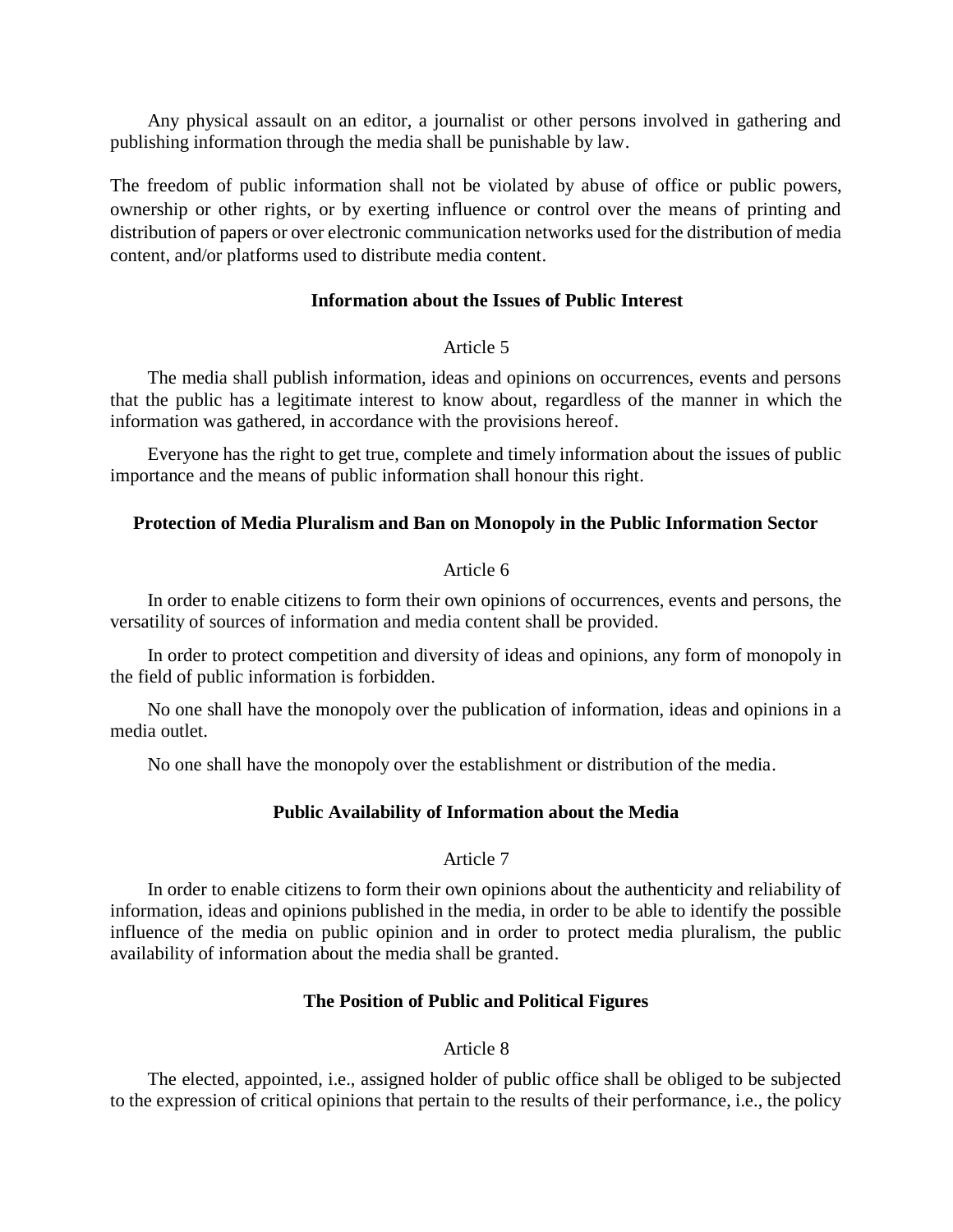they implement, and the opinions are in relation to performing their function – regardless of whether they feel personally affected by the expression of these opinions.

#### **Obligation of Journalistic Due Diligence**

## Article 9

Prior to publishing the information about an occurrence, an event or a person, both the editor and the journalist shall check its origin, authenticity and completeness with due diligence appropriate for the circumstances and in line with journalistic code of conduct.

Both the editor and the journalist shall convey the accepted information, ideas and opinions authentically and fully, and if the information is taken from another media outlet, they shall credit that media outlet.

#### **Public Broadcasting Services**

#### Article 10

Public broadcasting services and other media operating in accordance with the principles of public media services shall in particular report on the occurrences, events and persons in a timely and an unbiased manner, enable the expression of ideas and opinions that are present in the community, encourage discussion on all subjects of interest to the public in the spirit of tolerance, produce various programme contents and strive to provide services of the highest quality.

### **Civil Sector Media**

## **Article 10а**

Civil sector media shall provide their services in respect of public interest, for the purposes of meeting specific interests of particular social groups and citizens' organisation.

#### **Rights of Publishers**

#### Article 11

Everyone shall respect the rights of media publishers and providers of audio and audio-visual media service (hereinafter: publisher).

Natural and legal persons, domestic and foreign, have equal rights to publish and other rights pertaining to publishing, in accordance with law and signed international agreement.

#### **Right to Information of Persons with Disabilities**

#### Article 12

With a view to protecting the interests of persons with disabilities and ensuring equality in their exercising the right to freedom of opinion and expression, the Republic of Serbia, Autonomous Province and local self-government unit shall take measures to ensure smooth receipt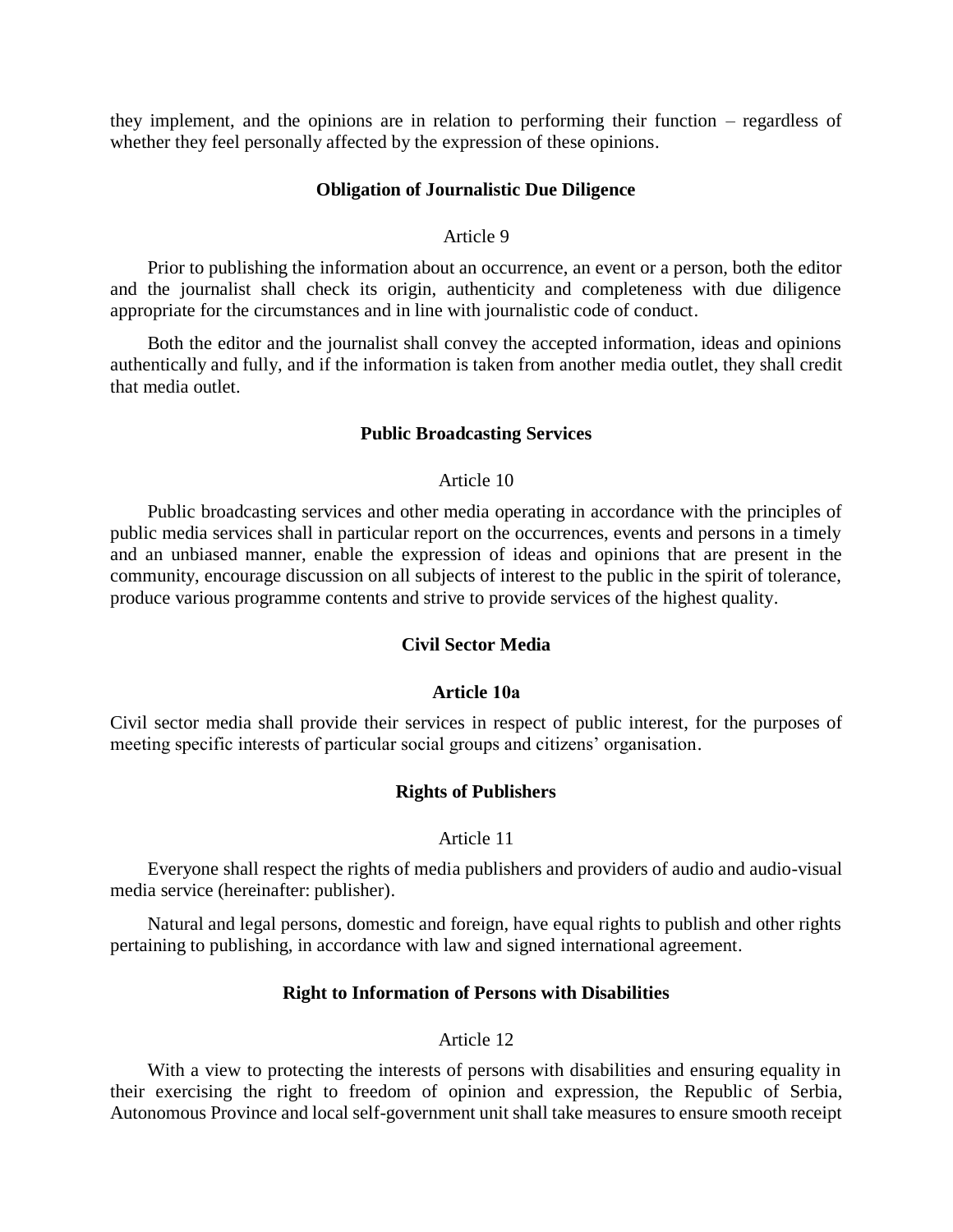of information intended for the public, in the appropriate form and by applying appropriate technologies, and provide part of funds or other conditions for the operation of the media that publishes the information in Sign Language or in Braille Code, or in another way facilitate the exercise of these persons' rights pertaining to the public information sector.

### **Right to Information of Members of National Minorities**

#### Article 13

With a view to enabling members of national minorities to exercise their right to information in their own languages and script, and the right to foster their own cultures and identities, the Republic of Serbia, Autonomous Province and local self-government unit shall provide part of funds, through co-financing, or other conditions for the operation of the media that publishes information in the languages of national minorities, through the authority responsible for public information affairs.

Republic of Serbia and Autonomous Province shall ensure stable, transparent and nondiscriminatory funding sources for media publishers established by the national minority councils, equally for all publishers in the territory of Republic of Serbia, and/or autonomous province.

### **Application and Interpretation of Legal Provisions**

### Article 14

The provisions hereof shall not be interpreted or applied in a manner that abolishes the freedom of public information or restricts it in an extent greater than that provided for hereunder.

The provisions hereof shall be interpreted and applied in accordance with the generally accepted rules of international law, current international standards for human and minority rights and the practices of international institutions supervising their implementation.

## II. PUBLIC INTEREST IN PUBLIC INFORMATION

### **Public Interest**

#### Article 15

In the field of public information, public interest means:

1) Authentic, unbiased, timely and full information available to all citizens of the Republic of Serbia;

2) Authentic, unbiased, timely and full information in the mother tongues of the citizens of the Republic of Serbia belonging to national minorities;

3) Providing information in the Serbian language for the Serbian citizens living outside the territory of the Republic of Serbia;

4) Maintaining cultural identity of the Serbs and national minorities living on the territory of the Republic of Serbia;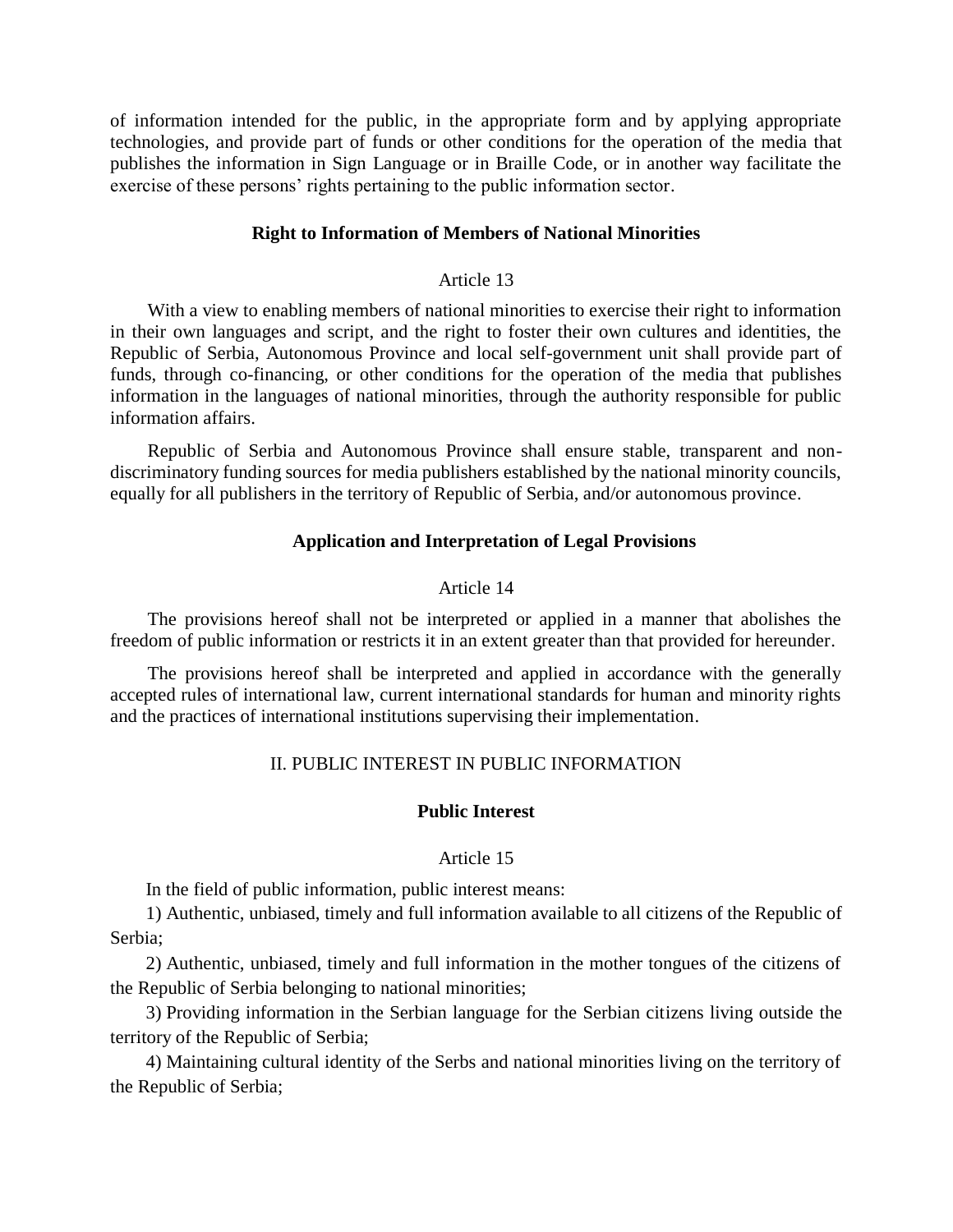5) Providing information for the foreign public in the languages and scripts of interest for the Republic of Serbia;

6) Providing information for persons with disabilities and other vulnerable social groups;

7) Supporting the production of media content with a view to protecting and developing human rights and democracy, improving a constitutional state and a welfare state, free developing of character and protecting children and youth, developing cultural and artistic creativity, developing education including media literacy as part of education system, developing science, sports and physical culture and protecting environment and human health; supporting the production of media content with a view to increasing citizens' interest for availability of public funds.

9) Improving media and journalistic professionalism, professional knowledge and skills and ethical standards;

10) Supporting the production of media content with a view to promoting tolerance and intercultural dialogue for the purpose of mutual respect, understanding and cooperation among all the people living in the territory of Republic of Serbia, irrelevant of their ethnic, cultural, linguistic or religious identity;

11) Providing information on topics locally and regionally relevant;

12) Developing and implementing coordinated national policy for media, information and digital literacy.

13) Providing information on Serbia' European integration process, joint European cultural, historical and geographic area, and Pan European dialogue on policies, values and future of the EU.

The Republic of Serbia, Autonomous Province and local self-government unit shall ensure the realisation of public interest by encouraging the diversity of media content, the freedom of expression of ideas and opinions, development of free and professional media, and ensuring stimulating environment for media sustainability that shall contribute to meeting, without any discrimination, citizens' needs for information and content from all areas of life.

# **Realisation of Public Interest**

### Article 16

The Republic of Serbia shall realise public interest in the field of public information exclusively by:

1) Establishing public services at the the level of the republic and the province, in accordance with the law;

2) Establishing an institution in order to exercise the right to public information of the population living on the territory of the Autonomous Province of Kosovo and Metohija;

3) Enabling National Minority Councils to establish institutions and companies in order to exercise the right to information in minority languages or to establish a foundation in order to achieve the objective of improving public information in minority languages that benefits all, in accordance with law;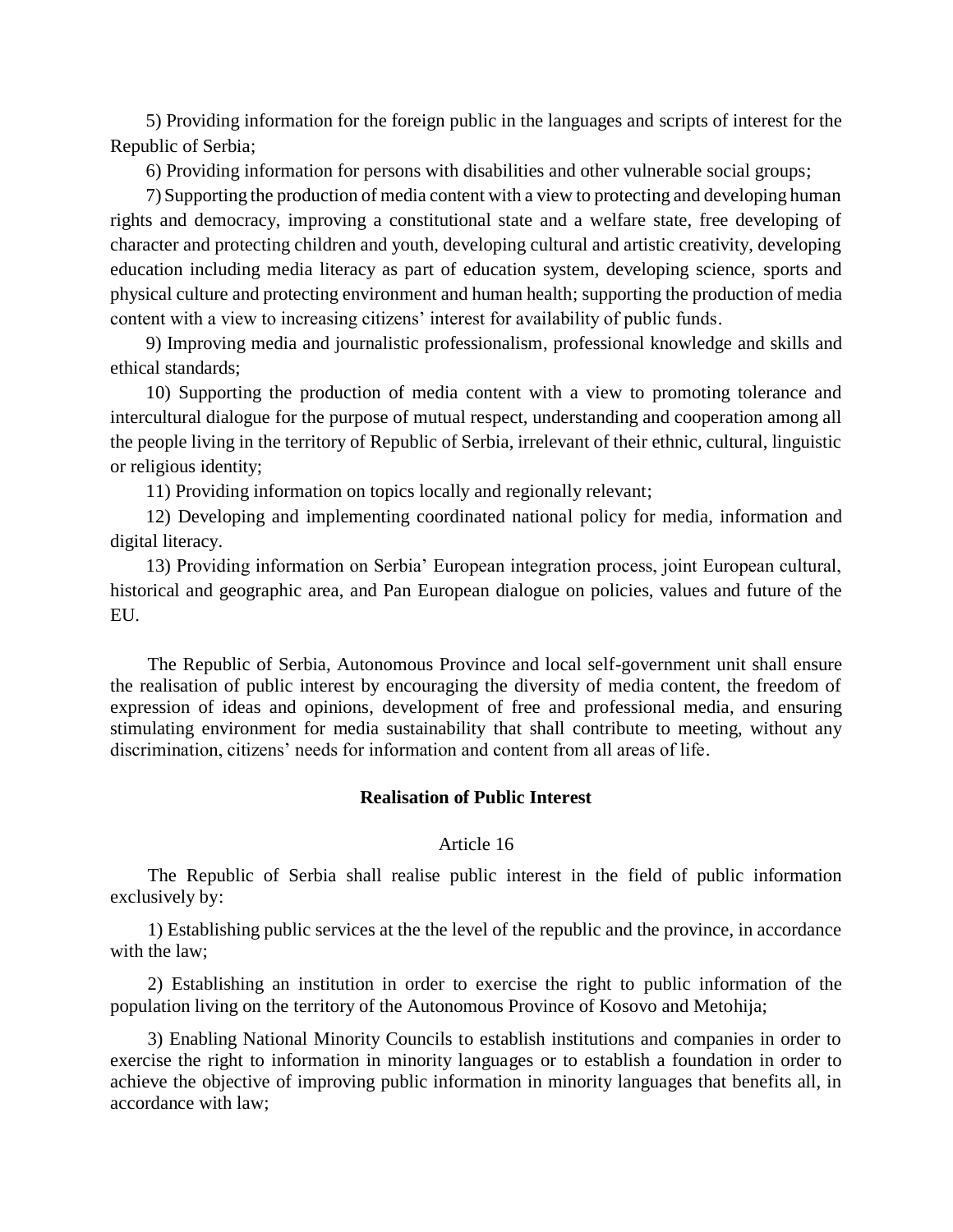4) Co-financing projects in the public information sector in order to realise public interest.

5) Creating favourable environment for the multilingual media and their work.

6) Creating favourable environment for the civil sector media and their work.

7) Creating favourable environment for the media reporting on local and regional topics and their work.

8) Writing national strategy for developing media, information and digital literacy and establishing coordinated national network for media, information and digital literacy.

Creating favourable environment shall mean nurturing activities that should guarantee independent work of media, free of pressure.

The by-law of the institution, company or foundation referred to in points 2) and 3) of paragraph 1 of this Article shall in particular regulate appointment and election procedures for management bodies and, where the institution, company or foundation is the publisher of the media, for the editor-in-chief, in a way that ensures full editorial independence of the media.

The director of the institution, company or foundation and, where the institution, company or foundation is also the publisher of the media, the editor-in-chief, shall be appointed and relieved of duty by the management body, for a four-year period, following a public competition.

Two thirds of the members of the management body - of the institution, company or foundation referred to in paragraph 1 points 2) and 3) of this Article shall comprise independent members, i.e. persons who have not held public office for at least three years prior to being appointed members of the management board of the institution or foundation referred to in paragraph 1 points 2) and 3) of this Article in accordance with the legislation on the prevention of the conflict of interest when performing public function.

# **Article 16а**

The editorial policy of media whose publishers are established by national councils of national minorities is independent of publishers and aligned with the principles of public broadcasters' work.

The independence of editorial policy shall be ensured by the internal code of ethics adopted by the national minority council and the media publisher founded by the national minority council.

When electing the editor-in-chief of the media whose publishers are founded by the national minority councils it is mandatory to obtain editorial staff's opinion on the candidate. The editorial staff shall secretly vote on the editor-in-chief candidate. The publisher shall undertake to accept in full consideration the editorial staff's opinion on the candidate.

Membership in a national council or a political party is incompatible with holding any office in the management bodies of media publishers whose founders are national minority councils.

Members of the management bodies of media publishers whose founders are national minority councils have to be media professionals, with proven record of accomplishment or important academic papers related to media, such as: media professional and experts, economists, telecommunication engineers with experience in media services provision technology, media legal experts, etc., with at least 5 years of experience in working with media or media outlet with clear indicators, without discrimination on any grounds whatsoever.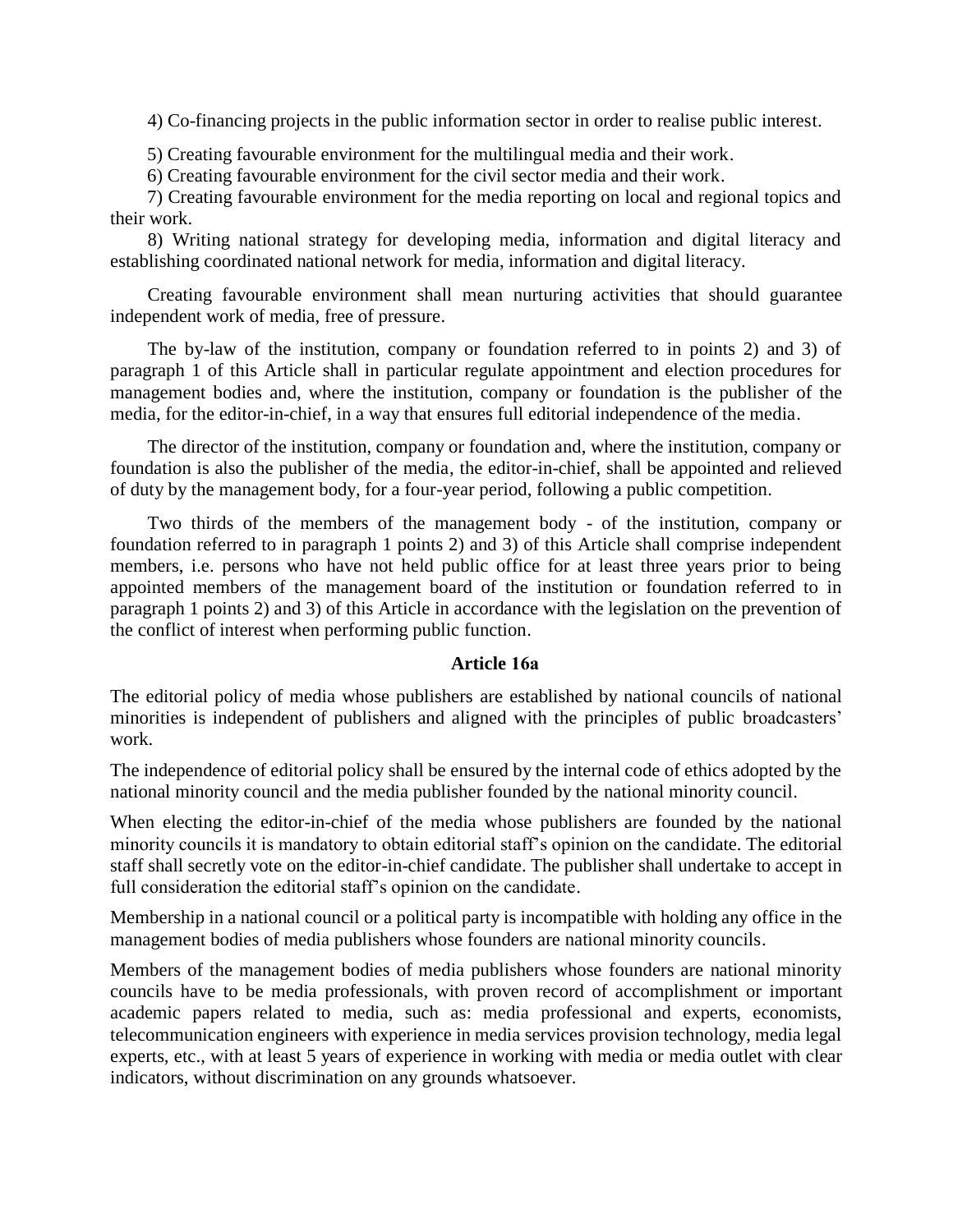Representative of media publishers whose founder is a national minority council and a member of a management body too shall have to meet the requirements and have at least 5 years of experience in media management and proven record of accomplishment.

Members of the management body and representative of publisher whose founders are national minority councils must be free of conflict of interest, within the meaning of the law regulating the conflict of interest.

The media publishers whose founders are national minority councils shall undertake to publish financial reports and the report on implementation of internal code of ethics every year.

National minority councils shall deliver in advance to the public authorities publishing call for proposals for project co-financing in national minority languages the non-mandatory opinion on the type of media content the particular national community requires in order to raise the level of quality of information in their language.

# **Article 16b**

(1) The Republic of Serbia, Autonomous Province and local self-government unit, at least once in three years carry out the needs analysis pertaining to media content in public interest, starting from the definition of public interest in the field of public information from Article 15 hereof, drawing a report about this analysis which is an integral part of the public competitions from Article 17 hereof.

(2) For the purpose of obtaining opinion of wider and professional public, during the procedure of analysis, the public authority from paragraph 1 of this Article, shall carry out public consultations for a minimum of 30 days, when the public authority will collect opinions from wider and professional public on the missing media content to realise some of the public interest goals prescribed under Article 15 hereof.

(3) Following the consultations, the public authority referred to in paragraph 1 of this Article, shall adopt a report on needs analysis on the missing media content to be used later on in defining the purpose and sum of the public competition from Article 17 of this law, and publish it on its website.

(4) The ministry responsible for public information affairs shall regulate in detail the manner and procedure for drawing up the needs analysis of media content for realisation of public interest, the content of such analysis, the content of report on needs analysis of the missing media content, public consultation programme content and the template for giving opinion on the subject of public consultation.

# III. CO-FINANCING PROJECTS IN THE PUBLIC INFORMATION SECTOR IN ORDER TO REALISE PUBLIC INTEREST

# **Provision and Allocation of Funds**

Article 17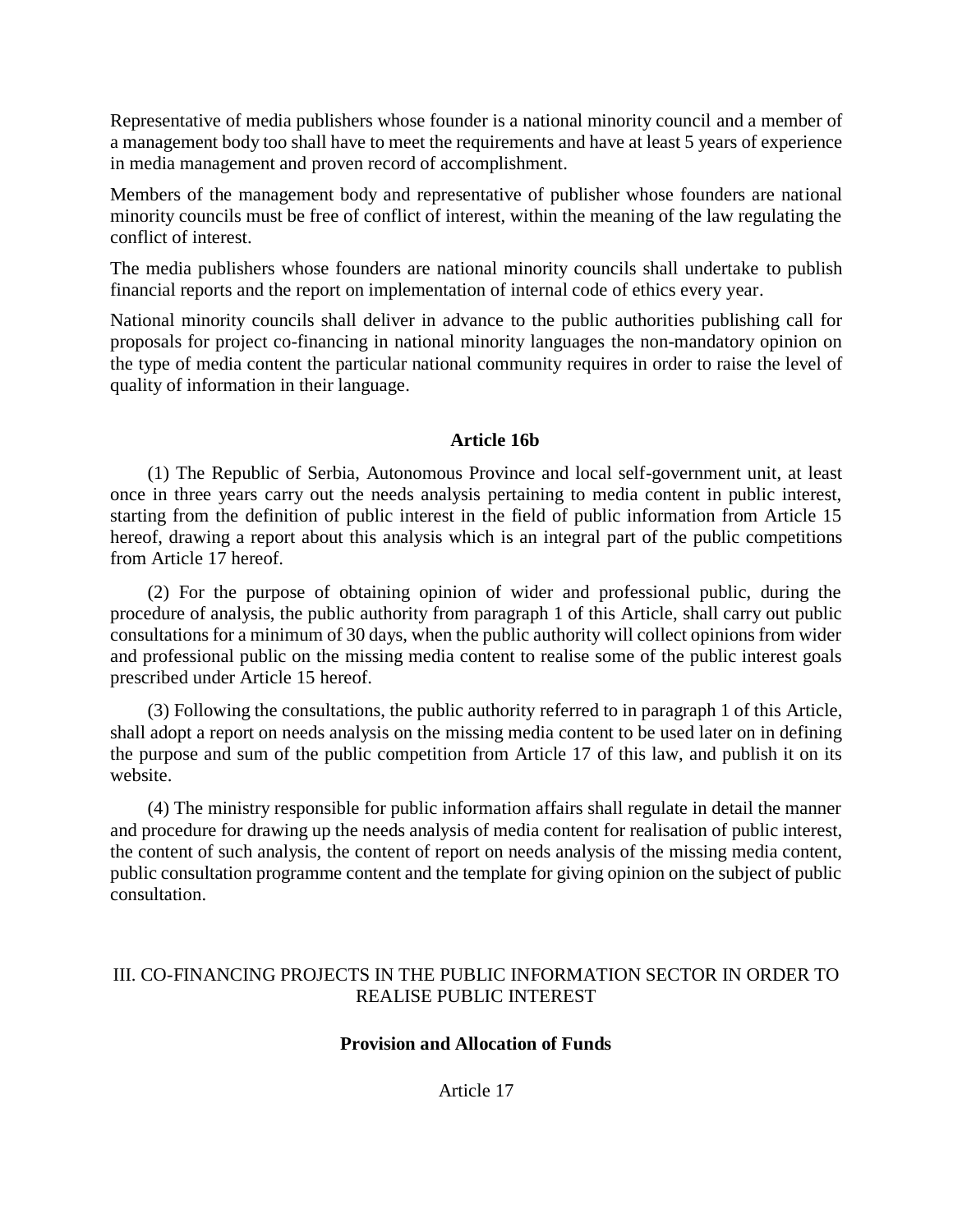The Republic of Serbia, Autonomous Province and local self-government unit shall provide from their budgets part of the funding for realising public interest in the public information sector (hereinafter: public competition) and shall allocate the funds on the basis of public competitions and by way of allowances, in accordance with the provisions of non-discrimination and the rules for state aid allocation and protection of competition.

The funds allocated and transferred to special accounts with the Treasury Administration, under paragraph 1 of this Article, shall not be subject to enforcing payment.

When deciding on the amount of funds allocated in each separate public competition from paragraph 1 of this Article, the public authority shall first take into consideration real costs of the media content production the competition is being announced for, according to the results of the completed analysis from Article 16b of this law.

Provisions of paragraph 3 hereof are applicable accordingly when determining minimum and maximum amount of funds allocated per project for each separate public competition.

Provisions of paragraph 3 hereof are applicable accordingly to the published call for proposals for projects meant for organisation and participation in expert, scientific and appropriate gatherings as well as professional education and improvement of professional and ethical standards in the field of public information from Article 18 para. 1 point 2) of this law.

In case of allowances, maximum 5 % of the total earmarked funds for the realisation of public interest may be allocated in the area of public information.

## **Public Competitions**

### Article 18

There will be public competitions for the projects pertaining to:

- 1) Production of media content;
- 2) Organisation of and participation in expert, scientific and other appropriate gatherings, professional education and improving professional and ethical standards as well as research in the public information sector.

The amount of funds allotted for the projects of production of media content may not be lower than 90 % of the amount allotted for a public competition.

### **Announcing Public Competitions**

### Article 19

Bearing in mind the public interest defined in Article 15 and needs analysis of the missing content from Article 16b hereof, the authority responsible for the public information affairs of the Republic of Serbia, Autonomous Province or a local self-government unit in accordance with the regulations governing the operation of these bodies (hereinafter referred to as the authority which announces a public competition) shall pass a decision on public competitions to be announced over the course of a calendar year.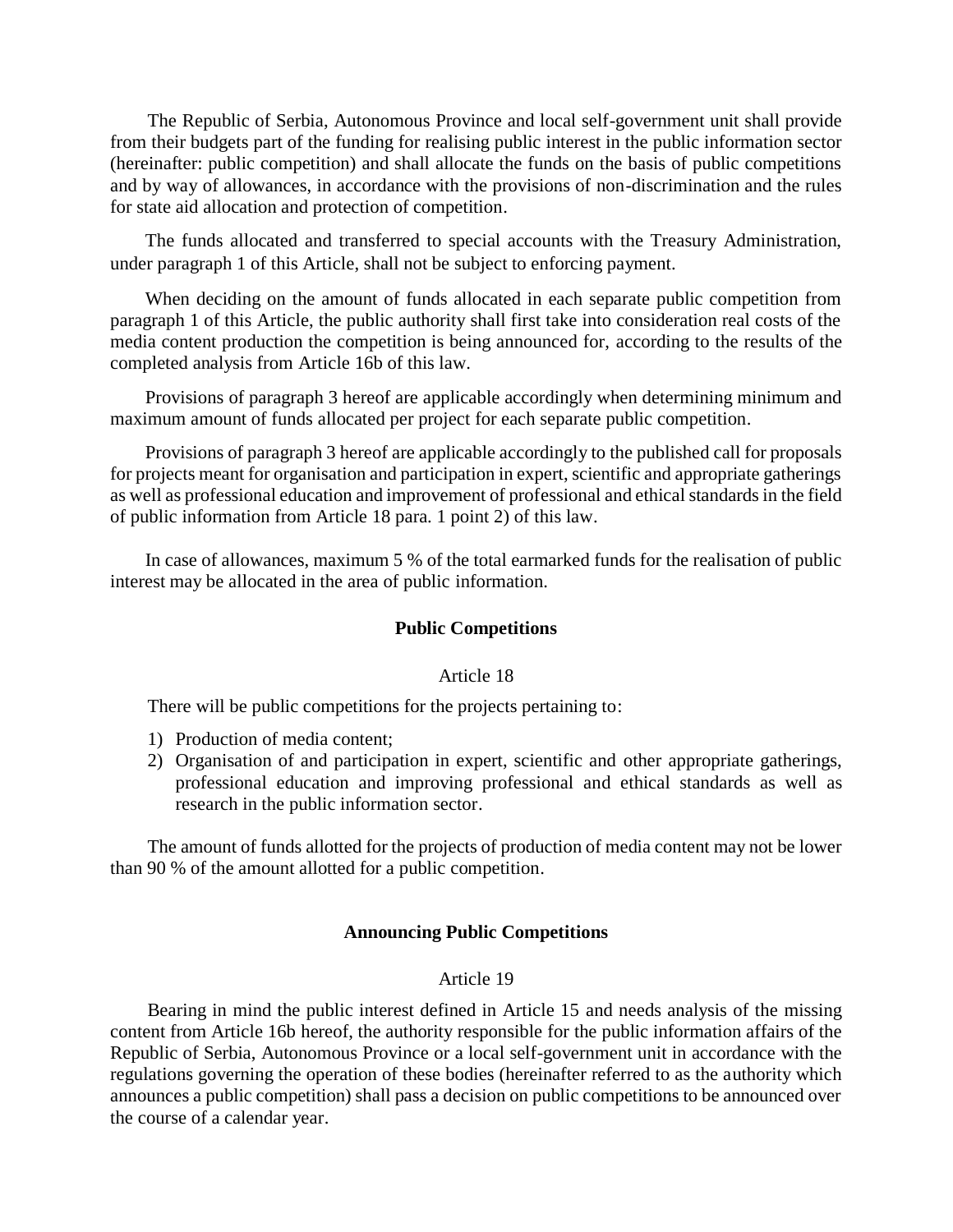The authority announcing the competition shall obtain the opinion of national minority councils whose representatives live in the territory of jurisdiction of the authority announcing competition pertaining to media content required by the specific national minority, for improving the quality of information in the native language.

The opinion from the previous paragraph is not mandatory.

The authority announcing the competition is obliged to announce it no later than 31 January of the current year for that calendar year.

The authority announcing the competition in particular takes care of improving the quality of information provided for the persons referred to in Articles 12 and 13 of this Law.

The authority responsible for the public information affairs of the Republic of Serbia shall announce public competitions with a view to improving the quality of information provided for the citizens living on the territory of the Autonomous Province of Kosovo and Metohija and representatives of Serbian people in the countries of the region.

Public competitions will be announced in the form of open calls for project proposals and published on the website of the authority referred to in paragraph 1 hereof and at least in one daily or weekly paper distributed on the territory falling under the jurisdiction of the authority announcing the competition.

## **Content of Public Competition**

### Article 20

Public competition shall identify the following:

1) The purpose of the funds for the realisation of public interest and the amount thereof, as well as minimum and maximum amount to be approved for project realisation;

- 2) The right to participate in public competition;
- 3) The conditions of public competition applications;
- 4) The criteria for project evaluation;
- 5) The time-frame of public competition;
- 6) The documentation attached by project applicant.

The integral part of the competition from paragraph 1 hereof includes the needs analysis report from Article 16b paragraph 1.

The invitation for proposing the members of the Selection Panel from Article 24 hereof shall be sent through the competition**.**

## **Right to Participate in Public Competition**

### Article 21

The following shall have the right to participate in a public competition: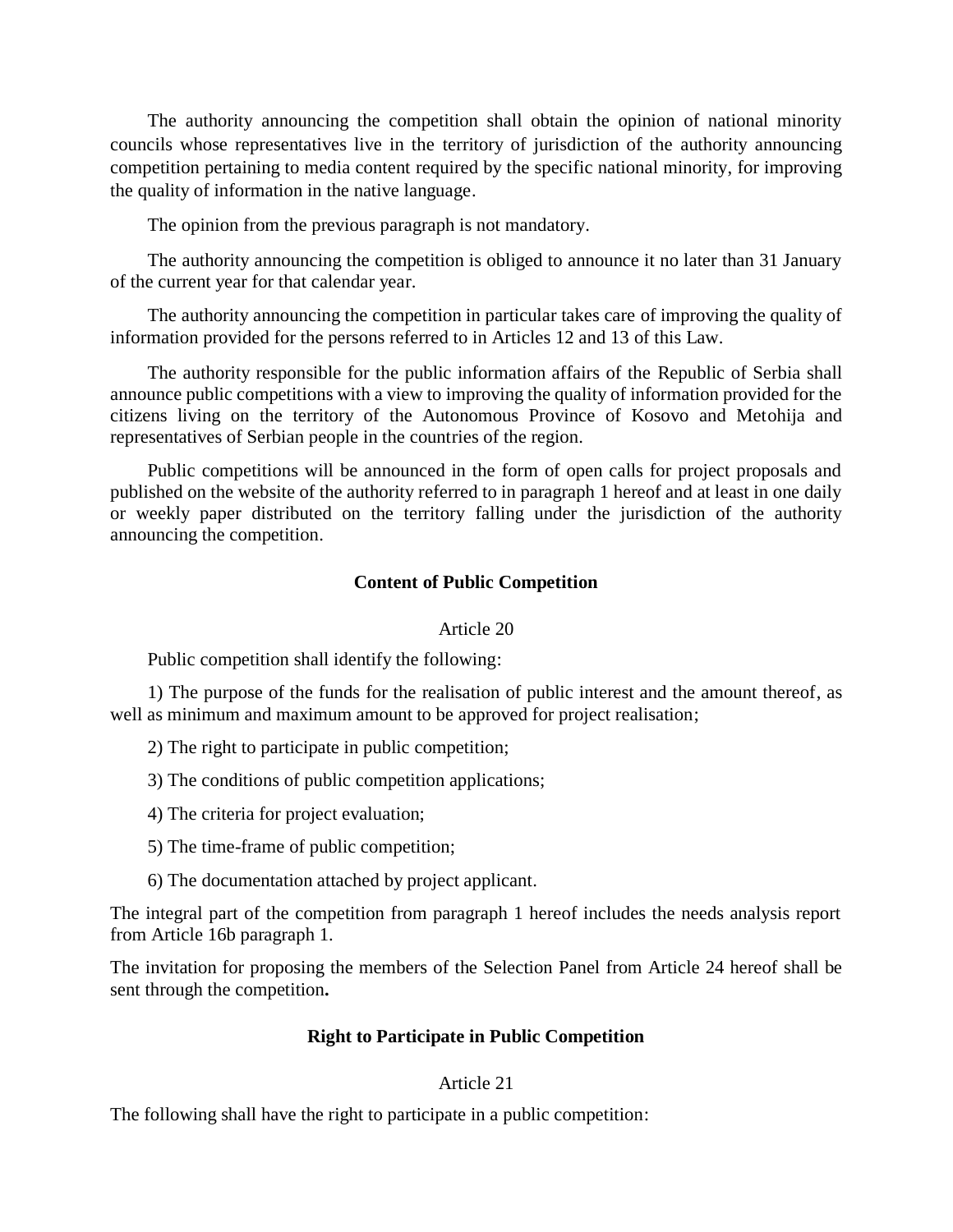**1)** A publisher of the media, whose media is entered in the Media Register, shall:

have appropriate authorisation for providing media service in line with the law regulating the electronic media and is entered in the Media Register kept by the regulatory authority of electronic media, when electronic media are concerned;

accept the competence of self-regulatory body in charge of application of professional and ethical standards the Press Council for printed and electronic media;

2) A legal person or an entrepreneur involved in the production of media content registered in the Media Content Production Register from Article 37 of this law and who submits evidence that the co-financed media content will be realised through the media that meets the conditions from point 1) hereof.

Any legal person or entrepreneur shall have the right to participate in the public competition referred to in Article 18 paragraph 1 point 2) hereof, with the exception of persons identified in Article 44 paragraph 1 hereof, including the persons not meeting the conditions from paragraph 1 point 1 of this Article.

Publishers funded from the public revenue may not participate in public competitions.

# **Competition Requirements**

# Article 22

An applicant may apply only with one project.

For the purpose of this Law, "project" means a whole programme unit or part thereof (either in terms of genre or in terms of time) that contributes to the realisation of public interest referred to in Article 15 hereof.

A media publisher may apply with one project per each media outlet.

 An applicant may suggest the co-financing of the project in the amount not exceeding 80 % of the project value, and maximum in the amount identified in the call for project proposals, and not exceeding 50% for the projects of television media content production.

 Competition participant may hire another legal person or entrepreneur for production of a minor share of media content for whose production, and/or postproduction they do not have adequate capacities at their disposal, in accordance with budget specification, provided that this person is registered in the Media Content Production Register from Article 37.

Another legal person or entrepreneur hired to produce a minor share of media content may not be employed with the media publisher and may not be a person associated with the media publisher as defined under the law governing the legal status of companies and other forms of organisation.

An applicant who has, in the current calendar year, already used the funds allotted for project co-financing in the field of public information at a republic, provincial or local level, may apply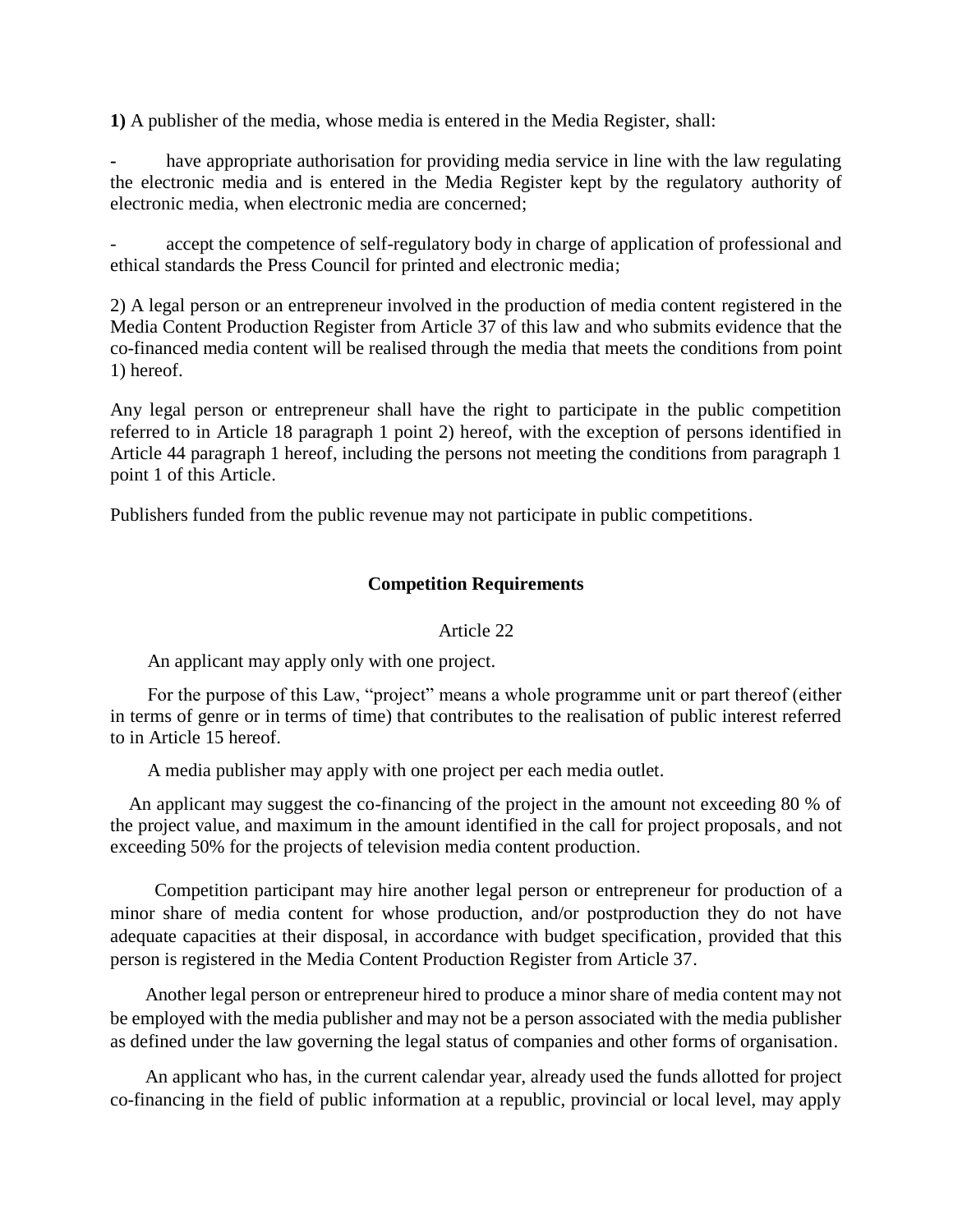for the co-financing of that same project only one more time in that calendar year, in the amount which, combined with the funds already received, does not exceed 80 % of the project value.

It is not allowed to limit the rights of participation in the Competition by prescribing discriminatory conditions, such as conditions limiting participation of a specific publisher pertaining to publisher's seat, location of the programme production equipment, limitation referring to specific type of media, and media content (unless those are measures of affirmative action related to realisation of information rights for minority and other vulnerable groups, that public authority announcing the Competition for distributing funds from local self-government unit is using to positively discriminate competition participants from the territory of local selfgovernment unit, in accordance with the conditions prescribed by this law), etc.

### **Project Assessment Criteria**

### Article 23

Project shall be assessed according to the extent to which proposed project activities are appropriate for the realisation of public interest in the public information sector in accordance with Article 15 hereof, and according to the extent to which, based on the documents submitted, the applicant provides a better guarantee of his commitment to the professional and ethical media standards.

The stronger guarantee of adherence to professional and ethical standards within the meaning of this Article shall be verified by obtaining information from competent authorities that in the year before the competition the regulatory authority has not imposed any measure regarding electronic media, or that no act of the self-regulatory body of the Press Council – for printed and online media has been adopted, to ascertain that specific media outlet has violated legal provisions, and professional ethics standards pertaining to protection of human rights (such as violating the right to presumption of innocence within the media content prior to court decision, violating rights of privacy by reporting information from personal life not in the service of public interest, violation of provisions pertaining to special protection of minors, as well as violating other provisions protecting human rights).

If the measure from paragraph 2 hereof has been imposed, the severity of the breach and number of imposed measures shall be taken into consideration, as well as behaviour following the imposed measure, which is corroborated by information of competent regulatory, and/or self-regulatory authority from paragraph 2 hereof.

Public authority announcing the Competition cannot prescribe criteria discriminating between various media publishers unjustifiably, meaning favouring specific publisher by prescribing unfounded criteria, in particular by referring to scope and quality of the previous cooperation between public authority and a specific publisher, creating criteria that only one or some publishers can meet, etc.

Discriminating between different media publishers, and favouring of publishers will not be considered unfounded by public authority announcing the Competition and criteria to allocate the funds from local self-government units to positively discriminate the competition participants from the territory of the local self-government units thereof, if such criteria will contribute to the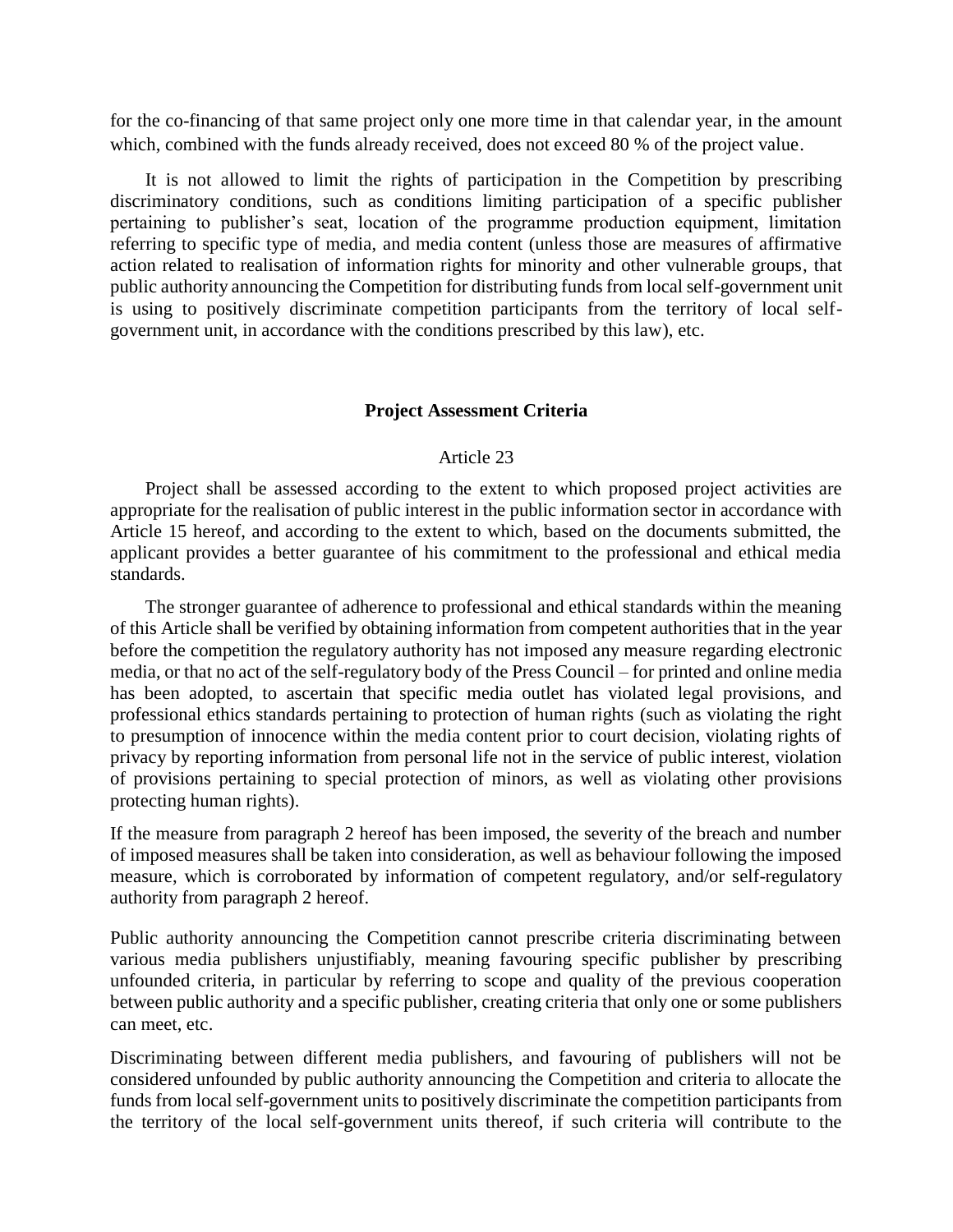realisation of public interest in the field of public information, and will not eliminate the competition in the relevant market.

Detailed criteria for individual public competitions shall be announced in open calls for project proposals.

### **Selection Panel**

### Article 24

The assessment of submitted project proposals shall be done by a panel of experts comprising three to five members (hereinafter: panel).

The members of the panel referred to in paragraph 1 of this Article shall be appointed by the manager of the authority that published the call for project proposals from amongst independent experts on the media and media workers provided there is no conflict of interest and that they do not hold public office, within the meaning of the regulation governing the conflict of interest.

Independent media expert from paragraph 2 of this Article shall be an expert with the reputation in professional public, and an academic degree in the field relevant for the media, or that they have created important and recognised works or practice in media, and/or project financing and co-financing.

The persons who have been appointed, nominated, employed or otherwise engaged in bodies of Republic of Serbia, Autonomous Province, local self-government unit, bodies of public enterprises and companies, institutions or other organisations founded by Republic of Serbia, Autonomous Province, local self-government unit or being their member, as well as persons associated with these persons within the meaning of the provision regulating the conflict of interest, cannot be engaged in the work of the panel referred to in paragraph 1 of this Article.

Exceptionally to limitations from paragraph 4 of this Article, the employed persons or persons otherwise engaged in the public authority announcing the Competition, are allowed to carry out administrative and technical tasks referring to specific Competition for the Panel, so in this capacity they are allowed to participate in the Panel's work, but without the right to vote on decisions.

The majority of the panel members referred to in paragraph 1of this Article shall be appointed at the recommendation of journalist media associations if such a recommendation exists and if the persons proposed meet the legal criteria.

The members of the panel shall be appointed for each individual public competition and the decision on their appointment and rating lists for evaluating resumes, as well as resumes of all candidates who applied for members of the Panel, including resumes of appointed members of the Panel, shall be published on the website of the authority referred to in paragraph 2 of this Article,

The ministry responsible for public information affairs shall regulate in detail the template for submitting resumes and rating lists for their evaluation.

Members of the selection panel shall undertake to sign a declaration of interest pertaining to their engagement in the Panel and decision-making. (Statement).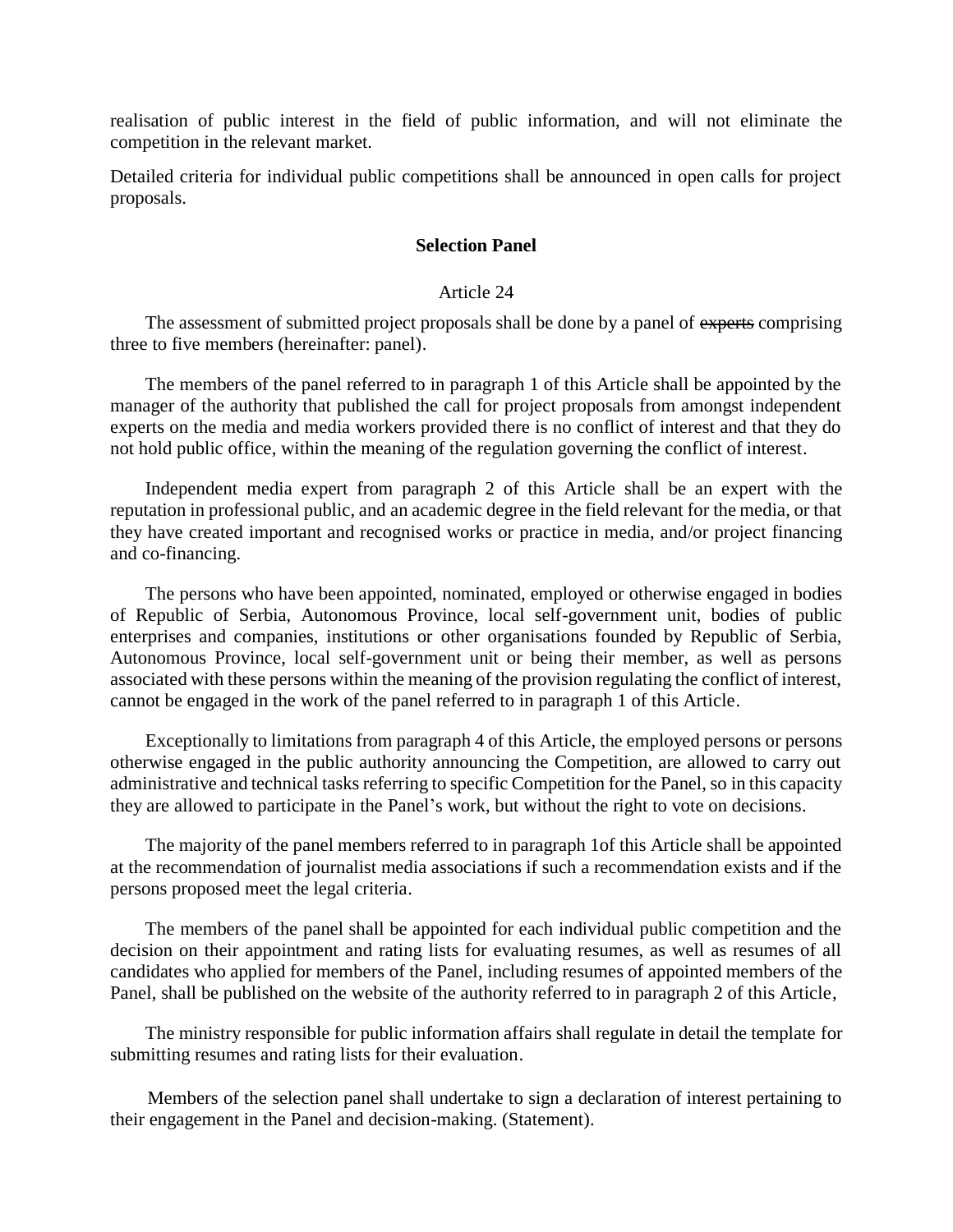Appointed person shall not undertake actions in the capacity of the Panel member before they sign the declaration referred to in paragraph 9 hereof.

If they learn they are in conflict of interest, the members of panel are obliged to notify other members of the panel on that and exclude themselves from further work of the panel.

The competent authority shall decide on the conflict of interest for each individual case, and when the conflict of interest is confirmed, they will appoint a new member.

## **The Work of Selection Panel**

### **Article 24а**

The Panel shall meet and adopt decisions at sessions.

The Panel elects the President, by majority vote from the group of members appointed on the proposal of journalistic and media associations if this proposal exists.

The Panel shall keep the minutes on its work and decisions, signed by the President of the Panel.

When the work is completed, the Panel shall compose the justified proposal, rating lists of all projects received and along with the decision-making and work minutes referred to in paragraph 3 hereof deliver those to the manager of the public authority announcing the Competition.

The ministry responsible for public information affairs shall regulate in detail the template of rating lists for evaluating received projects, including the rules on the Panel work and decisionmaking methods.

#### **Decision on the Allocation of Funds**

## Article 25

The decision on the allocation of funds shall be made by the manager of the authority that published the call for project proposals, on the basis of a justified recommendation provided by the panel, within eight days of the day of Panel proposal delivery to the public authority.

The decision referred to in paragraph 1 of this Article shall be passed in the form of resolution with a rationale for each individual public competition.

The decision referred to in paragraph 1 of this Article shall not differ from the Panel proposal.

If the public authority shall estimate that Panel proposal is against the law, it will send an objection to the Panel together with the indication of alleged unlawfulness of the Panel proposal, with the explanation and proposal for rectifying the alleged unlawfulness.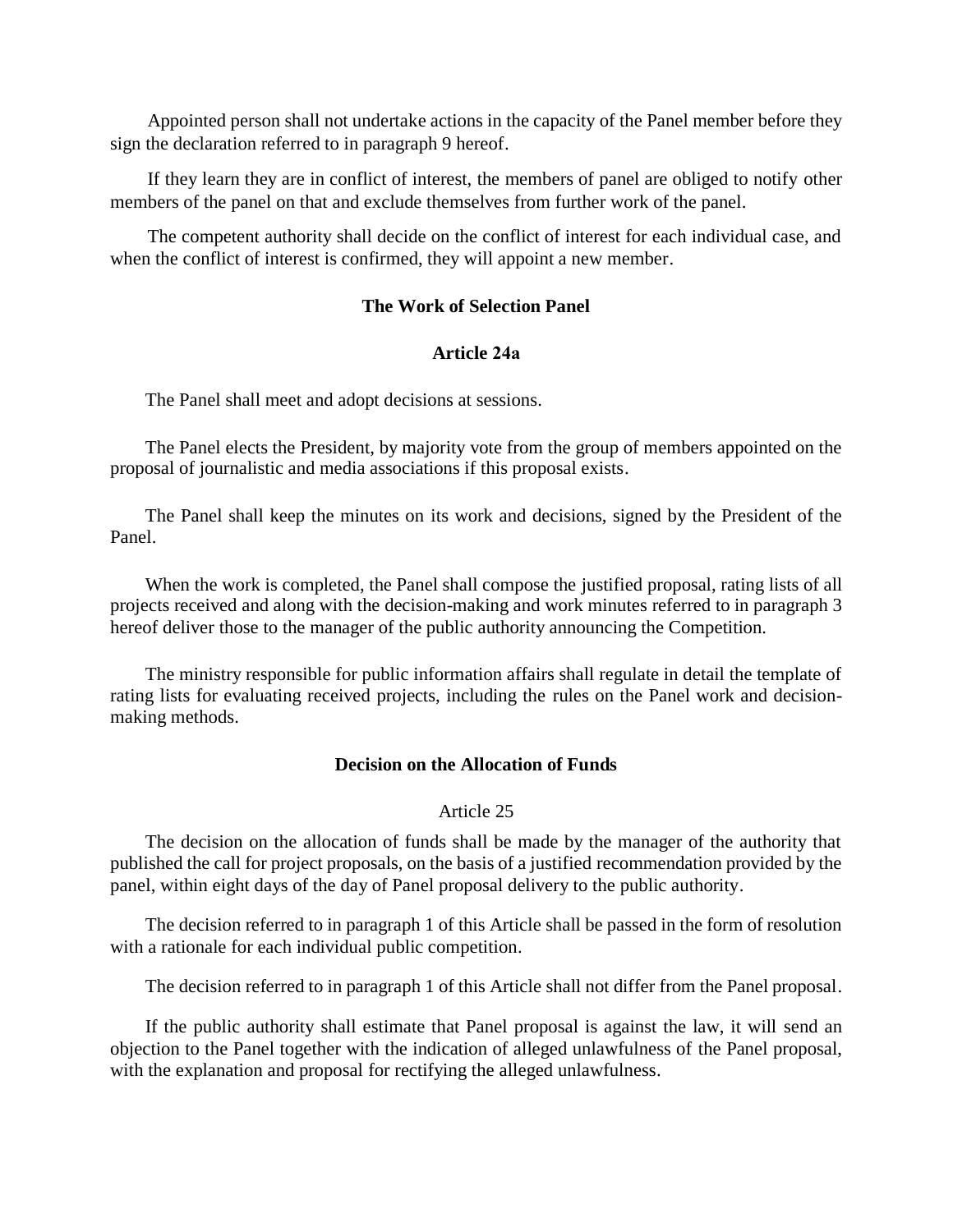In a special session, the Panel will consider the objection referred to in paragraph 4 of this Article.

While reconsidering the objection, if the Panel shall establish that the public authority objection was founded, it will amend its proposal and send it back immediately to the public authority.

While reconsidering the objection, if the Panel shall establish that the public authority objection was unfounded, it will send back the unchanged proposal to the public authority, along with the explanation including the reasons for rejecting the objection of the public authority, and the public authority shall be obliged to adopt the decision in accordance with the proposal without delay, no later than 8 days from the day of the delivery of the returned proposal.

The decision referred to in paragraph 2 of this Article shall be final and an administrative dispute may be initiated against it.

The decision on the allocation of funds, documentation referred to in Article 24а of this Law, and the objection from paragraph 4 of this Article, including all documents pertaining to those objections, shall be published on the website of the authority that published a call for project proposals, in the same section the call for proposals was announced, and it shall be sent electronically to each participant in the public competition, without delay.

The decision referred to in paragraph 2 of this Article shall be the grounds for awarding a contract to the applicant who has been granted the funds for the co-financing of project activities.

### **Evaluating Completed Competitions**

#### **Article 25а**

At least once a year, public authority shall review all completed competitions and evaluate them.

In addition to internal evaluation from paragraph 1 of this Article, public authority may hire domestic or foreign legal and natural persons who are experts regarding the media competitions for realisation of public interest in public information, who will for the purpose of public authorities' needs carry out an independent evaluation of completed competitions in one calendar year (external evaluation).

Public authority shall publish evaluations of all completed competitions on its website, no later than 30 June of the current year from competitions realised in the previous year.

## **Report on Implemented Project Activities**

# Article 26

A narrative report and a financial report on the implemented project activities shall be submitted to the authority that passed a decision on the allocation of funds, in accordance with contractual obligations.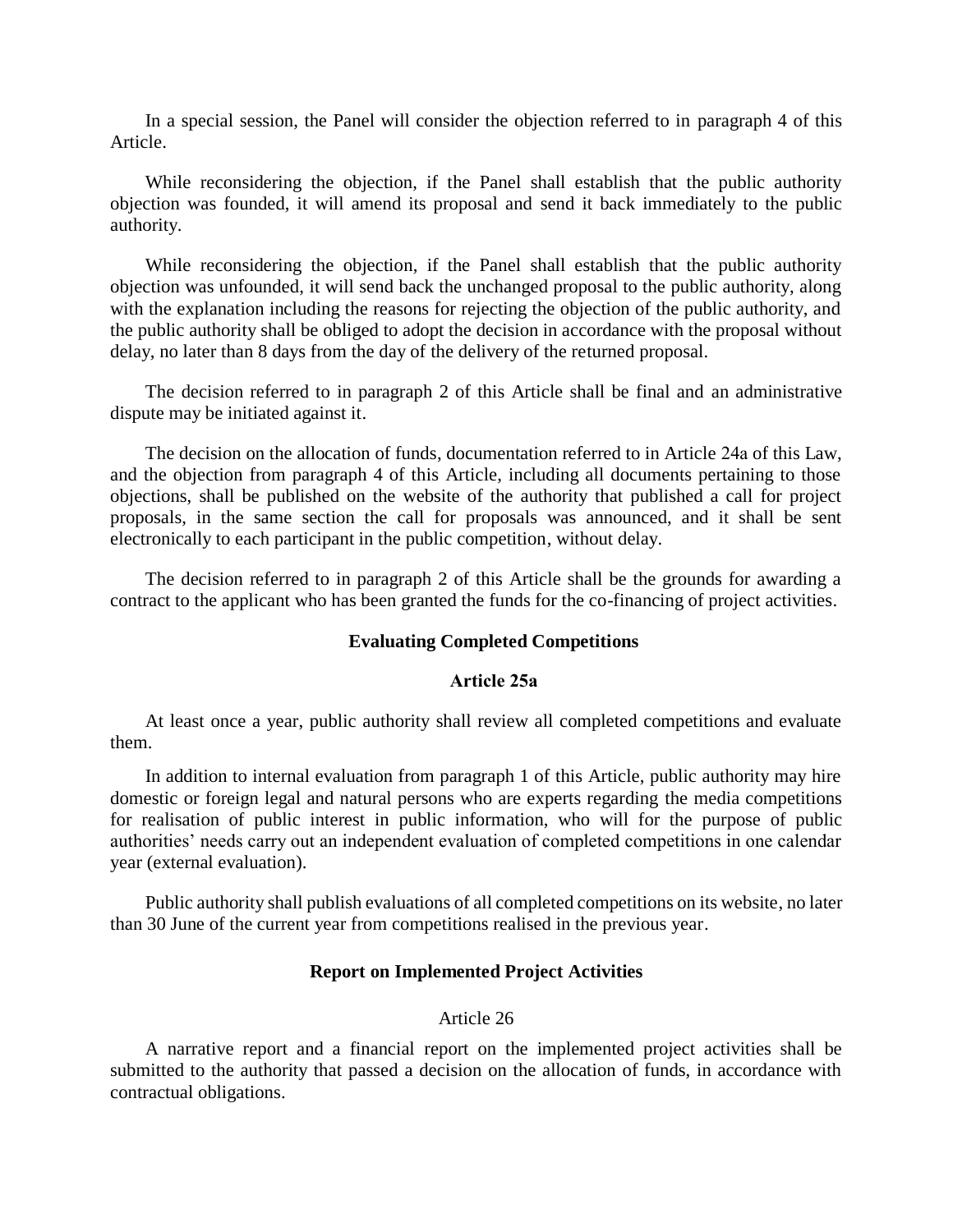In addition to the report referred to in paragraph 1 of this Article, proof of the realisation of the project shall be submitted.

At least once a year, or at minimum once in three years for multiannual projects, the public authority shall review narrative and financial reports and evaluate the project realisation (internal evaluation), and this evaluation shall become an integral part of the analysis referred to in Article 16b of this Law.

The public authority, in addition to internal evaluation referred to in paragraph 3 of this Article may hire domestic or foreign natural and legal persons with expertise in relation to media content for realisation of public interest in the field of public information, who will carry out independent evaluation of the projects realisation for the public authority, that were realised during the calendar year (external evaluation), and this evaluation shall be an integral part of the analysis referred to in Article 16b of this Law.

The public authority shall procure the services referred to in paragraph 4 of this Article in line with provisions regulating the public procurement, or in line with provisions regulating the public call for proposals (in particular the call for co-financing projects for organisation and participation in expert, scientific and appropriate gatherings as well as improvement of professional and ethical standards in the field of public information).

The public authority will publish the internal and external evaluations of the projects on its website, no later than 31 March of the current year for the projects realised in the year before.

Provisions of this Article shall be applied accordingly to the evaluation of the accomplishment of the call for proposals goals' that are announced for the projects of organisation and participation in expert, scientific and appropriate gatherings as well as professional education and improvement of professional and ethical standards in the field of public information from Article 18 para. 1 point 2) of this law and the evaluation of the goals' accomplishment will be published publicly on the public authority website.

The ministry responsible for public information affairs shall regulate in detail the manner of drawing up and submitting narrative and financial report referred to in paragraph 1 of this Article, the manner of considering those reports and adopting evaluations of project realisation, the methodology of carrying out internal and external evaluation, the criteria to be met by a person referred to in paragraph 4 of this Article, protection of professional secret when externally evaluating the project, as well as other matters relevant for implementing internal and external evaluation.

#### **Allowances**

#### Article 27

The funds earmarked for the allowances referred to in Article 17 hereof shall be allocated by the decision of the manager of the authority responsible for public information affairs, and it shall be made without a public competition.

The conditions and procedure for the allocation of funds for allowances shall be subject to Articles 21, 22, 23, 25 and 26 hereof.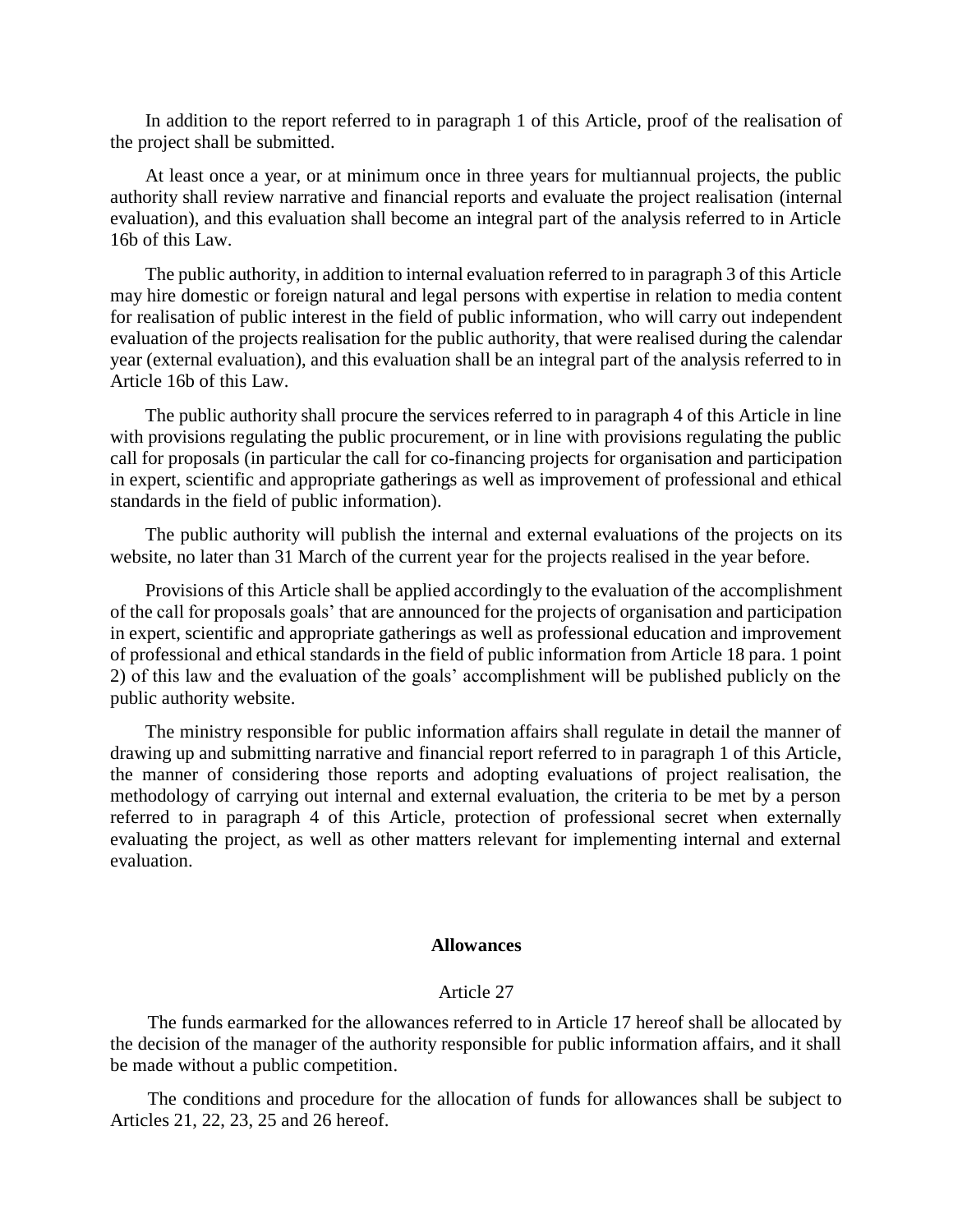#### **Other Rules Concerning the Provision and Allocation of Funds**

#### Article 28

The ministry responsible for public information affairs shall regulate in detail the co-financing of projects for the realisation of public interest in the public information sector and provide application forms and templates for the narrative and financial reports.

The application form must contain the information about whether the applicant has already used public funds for the same project.

# IV. МЕDIA

#### **The Term of Media**

### Article 29

Media are means of public information using words, images and/or sounds to convey editorially shaped information, ideas and and other content intended for public distribution and for an indefinite number of recipients.

For the purpose of this Law, media are, in particular, dailies and periodicals, news agency services, radio and television programmes and the electronic editions thereof as well as independent electronic editions (editorially shaped websites or Internet portals), entered in the Media Register in accordance with this Law.

Media do not have legal person status.

#### Article 30

For the purpose of this Law, media are not: books, films, carriers of audio or audio-visual content, scientific and technical magazines intended primarily for the information and education of specific groups of professionals, other printed publications, catalogues exclusively containing notifications, classifieds, commercial advertisements and information intended for the market or bulletins and similar publications intended for internal and external information, electronic publications of state authorities and organisations, institutions, public enterprises and companies, entrepreneurs and associations thereof, official gazettes, printed material such as leaflets, posters and similar means of public information, other publications defined under legislation governing publishing, or Internet browsers or aggregators.

For the purpose of this Law, media are not: platforms such as Internet forums, social networks and other platforms enabling free exchange of information and ideas of their members, or any other independent electronic publication such as blog, website and similar electronic presentations unless they are entered in the Media Register, in accordance with this Law.

#### Article 31

Any newspaper with a distinct name is considered a single media outlet.

All editions of one newspaper issued under the same name are considered a single media outlet.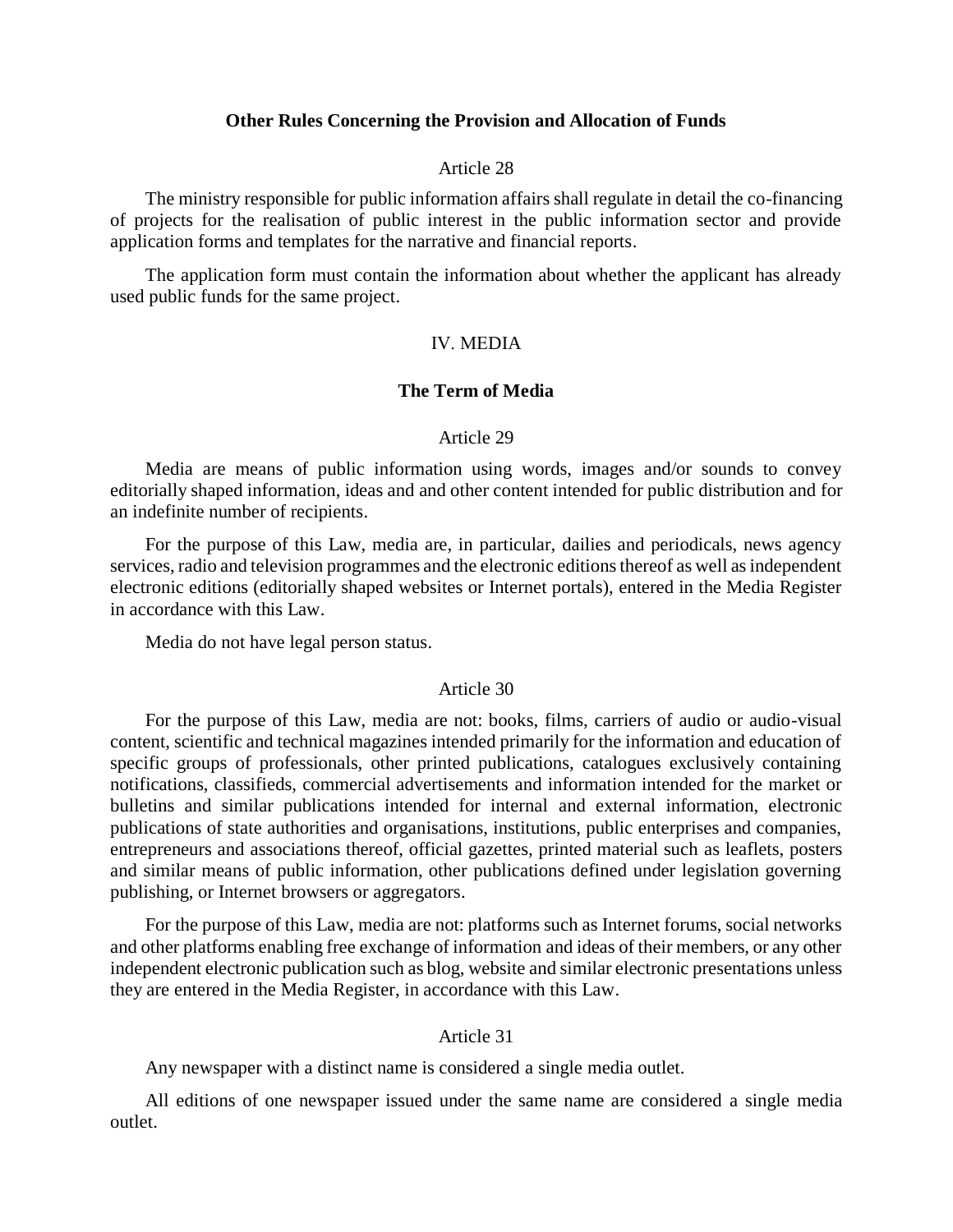Any individual radio or television programme is considered a single media outlet regardless of how it is distributed.

Every news agency service distributed separately is considered a single media outlet.

Any independent electronic edition is considered a single media outlet.

# **Media Publisher**

## Article 32

A media publisher may be any natural or legal person.

Only a non-profit organisation may be a publisher of the civil sector media (association, endowment, foundation, church or religious community).

Both natural and legal persons, who are media publishers, must be registered with the competent authority of the Republic of Serbia for the activity they perform.

The legal person referred to in paragraph 1 of this Article may be established by any domestic or foreign natural or legal person, in accordance with the law.

The legal person referred to in paragraph 1 of this Article may not be established, directly or indirectly, by the Republic, autonomous province and local self-government, or institution, company or other legal person that is entirely or partly publicly owned, or which is entirely or partly funded from public revenue, except as provided in Article 16, paragraph 1, item 1) - 3) hereof.

# Article 33

The right to publish media is subject to legal transaction.

A change of publisher shall be entered in the Media Register in accordance with this Law.

The change of publisher referred to in paragraph 2 of this Article shall take effect for third parties on the day the change is entered in the Media Register.

The legal transaction referred to in paragraph 1 of this Article shall be entered into in writing.

The right to change an electronic media publisher shall be governed by the law governing electronic media.

## **Media Content Producer**

## Article 33а

The media content producer shall be a person other than a media publisher whose activity is to produce content meant for publication in media.

The media content producer may be any natural or legal person.

Both natural and legal persons, who are media content producers, must be registered with the competent authority of the Republic of Serbia for the activity they perform.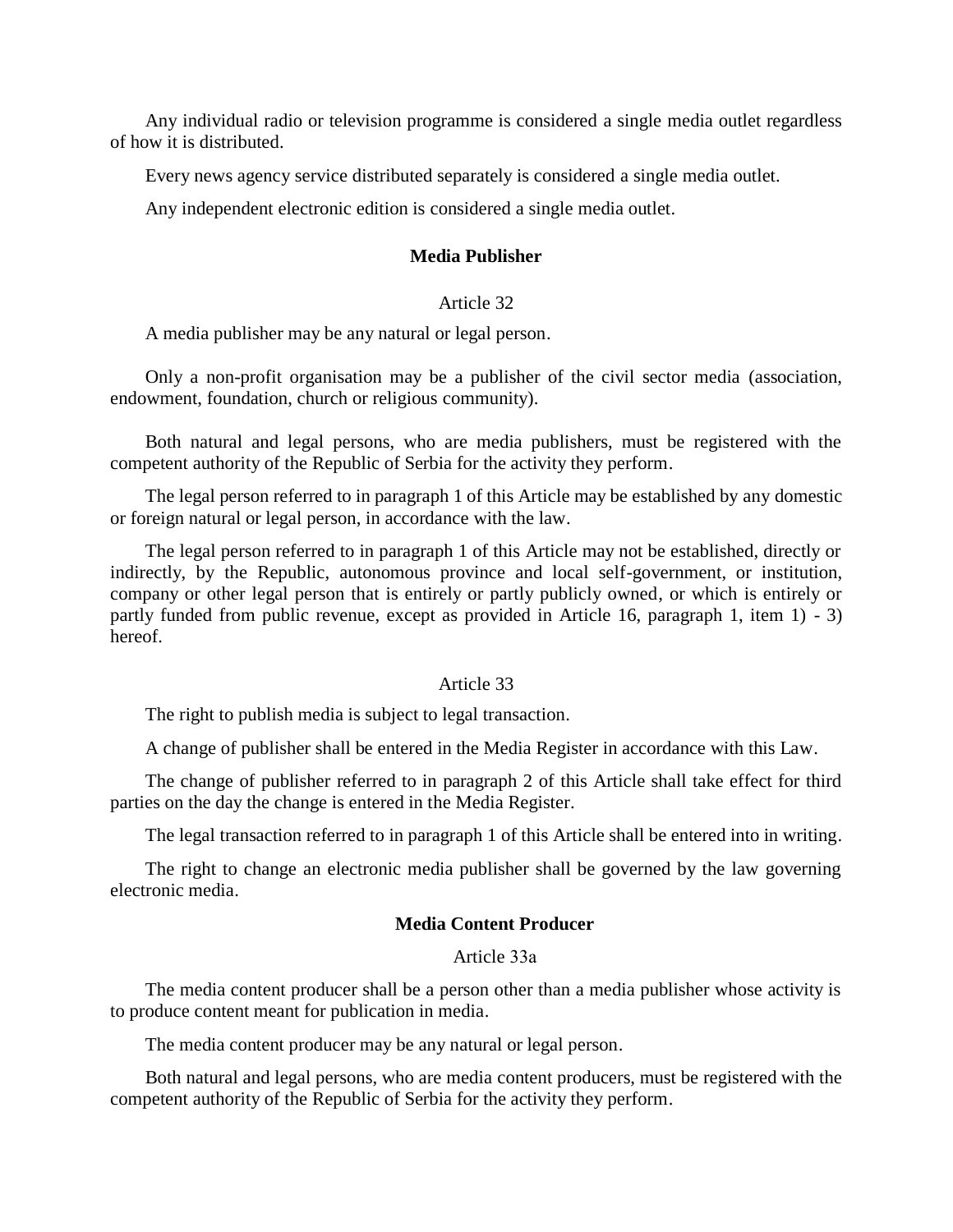The legal person referred to in paragraph 2 of this Article may be established by any domestic or foreign natural or legal person, in accordance with the law

The legal person referred to in paragraph 2 of this Article may not be established, directly or indirectly, by the Republic, autonomous province and local self-government, or institution, company or other legal person that is entirely or partly publicly owned, or which is entirely or partly funded from public revenue.

# V. IMPRINT, IMPRINT SUMMARY AND IDENTIFICATION

## **The Obligation to Publish**

### Article 34

Every media outlet must display basic information about itself in the form of imprint, imprint summary or identification.

### **Content**

# Article 35

The imprint shall contain: the name of the media outlet, the name and the address of the publisher, the e-mail address or website, full names of the editor-in-chief and editors-in-chief responsible for specific issues, sections or programme units, information about the responsible regulatory and/or supervision bodies and the registration number of the media outlet.

In addition to the information referred to in paragraph 1 of this Article, the imprint of the provider of audio-visual media services must contain the date when the programme is broadcasted, the time when the imprint is broadcasted, the frequency symbols and the TV channel where the programme is broadcasted, whilst a news agency imprint must contain the date when the information is sent.

A newspaper imprint summary shall show the name and the date of the issued newspaper.

An identification of a television programme shall show the characteristic symbol of the audiovisual media service or television programme.

An identification of a radio programme shall contain the title of the radio programme and the radio frequency on which the programme is broadcasted.

An imprint summary for a news agency shall contain the name of the service and the date when the information is sent.

Independent electronic edition undertakes to specify the date of publishing the information with the published content.

# **Publishing the Imprint**

Article 36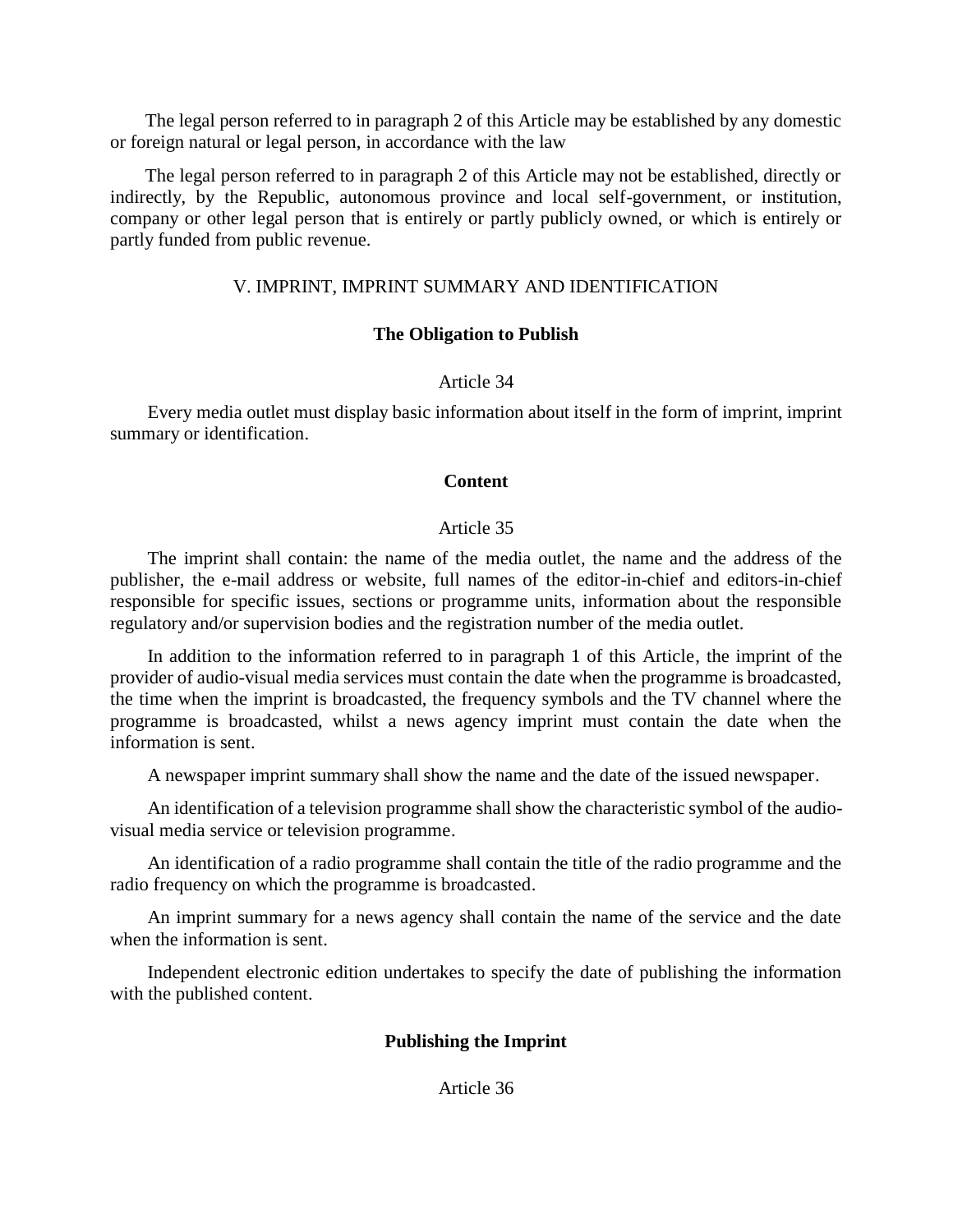The imprint shall be shown in full and visibly and it shall be clearly separated from the other content of the media outlet.

A newspaper imprint and the imprint summary shall be put on every issue and of every copy of the newspaper.

A newspaper imprint summary shall be placed on the margin of every page.

A television or radio programme imprint shall be broadcasted at the beginning and at the end of the programme, every day when the programme is broadcasted, and if the programme is broadcasted continuously, every day between midnight and 2 a.m.

The identification of a television programme shall be broadcasted for the entire duration of the programme.

The identification of a radio programme shall be broadcasted at least once in two hours for the duration of the programme.

A news agency imprint shall be published at least once a day.

An imprint summary of a news agency shall be published with every published piece of information.

The imprint, imprint summary and identification of other media shall be published in an appropriate manner, in accordance with the provisions hereof.

# VI. PUBLIC AVAILABILITY OF INFORMATION ABOUT THE MEDIA AND MEDIA REGISTER AND RECORDS OF THE MEDIA CONTENT PRODUCERS

# **Media Register and Records of the Media Content Producers**

# Article 37

The Media Register (hereinafter: Register) and Records of the media content producers (hereinafter: Records) shall be kept by the Serbian Business Registers Agency (hereinafter: Agency) in accordance with the law governing the legal status of the Agency, the law governing the procedure of registration with the Agency and in accordance with this Law.

# **The Purpose of the Register and Records of the Media Content Producers**

# Article 38

The purpose of the Media Register and Records is to provide public availability of the information about the media and media content producers.

# **The Content of the Register and Records and Subject of Registration and Maintaining Records**

# Article 39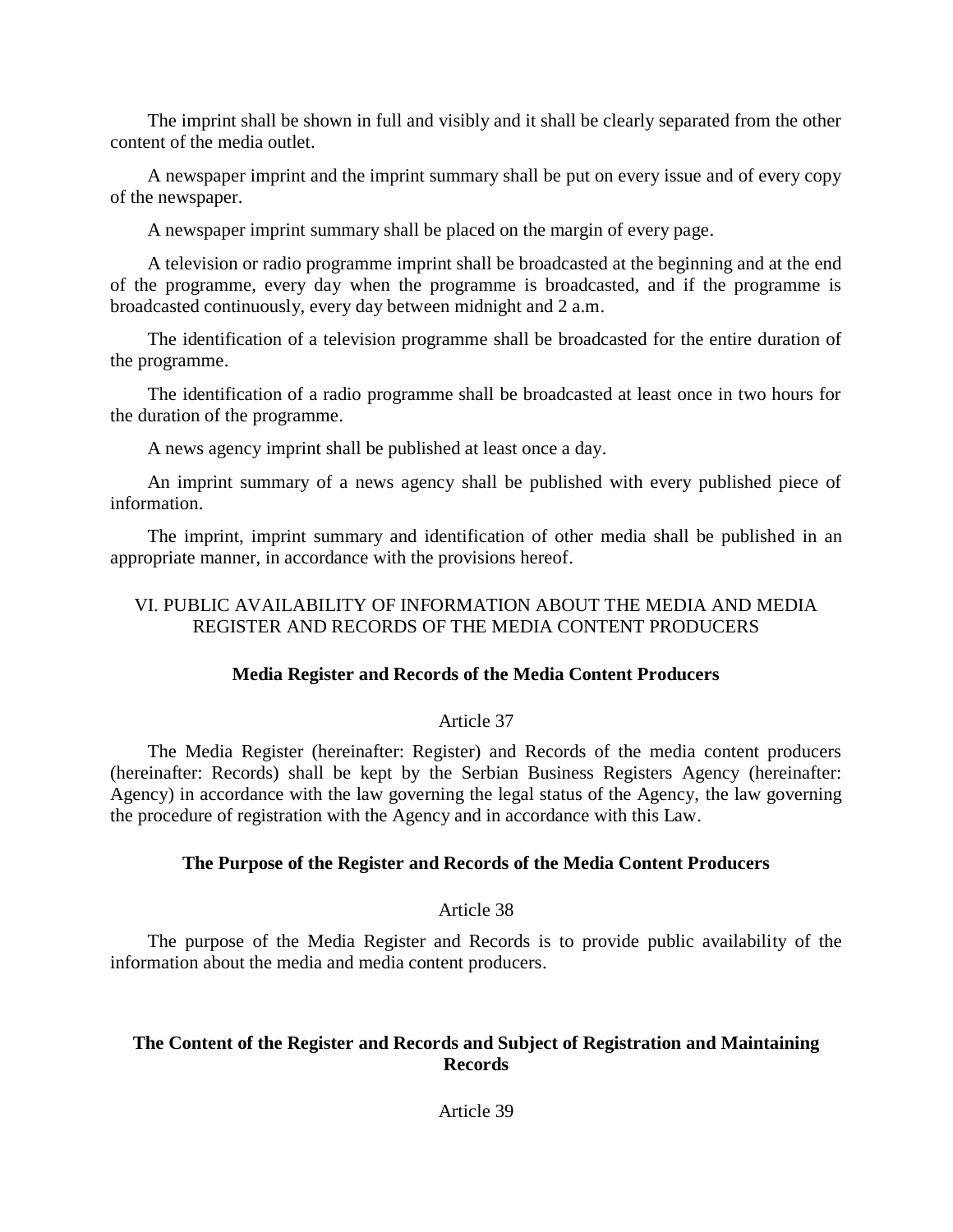The following information shall be entered in the Register:

1) Name and registration number of the media outlet referred to in Article 29 hereof;

2) Full name and JMBG (Unique Master Citizen Number) of a natural person who is the editorin chief of the media outlet or, where a foreign person is editor-in-chief, the passport number and the country where the passport was issued;

3) Media Service Licence Number for electronic media;

4) Information about the language in which the media outlet is issued or in which the media service is provided;

5) Information on the Internet, electronic and other formats of the media;

6) Website, where the media is exclusively distributed via the Internet;

7) Business name/title, address and Company Number of the media publisher/provider of media service;

8) Document containing the information about the natural and legal persons who directly or indirectly have more than 5 % share in the authorised share capital of the publisher, the information about associated persons as defined under the law governing the legal status of companies, and the information about other publishers in whose authorised share capital these persons have more than 5 % share;

9) Information on the amount of funds granted to the media outlet as state aid, in accordance with the Law;

10) Information on the amount of funds received from public authorities where public authorities shall mean public authorities, autonomous province authorities, local self-government authorities, organisations vested with public powers, and legal persons founded or funded, fully or mostly, by the Republic of Serbia, autonomous province, and local self-government unit (hereinafter: public authority), or a company in which the public authority has a significant share in the authorised share capital, within the meaning of the law governing the legal status of companies, based on grounds other than those mentioned in point 9) hereof, including donations, gifts, sponsorship, tax exemptions and financial incentives, media services pursuant to application of regulations in public procurement, service of free rent that public authorities provide for media publishers, public advertising and public announcement, as well as any other allowances provided by these persons for the media publishers;

11) Information on the average media circulation sold in a calendar year;

12) Information on the number and gender structure of employees or otherwise hired persons with the media publisher, and information on the number and gender structure of employees or otherwise hired persons for tasks directly related to publishing of media content (editors, journalists and other persons hired for publication of media content);

13) Other documents based on which the registration was done;

14) Date and time of registration;

- 15) Changes in the registration information;
- 16) Date and time of changes in the registration data.

The following information shall be entered in the Records of Media Content Producers:

1) Business name, seat and registration number of the media content producer;

2) Document containing the information about the natural and legal persons who directly or indirectly have more than 5 % share in the authorised share capital of the media content producer, the information about associated persons as defined under the law governing the legal status of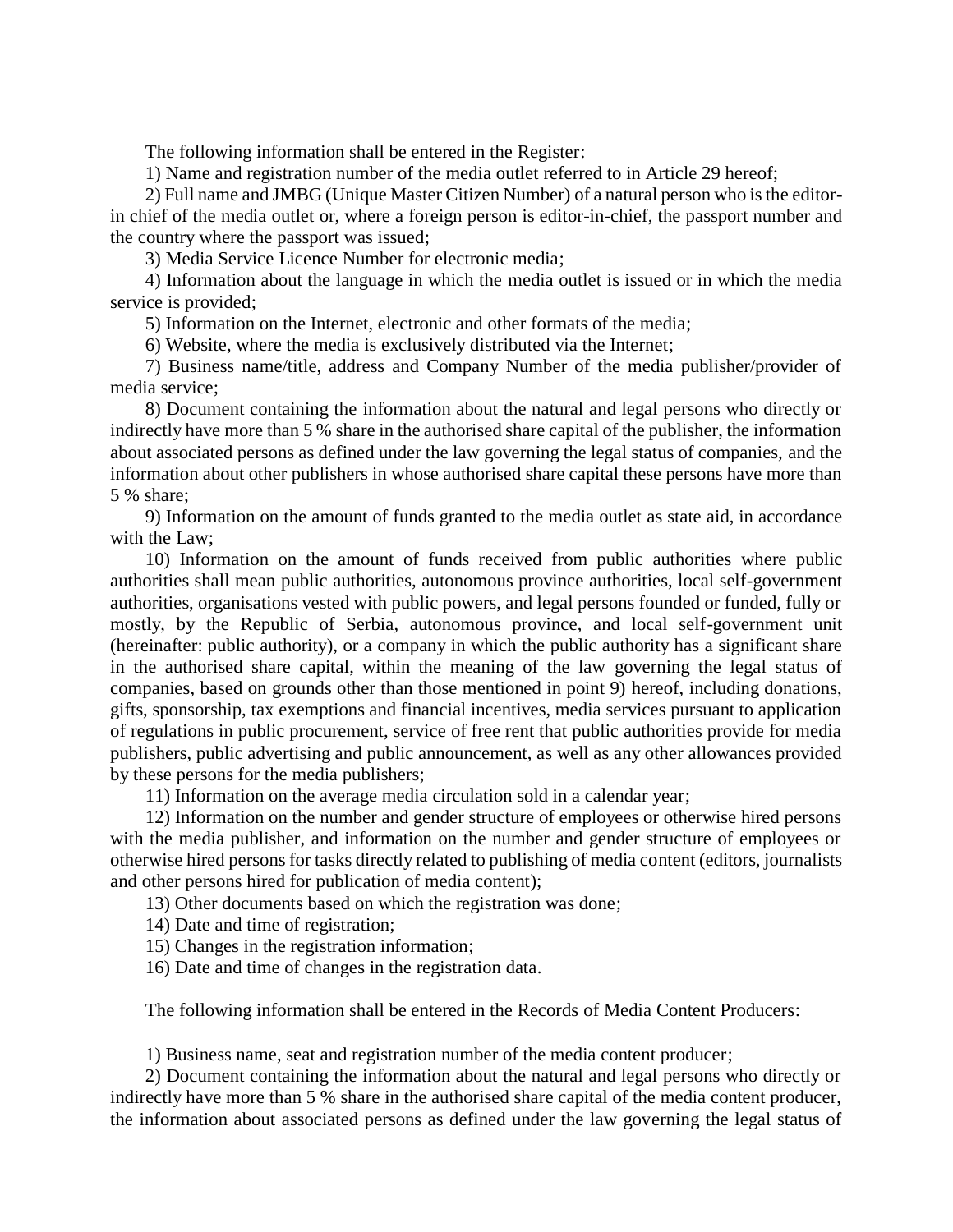companies, and the information about other publishers or other producers of media content in whose authorised share capital these persons have more than 5 % share;

3) Information on the amount of funds granted to the media outlet as state aid, in accordance with the provisions hereof;

4) Information on the amount of funds allocated to the media content producers from public authorities where public authorities shall mean public authorities, autonomous province authorities, local self-government authorities, organisations vested with public powers, and legal persons founded or funded, fully or mostly, by the Republic of Serbia, autonomous province, and local selfgovernment unit (hereinafter: public authority), or a company in which the public authority has a significant share in the authorised share capital, within the meaning of the law governing the legal status of companies, based on grounds other than those mentioned in point 3) hereof, including donations, gifts, sponsorship, tax exemptions and financial incentives, media services pursuant to application of regulations in public procurement, service of free rent that public authorities provide for media content producers, public advertising and public announcement, as well as any other allowances provided by these persons for the media content producers;

5) information on the number and gender structure of employees or otherwise hired persons with the media content producers, and information on the number and gender structure of employees or otherwise hired persons for tasks directly related to media content production;

- 6) Other documents based on which the registration was done;
- 7) Date and time of registration;
- 8) Changes in the registration information;
- 9) Date and time of changes in the registration data.

The document referred to in paragraph 1 point 8) and paragraph 2 point 2 of this Article shall contain the name/commercial name, address and Company/Registration Number of the legal person, full name and JMBG of the domestic natural person or the passport number and the country where the passport was issued of the foreign natural person, and their respective shares in the management rights, in percentages.

The applicant for the registration of the information referred to in paragraph 1 points 9) and 10) of this Article is a public authority, or a company where a significant share in the share capital, within the meaning of the law regulating the legal position of companies, is owned by the public authority. The application shall at least contain the following data: name of the media publisher who received the funds, public authority name, or business name, seat and registration number of the company in which the public authority has a significant share in the authorised share capital, amount of funds allocated, indication of the grounds for allocating the funds (tax exemptions and financial incentives, media services pursuant to application of regulations in public procurement, service of free rent that public authorities provide for media publishers, public advertising and public announcement, as well as any other allowances for media publishers), types of act as the basis for allocation of funds (decision, act, contract, etc.), number of the act and its date of adoption, documentation corroborating the data and other relevant data.

In submitting application for data records referred to in paragraph 2 points 3) and 4) hereof, the applicant shall mean public authority, and/or a company in which the public authority has a significant share in the authorised share capital, within the meaning of the law governing the legal status of companies. The application shall at least contain the following data: name of the media publisher who received the funds, public authority name, or business name, seat and registration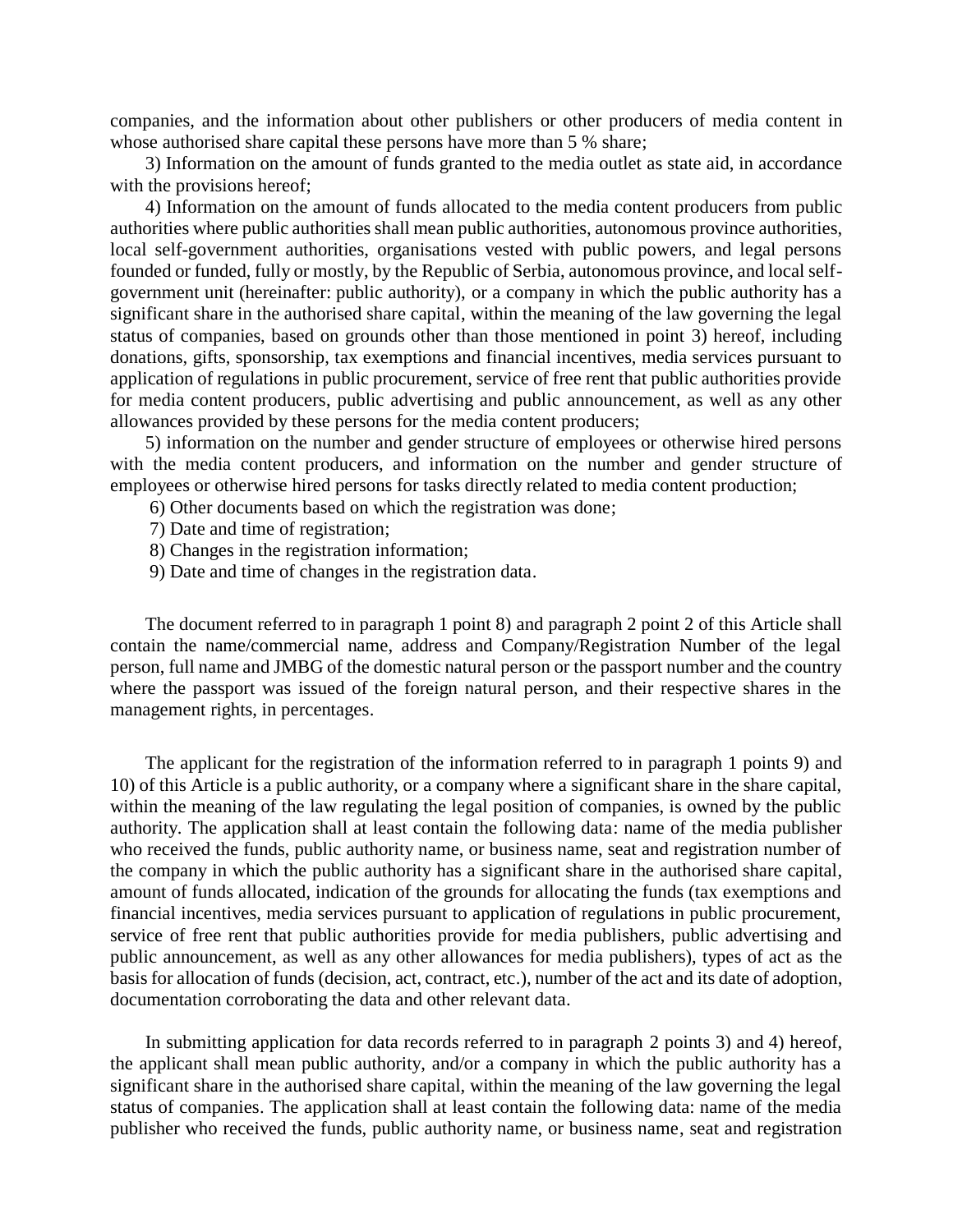number of the company in which the public authority has a significant share in the authorised share capital, amount of funds allocated, indication of the grounds for allocating the funds, number of the act and its date of adoption, documentation corroborating the data and other relevant data.

Information on the funds referred to in paragraph 1 points 9) and 10) and paragraph 2 points 3) and 4) hereof, shall be reported to the Media Register and/or Records of the Media Content Producers by the authority responsible for state aid control in accordance with regulations governing the state aid, and/or authority responsible for managing Public Procurement Portal in accordance with regulations governing public procurement, no later than 15 days from the day that information concerned become available to the authority responsible for state aid control, and/or available at the Public Procurement Portal.

Information on average realised circulation referred to in paragraph 1 point 11) and 12) hereof, shall be reported to the Register by 31 March of the current year for the previous calendar year.

The ministry responsible for public information affairs shall regulate in detail the manner of publishing the information subject to registration.

# **Changes in Registered Information and Documents**

## Article 40

Changes in registered information shall be entered in the Register, and/or Records, within 15 days of the day the change occurred.

In the event of incongruity of data published in the imprint and data registered in the Register, the data from the Register shall be considered valid.

# **Deletion of Media from the Register**

# Article 41

A media outlet shall be deleted from the Register following the publisher's notice.

The registrar, acting in official capacity, shall delete the media outlet from the Register:

1) Based on a decision of the responsible authority referred to in Article 47 hereof;

2) Following the deletion of the publisher from the register where he was entered into;

3) Upon the termination of the licence validity for providing media services for electronic media.

4) For any other reason prescribed under a special law.

The media content producer shall be deleted from Media Content Producers Records based on the report from the legal representative.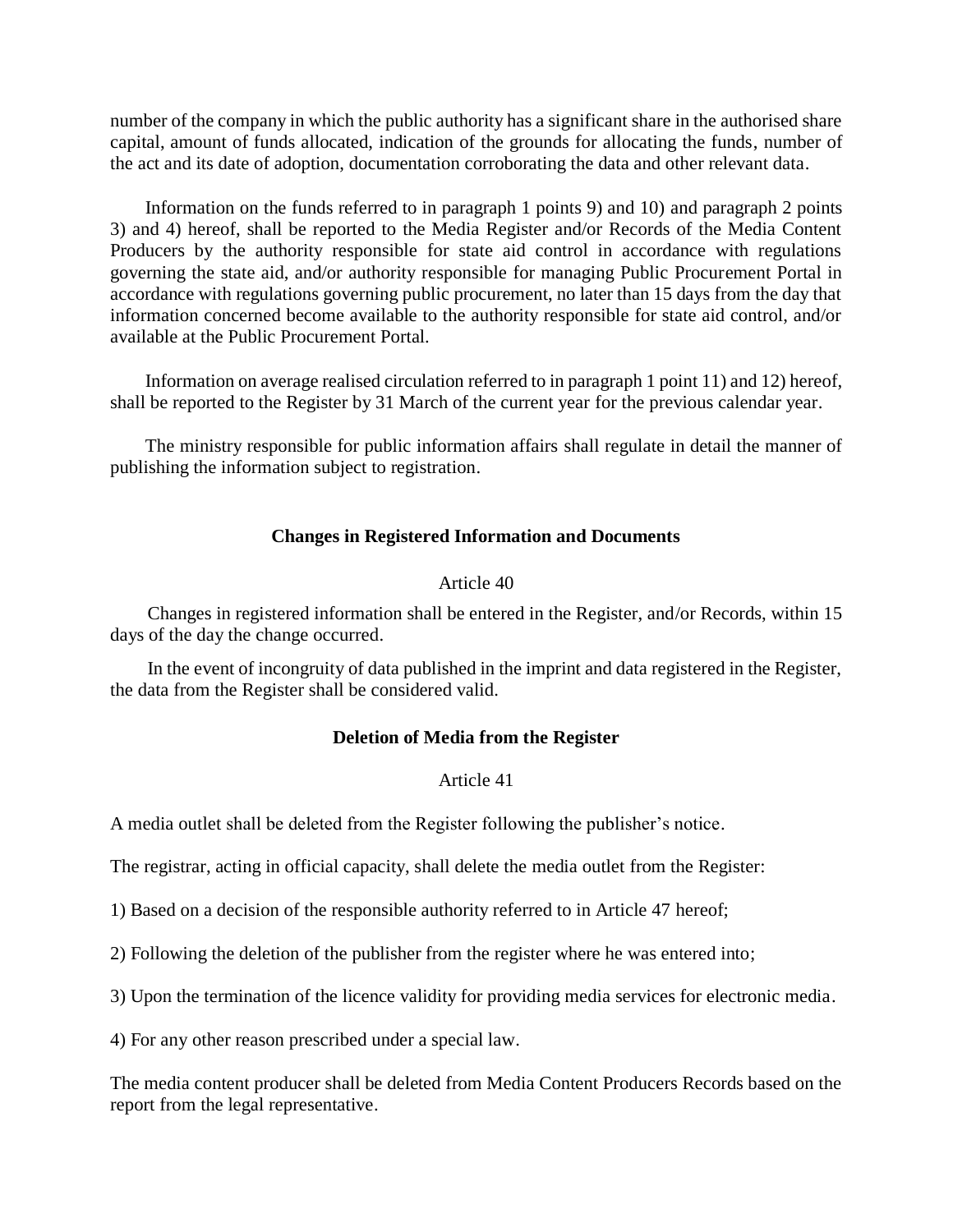The registrar shall delete *ex officio* the media content producer from Media Content Producers Records upon deletion of the media content producer from the register of its registration.

## **Decision on Registration and Record Maintenance**

### Article 42

The decision of the registrar who keeps the Register (hereinafter: registrar) and Records is final and an administrative dispute may be initiated against it.

## **Registrations and Records Documents**

## Article 43

The ministry responsible for the public information sector shall prescribe the documents to be submitted when registering a media outlet and maintaining records.

## **Consequences of Failure to Register**

## Article 44

The Republic of Serbia, Autonomous Province and a local self-government unit, as well as an institution, a company or another legal person whose majority shareholder is the state or which is entirely or predominantly funded from public revenue, may not co-finance projects of or in any other way allocate state aid to a media outlet or a publisher not entered in the Media Register, and/or media content producer not entered in the Records of Media Content Producers.

The Republic of Serbia, Autonomous Province and a local self-government unit, or an institution, company or another legal person whose majority shareholder is the state or which is entirely or predominantly funded from public revenue may not advertise in or use other services of the media, and/or media content producers referred to in paragraph 1 of this Article.

# VII. PROTECTION OF MEDIA PLURALISM

# **Prohibition of Violation of Media Pluralism**

# Article 45

In order to prevent the occurrence or strengthening of a predominant influence in the public information sector  $-$  which considerably restricts media pluralism  $-$  it is forbidden to merge the following:

Founding and management rights of two or more publishers of the daily newspapers publishing information from all areas of social life whose total annual circulation exceeds 50 % of sold or in another way realised newspaper circulation on the territory of the Republic of Serbia in a calendar year preceding the year of merging;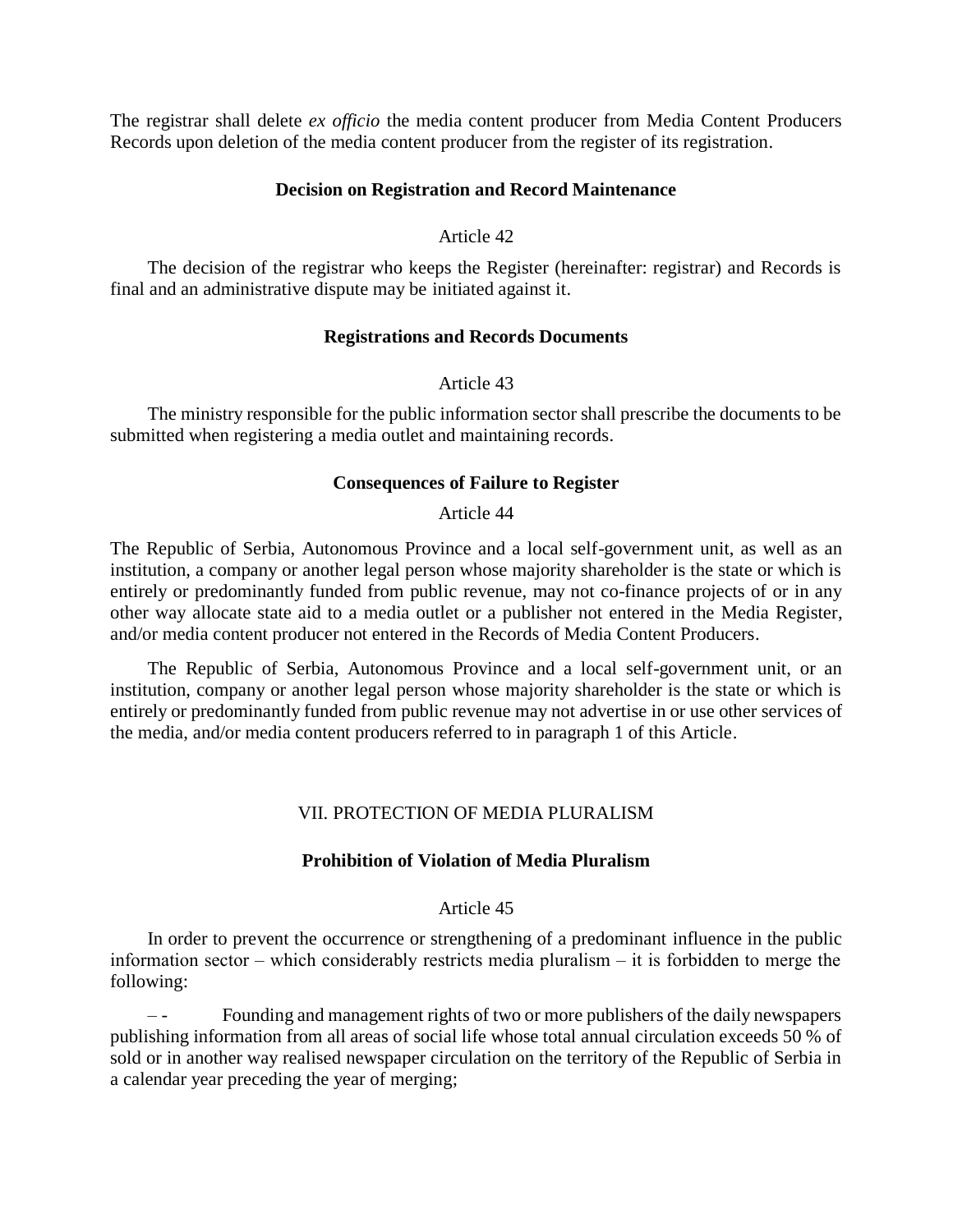– Founding and management rights of two or more publishers of printed media that publish information for all aspects of social life, regardless of the dynamics of publishing, whose total annual circulation exceeds 50 % of sold or in another way realised circulation of relevant printed media in the relevant market smaller than national, in a calendar year preceding the year of merging;

Founding or managerial rights of two or more publishers that provide audio and/or audio-visual services, if the total ratings shares exceed 35% of the total rating within their zone of coverage, and/or in relevant national, regional or local market in the calendar year preceding the merger.

Relevant market within the meaning of this law shall be territory where publishers issue the printed media publishing information from all areas of social life, or provide audio and/or audiovisual services, with the same or similar competition requirements, which are highly different from competition requirements in neighbouring territories.

When establishing relevant market, the prescribed criteria for determining geographic market shall be taken into consideration in accordance with the law governing the competition protection.

Merging of founding and/or management rights, means having a decisive influence on how the business is run in two or more publishers, especially in the capacity of controlling (parent) company, or controlling member or shareholder, based on the property or other ownership rights pertaining to a property or part thereof, based on the rights stemming from a contract, agreement or securities, based on claims or negotiable instruments or in accordance with business practice.

Paragraphs 1 and 2 of this Article are without prejudice to the provisions of the law governing protection of competition.

### Article 46

is forbidden to acquire over 50 % of share in the authorised share capital between a publisher of a daily newspaper that publishes information from all areas of social life whose average realised circulation exceeds 50,000 copies annually, and a publisher that provides audio or audio-visual media services.

It is forbidden to acquire over 50 % of share in the authorised share capital between a publisher of printed media publishing information from all areas of social life, regardless of the publishing dynamics, and publisher providing audio and/or audio-visual services in the same relevant market smaller than national.

A person that, apart from the activity of media publishing, also deals in the distribution of media content shall be obligated to carry out their media publishing activities through an affiliated legal person.

An affiliated legal person within the meaning of this law are the persons that are affiliated in such a way so that one or more of them have the possibility of defining influence on the management of operations of the other legal person or other legal persons, and especially influence that arises from:

1) the role of controlling (parent) company, i.e., controlling member or shareholder, independently or through joint activity, according to the rules on affiliated companies within the meaning of the law that governs the positions of companies;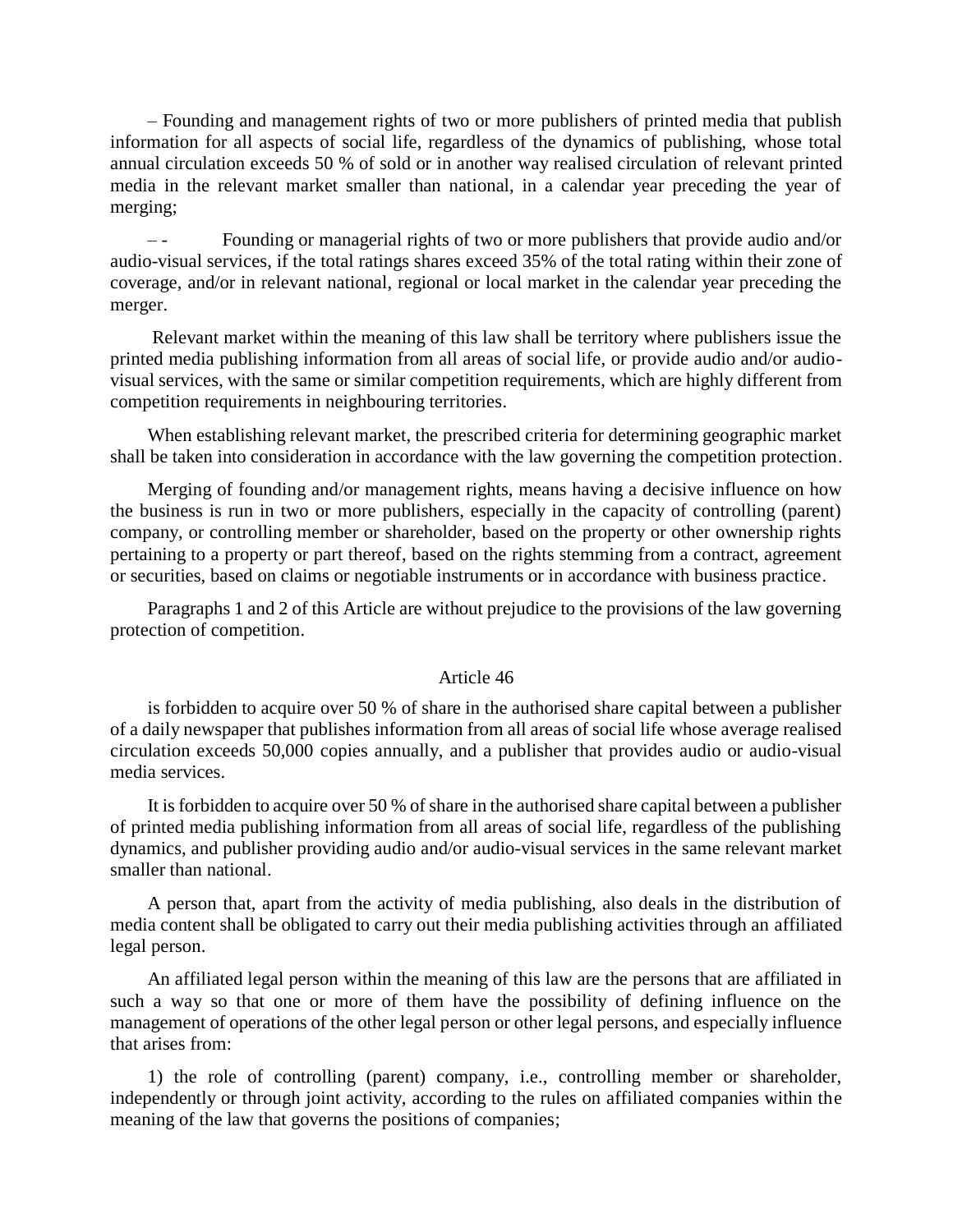2) ownership or other kind of rights to property or part of property of another legal person;

3) a contract, agreement, or ownership rights to securities;

4) accounts receivable, security means, or business practice terms whose holder is or that are determined by a controlled person.

Person referred to in paragraph 3 hereof, shall undertake to draw up and publish a standard offer for distribution of third party publishers' media content.

The ministry responsible for public information affairs shall regulate in detail the minimum content, level of detail and manner of announcing the standard offer referred to in paragraph 5 hereof.

### **Identifying a Threat to Media Pluralism**

### Article 47

A threat to media pluralism in case of printed media shall be identified by the ministry responsible for information, and if there is merging or cross-acquisition of shares, where at least one electronic media outlet is involved, the threat shall be identified by an independent regulatory body, in accordance with the law regulating electronic media.

The ministry responsible for information shall initiate the procedure referred to in paragraph 1 of this Article following a report of an interested party.

Where the ministry referred to in paragraph 2 of this Article, has established that media pluralism has been threatened, it shall notify the publisher about it and order that proof of the actions taken in order to remove the causes of threat to media pluralism be submitted within six months of the day of receipt of the notification.

The ministry referred to in paragraph 2 of this Article, acting in official capacity, shall inform the Registrar about the notification issued to the publisher.

If the publisher of a printed media fails to act in accordance with the notification referred to in paragraph 3 of this Article, the Registrar shall, in accordance with the decision of the ministry, delete the media outlet in question from the Register.

# VIII. EDITORS, JOURNALISTS, PROFESSIONAL JOURNALIST ASSOCIATIONS AND FOREIGN MEDIA REPRESENTATIVES

#### **Editors**

#### Article 48

A media outlet must have editor-in-chief.

The editor-in-chief of a media outlet has the capacity of the editor responsible for that media outlet.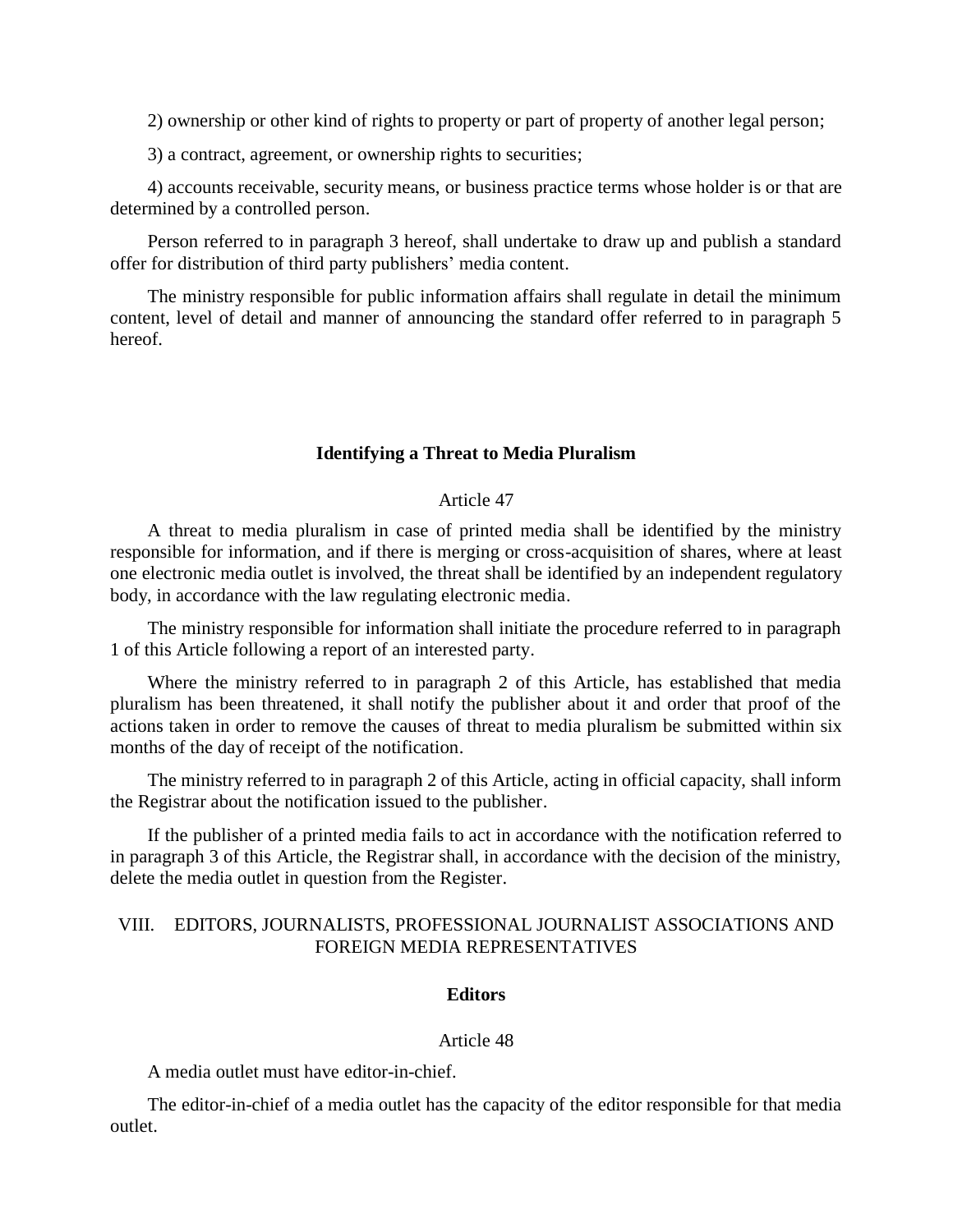An editor responsible for a specific issue, section or programme unit shall be responsible to the editor-in-chief for the content he or she edits.

A person enjoying immunity from liability shall not be an editor-in-chief.

A person whose place of residence is on the territory of the Republic of Serbia shall be appointed editor-in-chief.

# **Journalist's Right to Publish Statements and Right to Express Views and Opinions**

# Article 49

A journalist's employment may not be terminated, or his/her salary or work compensation reduced, or he/she shall not be put in an adverse position in any other way because he/she has published a true statement or expressed his/her opinion in a public media outlet a media outlet, or because he/she has expressed his/her opinion outside the media as his/her personal point of view.

# **Journalist's Right to Refuse to Comply with an Order**

# Article 50

A journalist is entitled to refuse to comply with the editor's order if by following the order he/she would break the law, code of conduct and journalism ethics and standards.

# **Journalist's Right to the Authenticity of the Story**

# Article 51

Where the sense of a journalist's story has been altered in editing, such story may not be published under the journalist's name without his/her consent.

# **Protection of Sources**

# Article 52

There is no obligation for a journalist to reveal the source of information, except where the information refers to a criminal act or a perpetrator of a criminal act for which a sentence of imprisonment of at least five years is prescribed by law and if the information cannot be obtained in any other way.

# **Freedom of Professional Association**

# Article 53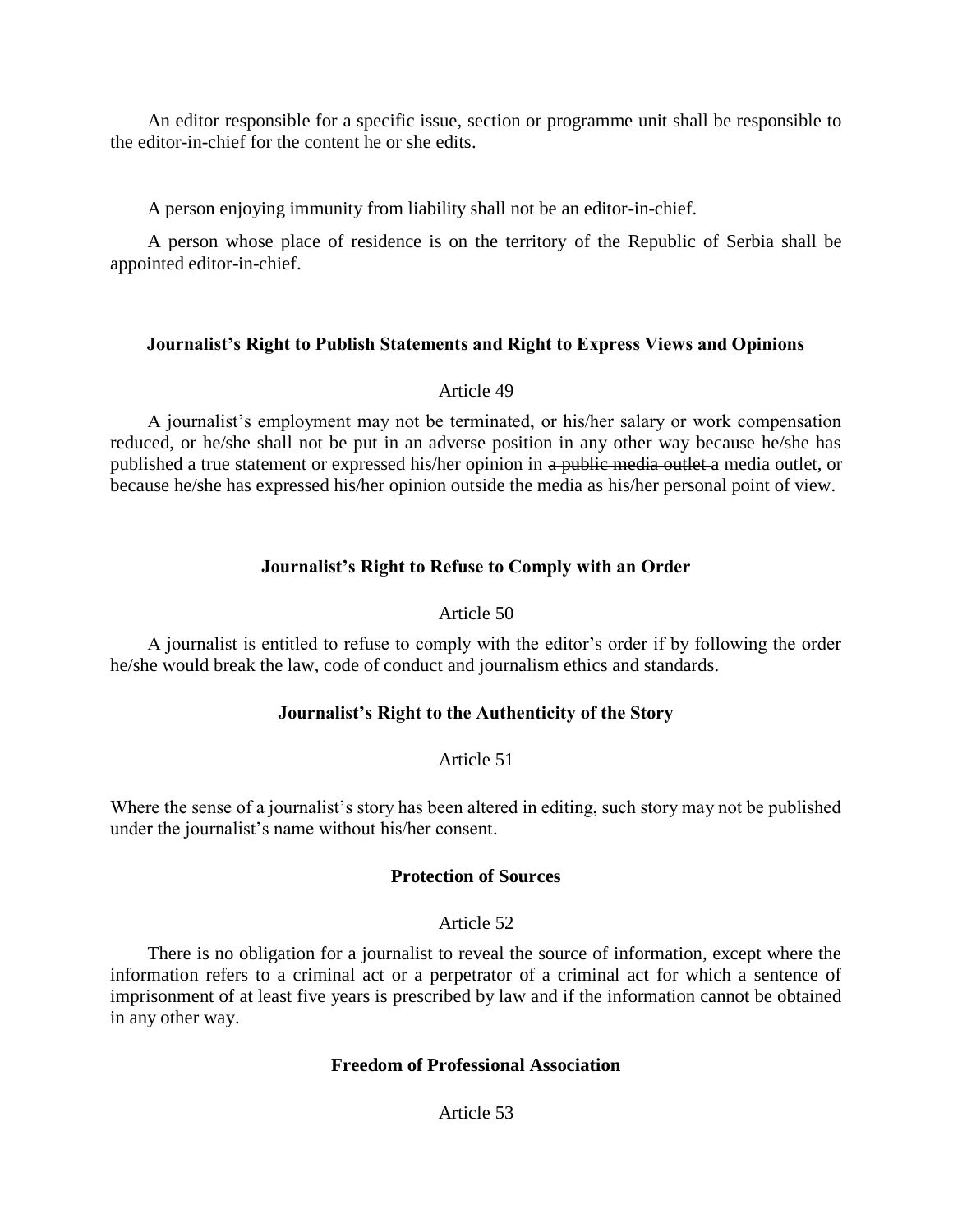Journalists may freely found their professional associations, in accordance with the law governing associations.

# **Right to Associate in a Court Proceeding**

# Article 54

A professional journalist association shall have a legal interest in interfering with a labour dispute involving a member of such association, provided that he/she does not object to it.

# **Foreign Media Representatives and Foreign Correspondents**

# Article 55

Foreign media outlet representative (editors, journalists, photo-reporters, camera operators and other assistants) and foreign correspondence office shall have the same rights and obligations in their work as domestic editors, journalists and other assistants and media.

In order to facilitate the work pertaining to journalist profession, foreign media representative and foreign correspondence office may register in the Register of Foreign Media Representatives and Correspondents kept by the ministry responsible for information, based on which they shall be issued appropriate identifications.

A foreign correspondence office, as an organised representative office of a foreign media outlet, shall gain legal person status after it has been entered in the register.

The ministry responsible for information shall regulate in detail the manner in which the register is kept and the identifications referred to in paragraph 2 of this Article are issued.

# IX. DISTRIBUTION OF MEDIA AND MEDIA CONTENT

# **Freedom of Distribution**

# Article 56

Distribution of domestic and foreign media and media content is free.

# **Distribution of Media without Imprint**

# Article 57

A distributor is entitled to refuse the distribution of a media outlet without the imprint.

In case of dispute on account of information published in a media outlet that the distributor has agreed to distribute without the imprint, the liability shall also lie with the distributor.

# **Prohibition of Refusal to Distribute**

Article 58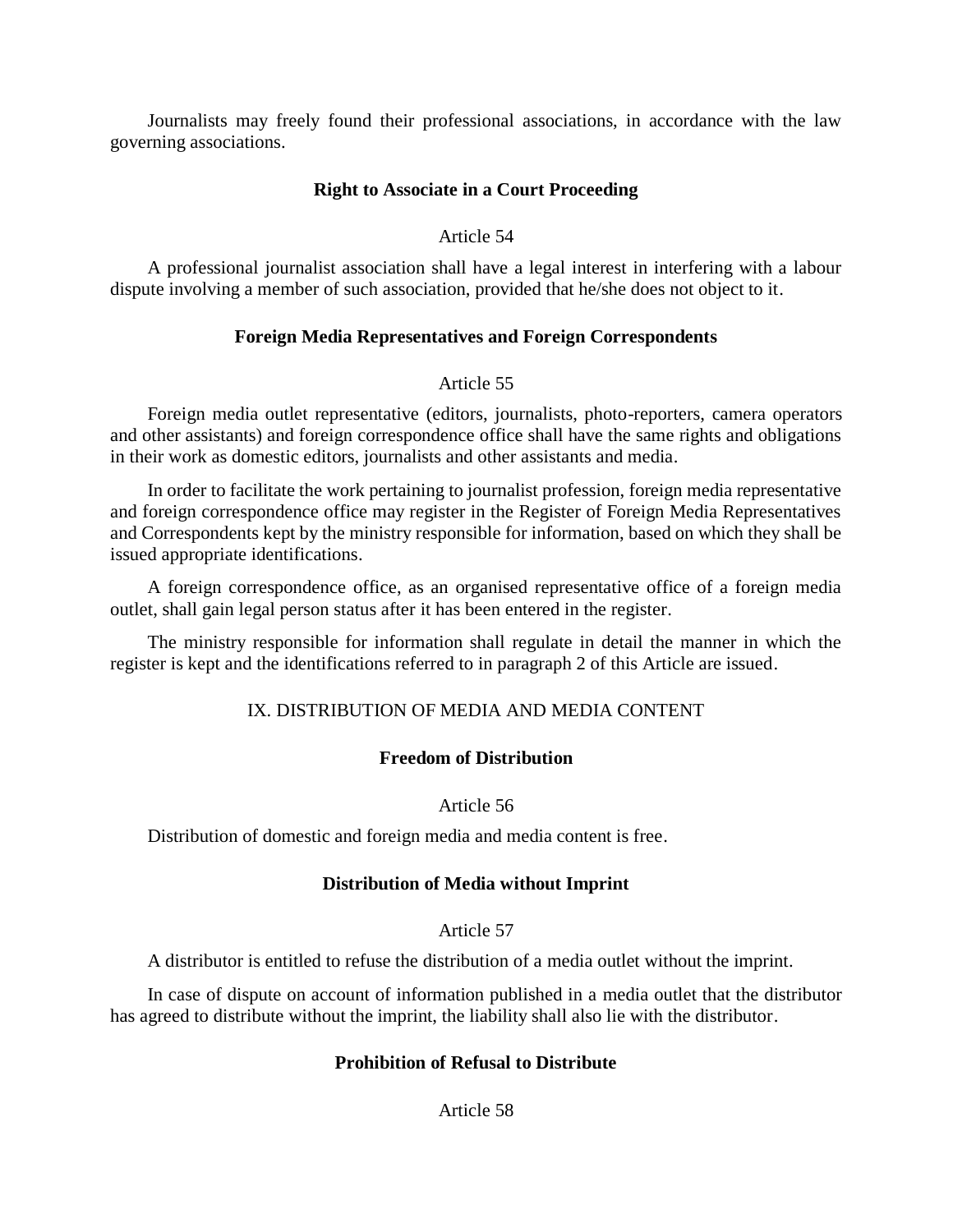A person that deals in media distribution cannot refuse media distribution by implementing unequal distribution conditions between different participants in the media market, and it cannot in another manner significantly limit, violate, or prevent competition in the relevant media market in the territory of the Republic of Serbia, in accordance with the provisions of the law that governs the protection of competition.

A publisher of the media the distribution of which has been suspended entirely or in the most part due to a violation referred to in paragraph 1 of this Article is entitled to demand compensation for the damage incurred before the competent court.

The compensation for the damage incurred due to the breach of provision of Article 1 shall be determined taking into account, in particular, the value of the unsold circulation or of the ratings as well as the value of the sold advertising space in the unsold circulation or in an audio or audiovisual media service that has not been rendered.

The complaint referred to in paragraph 2 of this article shall be dealt with in an emergency procedure.

In the procedure referred to in paragraph 2 of this Article, at the motion of the media publisher, the competent court shall impose an interim order obliging the media distributor to continue with the distribution of the media until the legally binding completion of court procedure.

The court shall pass a decision on the motion referred to in paragraph 5 of this Article within eight days of the day of receipt of the motion and shall immediately send the decision to the media publisher, editor-in-chief and the media distributor.

## **Prohibition of Distribution of Information or Other Media Content**

#### Article 59

At the motion of the competent public prosecutor, the competent court may prohibit the distribution of information or another media content (hereinafter: information) if this is necessary in a democratic society and if the information calls for:

1) an act of direct violent overthrow of constitutional order;

2) an act of direct violence towards a person or a group of people based on their race, nationality, political affiliation, religion, sexual orientation, disability or other personal characteristic, and if the publication of the information poses an immediate threat and has an incorrigible effect which cannot be stopped in any other way.

#### **Motion for Prohibition**

#### Article 60

A motion to prohibit the distribution of the information (hereinafter: motion for prohibition) shall be made by the public prosecutor.

In the motion for prohibition, the public prosecutor may request that the distribution of the information referred to in Article 59 hereof be prohibited and that the copies of the newspaper containing the information be seized if the purpose of the prohibition can be achieved only in this way, and that the dissemination of the information via another media be prohibited.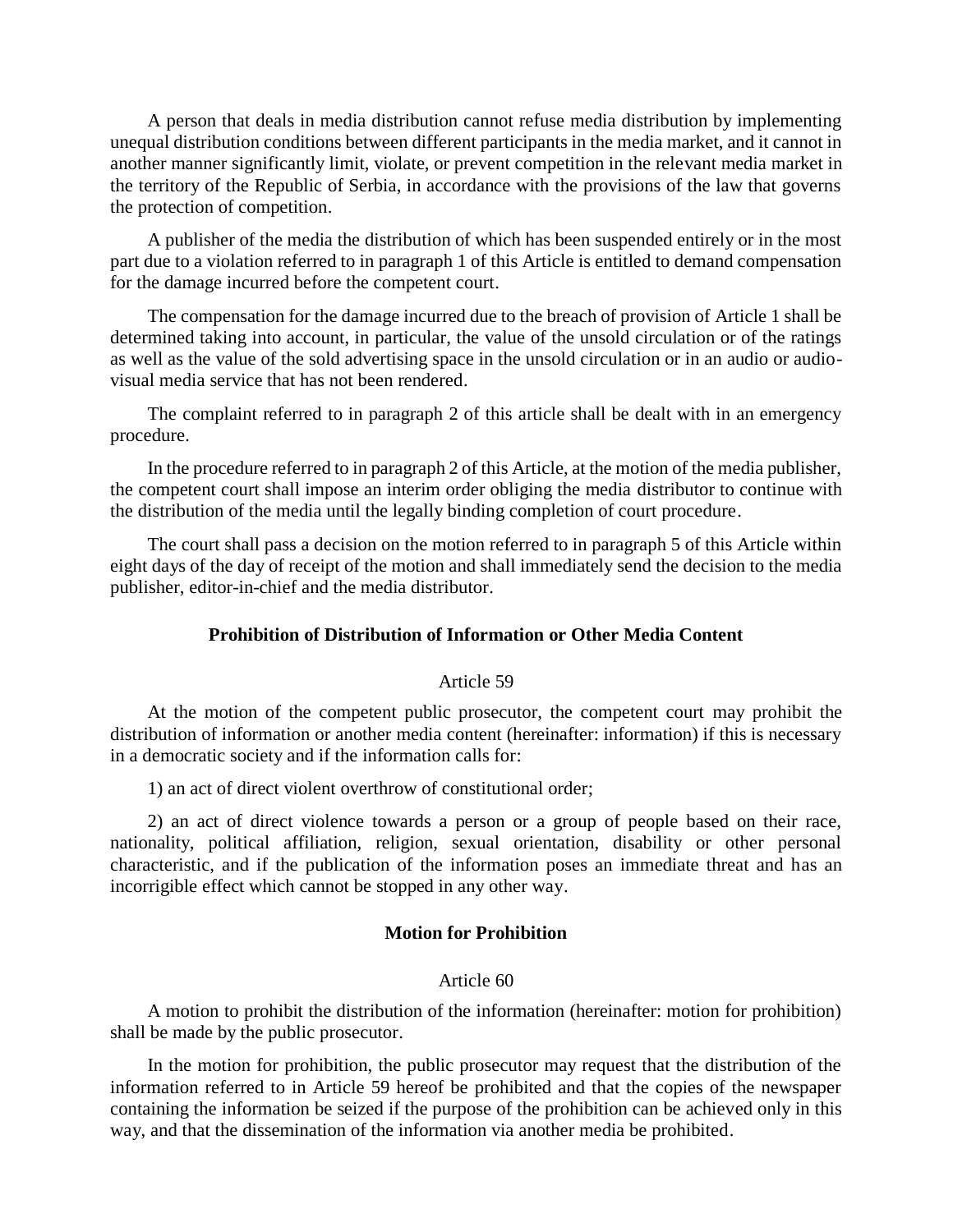# **Interim Prohibition**

#### Article 61

At the motion of the competent public prosecutor, the competent court may pass a decision to prohibit the distribution of information temporarily, until the legally binding decision regarding the prohibition is made.

The court decides on the motion referred to in paragraph 1 of this Article within six hours of the moment the motion was made.

The competent court shall immediately deliver the decision on the interim prohibition to the publisher, the editor-**in-chief**, the distributor and the printing house.

The competent court shall order the ministry that has jurisdiction over internal affairs to prevent distribution of information based on the decision under paragraph 1 of this Article.

### **Hearing**

#### Article 62

The hearing concerning the motion for prohibition shall be held within 24 hours of the moment of receipt of the motion.

The hearing referred to in paragraph 1 of this Article may be also held in the absence of the duly subpoenaed parties, about which the parties shall be explicitly informed in the subpoena.

## **Decision on the Motion for Prohibition**

#### Article 63

The court shall make a decision on the motion for prohibition immediately after the hearing, and the chair judge shall announce it without further delay.

The decision shall be made in writing and the authenticated copy thereof shall be presented to the parties within three days of its announcement.

## **Rejection of Motion for Prohibition**

#### Article 64

In the decision rejecting the motion for prohibition, an order to temporarily disable the distribution of the information referred to in Article 61 paragraph 1 hereof shall be repealed.

The appeal of the competent public prosecutor about the decision referred to in paragraph 1 of this Article shall not postpone its enforcement.

## **Compensatory Damages**

Article 65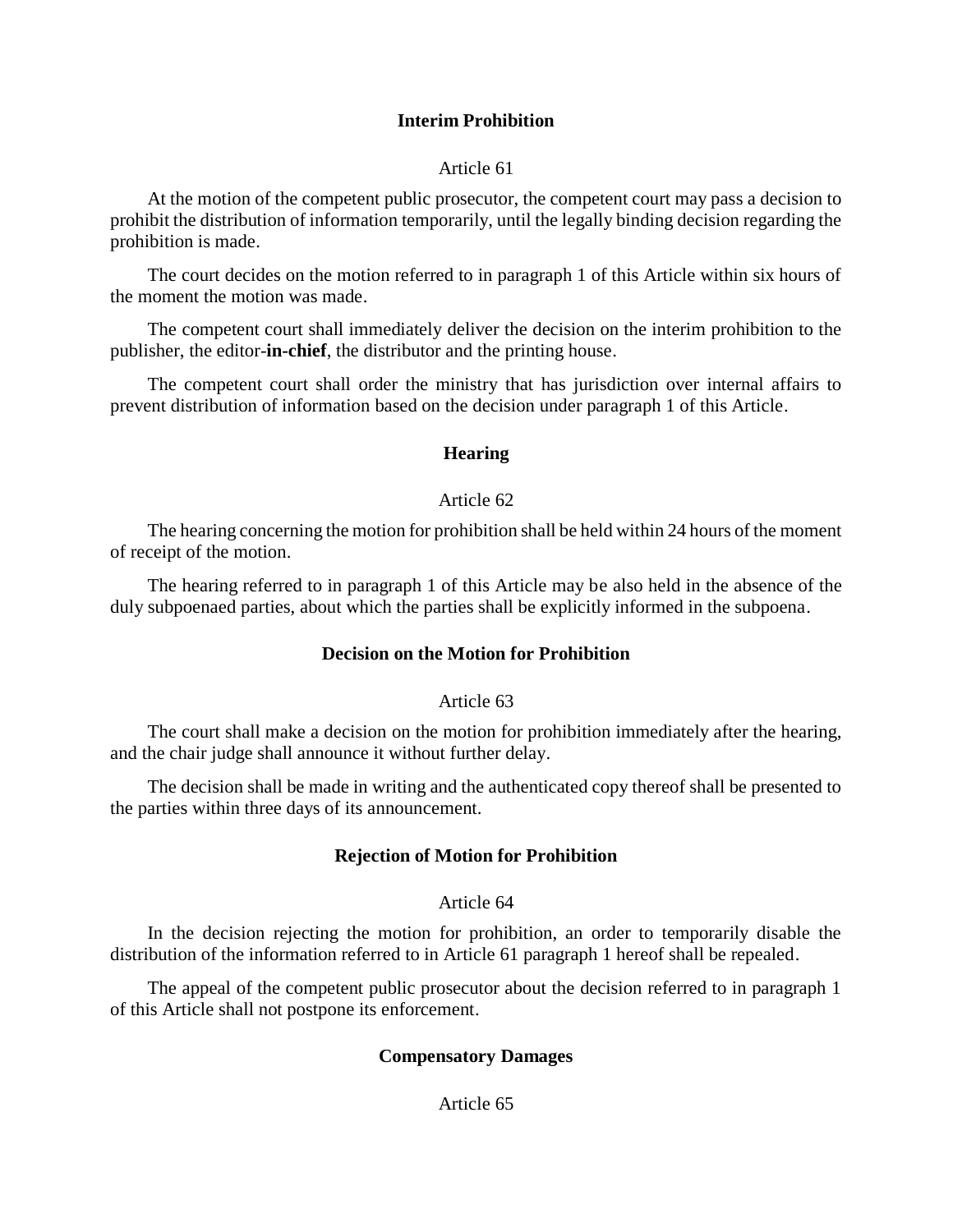If the court rejects the motion for prohibition, the publisher is entitled to damages to cover the cost of the unjustified interim prohibition.

# **Appealing against the Decision of the Civil Court of First Instance**

# Article 66

An appeal against the decision of the civil court of first instance on the motion for prohibition shall be lodged within three days of the day of receipt of the copy of the decision.

The appeal shall be sent to the opposing party for response.

The court of first instance shall send to the court of second instance a timely and granted appeal, along with all the documents, within two days of the day of receipt of the complaint.

The court of second instance may subpoena and hear the parties.

The court of second instance shall decide on the appeal within three days of the day of receipt of the appeal and the documents.

# **Appropriate Application of the Rules of Criminal Procedure**

# Article 67

Unless prescribed otherwise hereunder, the provisions of the law governing criminal procedure shall apply to the procedure of prohibition of distribution of information as appropriate.

# X. TEMPORARY SAFEKEEPING OF MEDIA RECORD AND THE RIGHT TO ACCESS TO MEDIA RECORD

# **Publisher's Obligation**

# Article 68

The publisher shall keep a copy of the media record (hereinafter: record), i.e. a copy of:

1) The newspaper (a copy of every edition) – six months after the day it was published;

2) Independent electronic edition - six months after the day it was published;

3) A recording of a broadcasted radio or television programme six months after the day it was broadcasted;

4) Any other record for 30 days after the day it was published.

# **The Right to Access and the Right to a Copy**

# Article 69

The publisher shall make the records available and present their copies upon request of the court, another responsible state authority, a regulatory body responsible for electronic media or an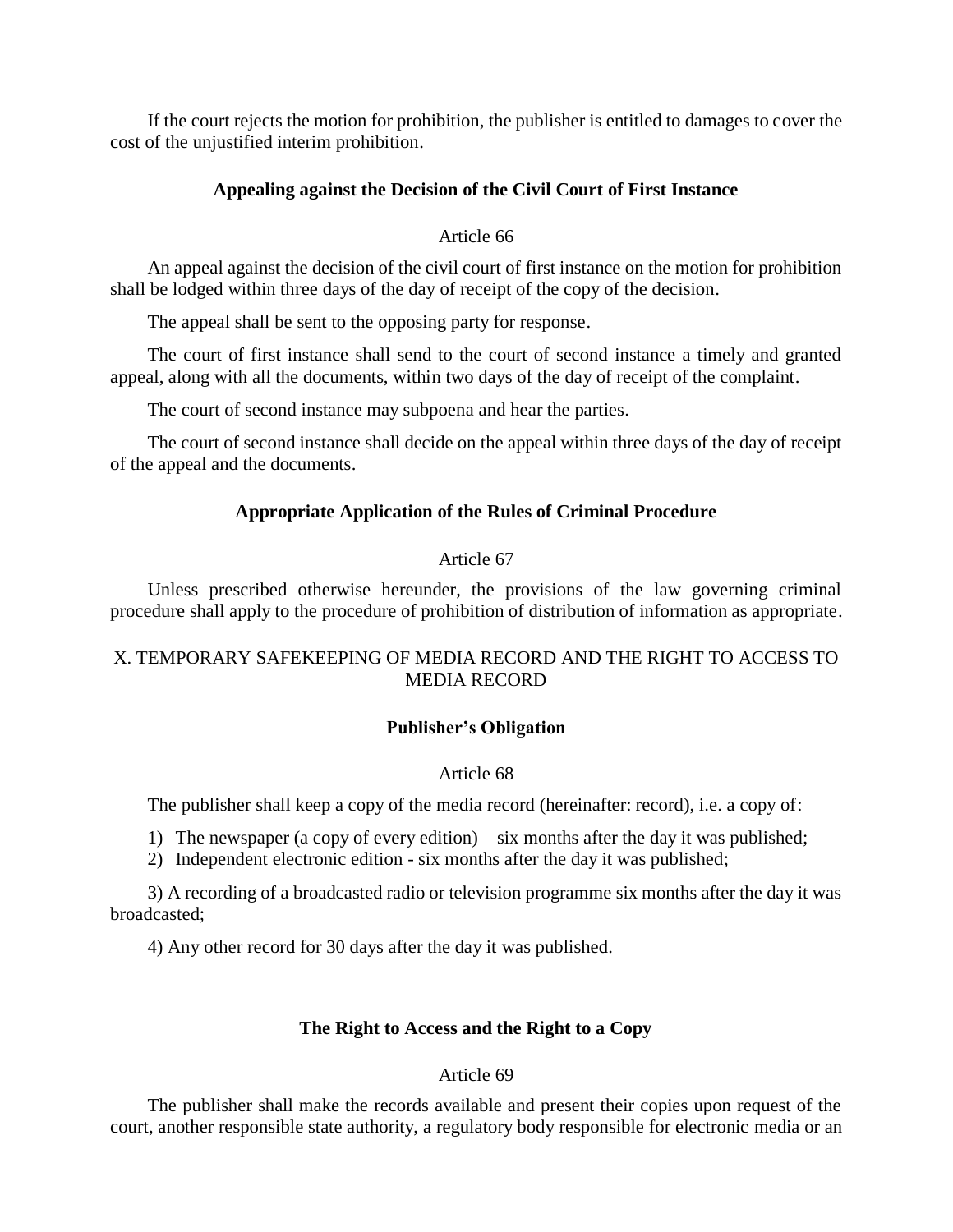interested party, without delay, and no later than three days of the day of receipt of the written request.

The publisher shall not be obliged to make the records or their copies available upon the request of a party if they had sent the electronic link to the interested party to take over the records in original form free of charge.

### **Exercising the Right to Access**

# Article 70

The access to the record shall be organised at the premises of the publisher on a specific day during office hours.

In the event that a person cannot access the record unassisted, such person shall be allowed to view the record with an assistant.

#### **Fee**

#### Article 71

The inspection of the record shall be free of charge.

If a copy of the record needs to be made a fee covering the cost of copying may be charged, including the cost of delivery.

A copy of the record shall be made and delivered free of charge where such copy is requested by a court of law, responsible state authority or a regulatory body responsible for electronic media, provided that the request is connected with the work falling under their responsibilities.

### **Abuse of the Right to Access Media Record**

Article 72

Publisher has a right to refuse a request to access and make a copy of record if the person requesting it is abusing their right and especially if they apply to access a record unreasonably frequently or if they repeat their request to view the same record or a record they have already been given, and/or record that is available free of charge in its integral form at the electronic link the publisher sent to the interested party.

## XI. SPECIAL RIGHTS AND OBLIGATIONS PERTAINING TO PUBLIC INFORMATION

#### **Presumption of Innocence**

#### Article 73

With a view to protecting human dignity and independence, reputation and impartiality of the court or other competent authority, the media may not qualify anyone as the perpetrator of a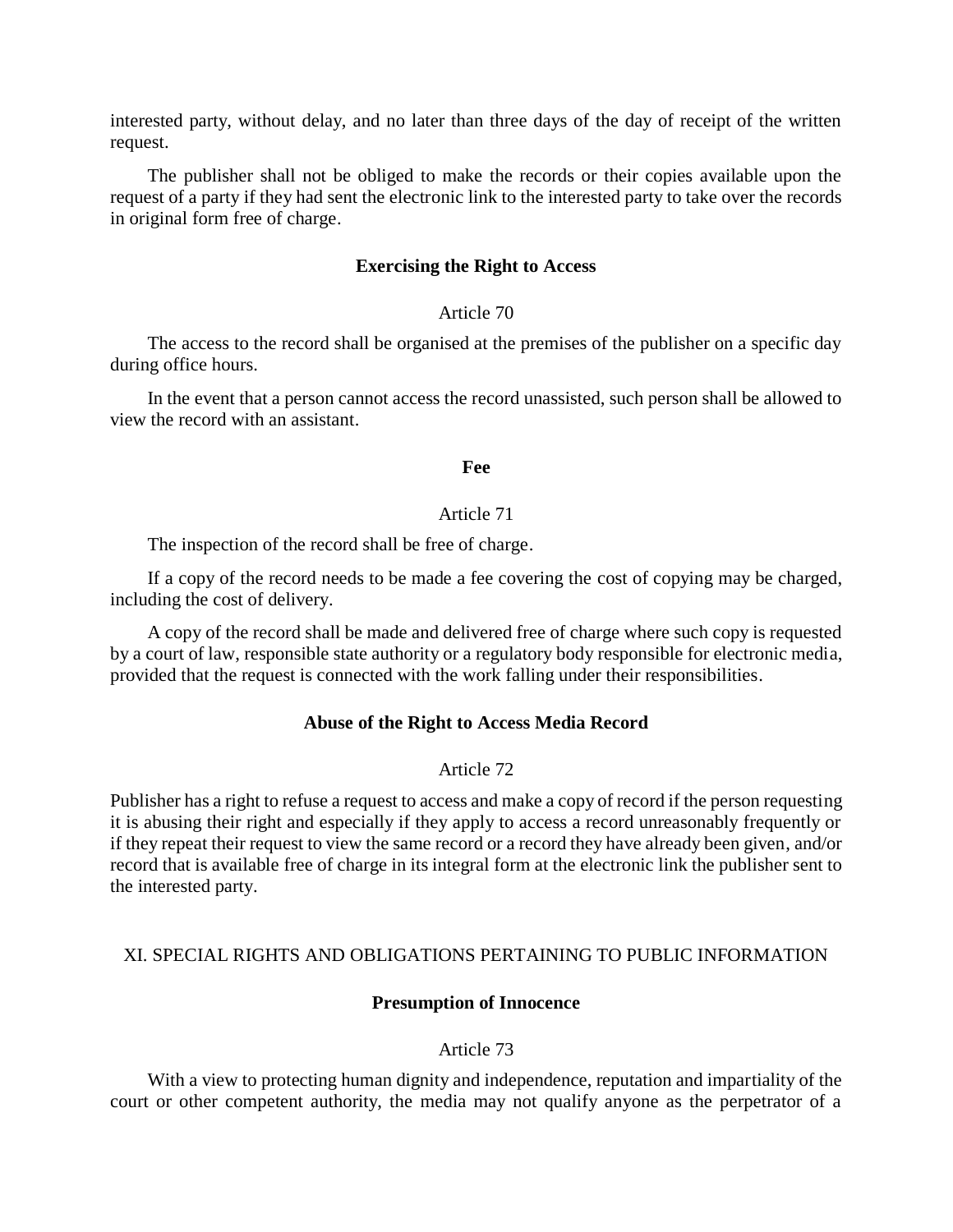punishable offence or proclaim a person guilty of or responsible for an offence prior to a final ruling passed by a court.

## **Publishing Information in Connection with Criminal Procedure**

## Article 74

The information from ongoing criminal procedure may be published only if presented on the main hearing or if received or may have been obtained from the public authority on the basis of the law governing the access to the information of public importance.

## **Prohibition of Hate Speech**

## Article 75

Ideas, opinions or information published in the media shall not incite discrimination, hate or violence against an individual or a group of individuals on grounds of their race, religion, nationality, sex, or their sexual orientation or other personal inclination, notwithstanding whether a criminal offence has been committed by such publication.

# **Exemption from Responsibility**

## Article 76

No breach of prohibition of hate speech shall be invoked if the information referred to in Article 75 hereof is a part of a journalistic text that has been published:

1) without the intent to incite discrimination, hate or violence against an individual or a group of individuals referred to in Article 75 hereof, especially if such information is a part of an objective journalistic report;

2) with the intent to provide a critical view of the discrimination, hate or violence against an individual or a group of individuals referred to in Article 75 hereof, or of occurrences that constitute or might constitute incitement of such behaviour.

### **Protection of Minors**

### Article 77

With a view to protecting free character development of minors, the particular consideration must be taken that the content and manner of distribution of the media do not impair the moral, intellectual, emotional and social development of minors.

# **Prohibition on Public Display of Pornography**

## Article 78

Printed media with pornographic content shall not be publicly displayed in a manner making it accessible to minors.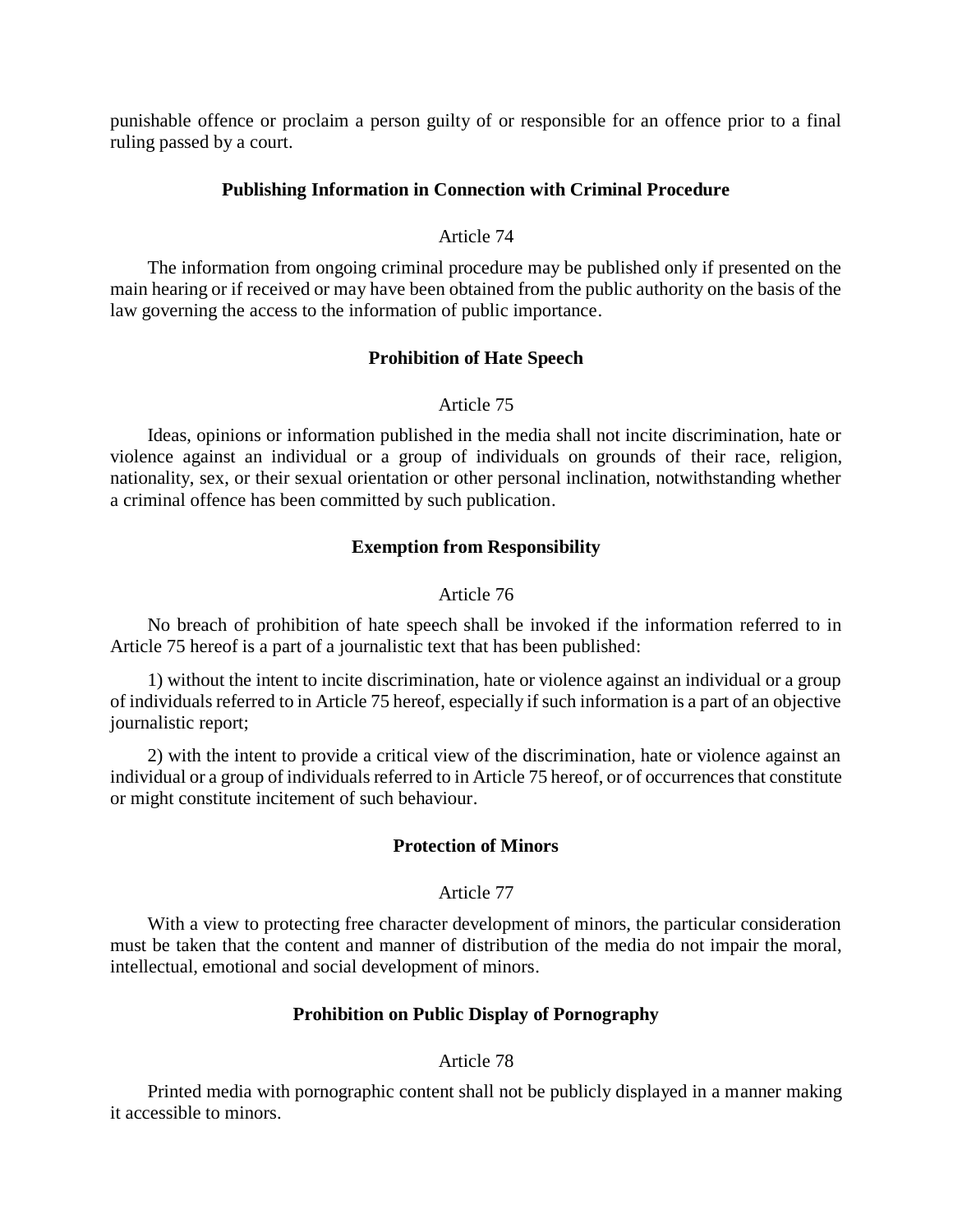Printed media with pornographic content shall not contain pornography on the front or back cover pages and it must include a visible warning that it contains pornography, as well as a warning that it is not intended for minors.

Provisions of a separate law governing the electronic media shall apply to pornographic content in audio and audio-visual media and the content distributed via the Internet.

# XII. PERSONAL INFORMATION

#### **Personal Dignity and Right to Authenticity**

## Article 79

Personal dignity (honour, reputation or piousness) of the persons that the information refers to shall be legally protected.

It is not allowed to publish information that violates a person's honour, reputation or piousness, or portrays a person untruly by assigning him/her features or characteristics that he/she does not have or denying him/her features or characteristics that he/she does have, unless the interest for publishing information prevails over the interest of the protection of dignity and right to authenticity, and particularly if it does not contribute to the public debate on an occurrence, an event or a person that the information refers to.

Dignity of a victim of violence shall not be violated by showing or describing the scene of violence in the media or media content.

Depicting a person in caricature, satire, collage or other similar form shall not be deemed the violation of dignity or the right to authenticity.

## **Private Life and Personal Records**

#### Article 80

Information regarding private life or personal records (letter, diary, note, digital record, etc.), recording of images (photographs, drawings, film, video, digital, etc.) and audio recordings (taperecordings, gramophone records, digital, etc.), shall not be published without the consent of the person whose private life the information refers to, or of the person whose words, image or voice it contains, if such publication can lead to the reveal of that person's identity.

A minor shall not be made recognisable in the information that may violate his/her right or interest.

The consent shall also be needed for the live transmission of image or voice via television, radio, etc.

Information and records referred to in paragraph 1 of this Article shall not be published without the consent of the person they refer to, if such publication would violate that person's right to privacy or any other right.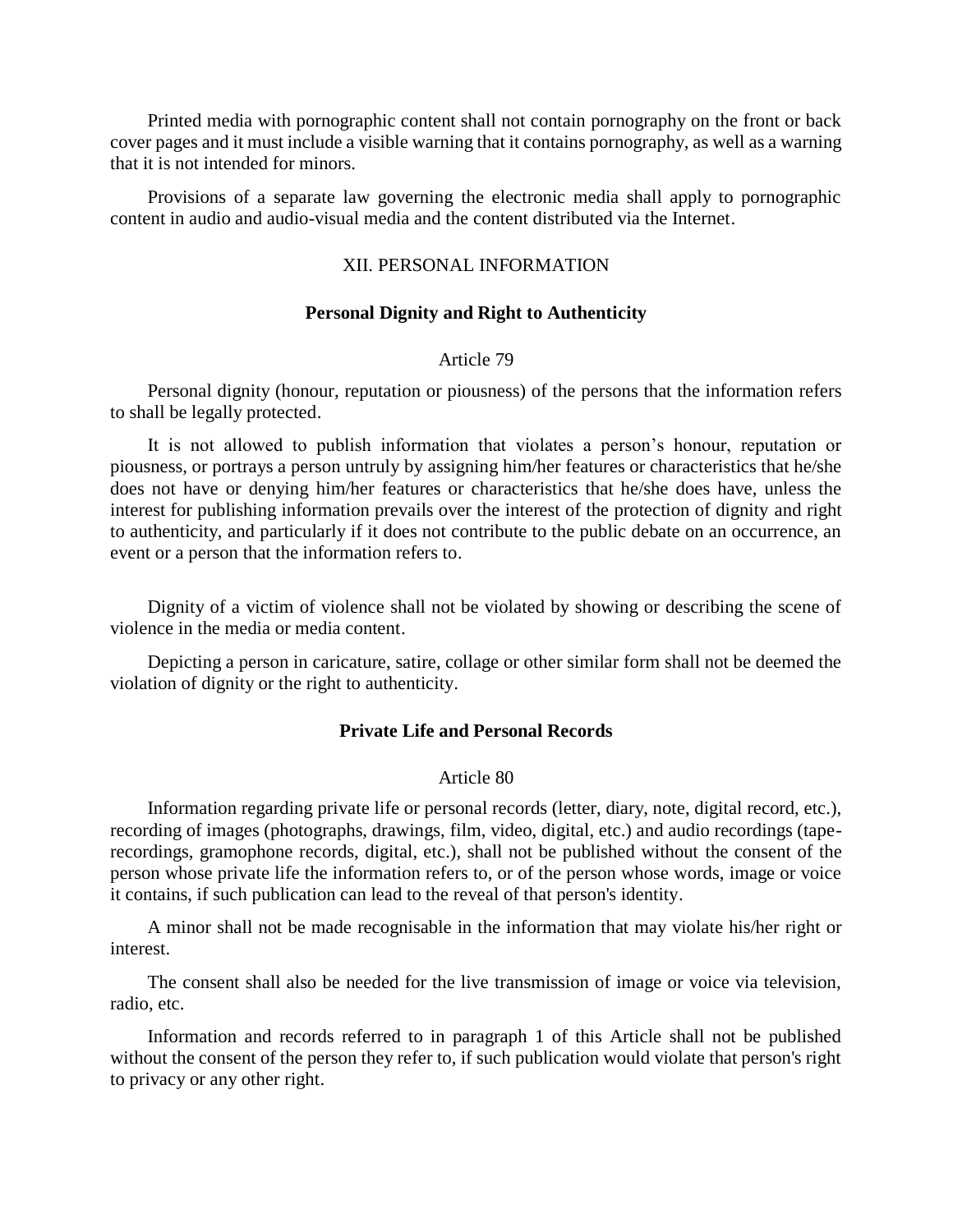The consent granted to one publication, to a specific manner of publication or to publication for a specific purpose, shall not be deemed consent to repeated publication, to publication in a different manner or to publication for a different purpose.

#### **Consent of Other Persons**

# Article 81

If the person referred to in Article 80 paragraphs 1, 2 and 4 of this Law is deceased, the consent shall be given by the spouse of the deceased, independently by his/her child having reached sixteen years of age, by his/her parents or brothers or sisters, by the legal person that the deceased participated in (official, member, employee) in the event the information or record refers to his/her activities in that legal person, or by the person authorised therefore by the deceased

Termination of a legal person shall not terminate the rights of the person that had participated in the legal person and that has been personally affected by the information or record.

It shall be deemed that consent has been granted in the event it has been granted by any of the persons listed in paragraph 1 of this Article, notwithstanding the refusal of other persons to grant it.

#### **Exceptional Publication without Consent**

#### Article 82

Private information or personal records may be exceptionally published without the consent of the person referred to in Articles 80 and 81 hereof if in a particular case the public interest to know the information or the record prevails over the interest to prevent publishing the information.

It is deemed that the public interest referred to in paragraph 1 of this Article prevails over the interest to prevent publishing the private information or personal records of a person, particularly if:

1) the person had intended the information or the record for the public or sent it to the media for publishing;

2) if the information, i.e., record pertains to a person, event, or occurrence that is of interest to the public, especially if it pertains to a holder of public office or political function.

3) the person has attracted the public attention by his/her statements or behaviour in private, family or professional life and therefore given rise to the publication of such information or record;

4) the information has been disclosed or the record made in a public parliamentary debate or a public debate in a parliamentary body;

5) publication is in the interest of judiciary, national security or public security;

6) the person did not object to the collection of information or the making of the record, although he/she was aware that this was done for publication purposes;

7) publication is in the interest of science or education;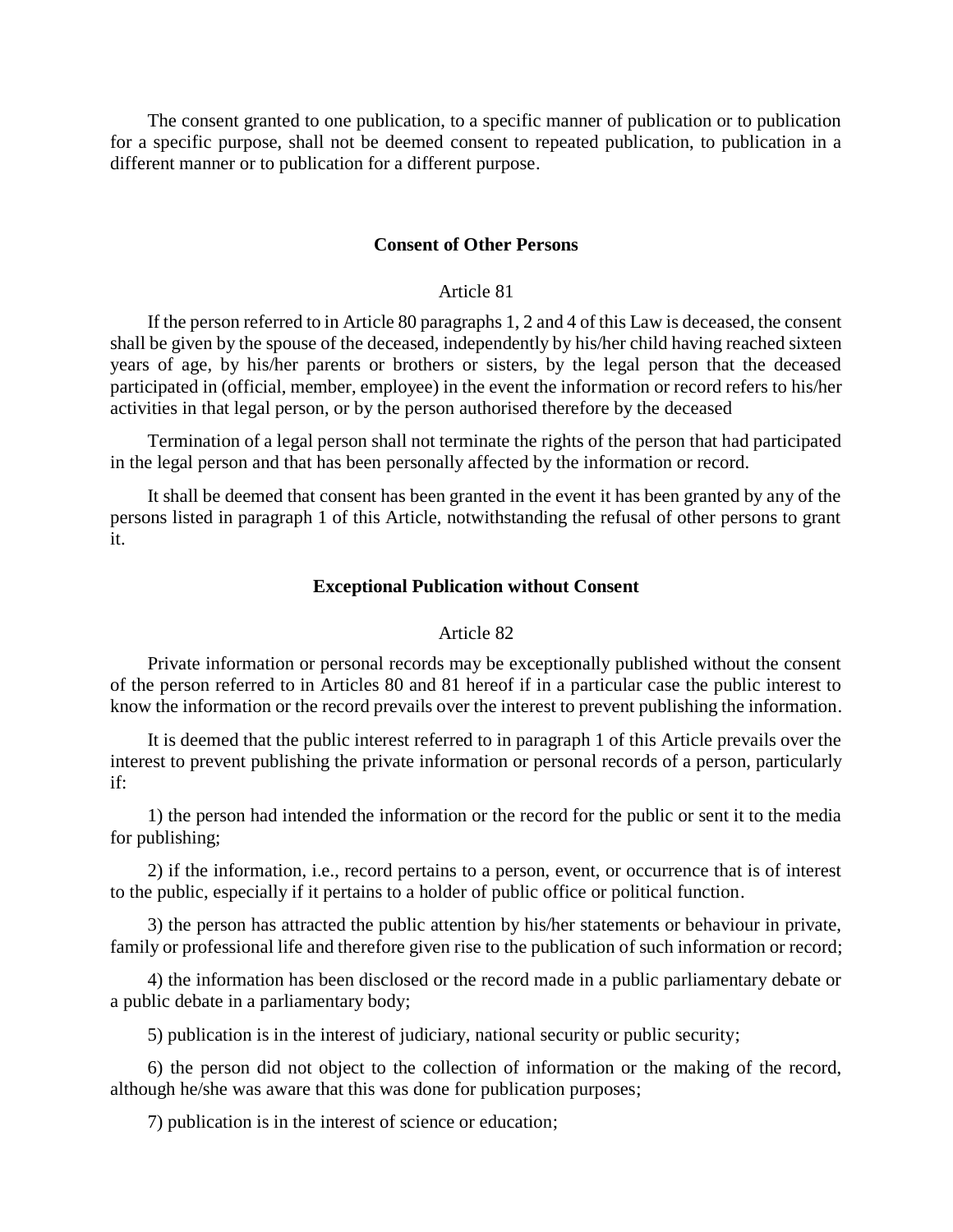8) publication is necessary to alert of a danger (prevention of a contagious disease, search for a missing person, fraud, etc.);

9) the record includes a multitude of persons or voices (fans, concert audience, protesters, passers-by, etc.);

10) it is the record of a public gathering;

11) the person is shown as part of landscape, natural setting, human settlement, square, street or a similar scene.

#### XIII. REPLY TO INFORMATION AND CORRECTION OF INFORMATION

#### **Right of Reply**

#### Article 83

The person whom the information refers to and may breach his/her right or interest, may request from the editor-in-chief to publish free of charge a reply in which he/she claims the information is incorrect, incomplete or inaccurately conveyed.

If the editor-in-chief fails to publish the reply, having no reasons for not publishing the reply set out in this Law, or if he/she publishes the reply in an improper manner, the holder of the right of reply may file a claim against the editor-in-chief for the publication of the reply.

The proceedings for the publication of the reply shall be limited only to establishing the facts determined by this Law and regarding the obligation of the editor-in-chief to publish a reply.

### **Right to a Correction**

#### Article 84

A person, whose right or interest has been violated by the publication of incorrect, incomplete or inaccurately conveyed information, may demand by a claim that the editor-in-chief publish free of charge his/her correction of that information as incorrect, incomplete or inaccurately conveyed.

A proceeding on the publication of a correction shall be limited to the fact of incorrect, incomplete or inaccurately conveyed information and to whether the information violated the plaintiff's right or interest.

#### **Other Persons' Right of Reply or Correction**

#### Article 85

If a person is incapable of looking after his/her own interests, the reply or claim for publishing the reply and claim for publishing the correction shall be submitted by the natural person's legal representative, or by an authorised body of the legal person.

A person participating in a legal person (member, official, employee) shall have the right of independent reply or correction if the published information refers to both the legal person and personally to the participant.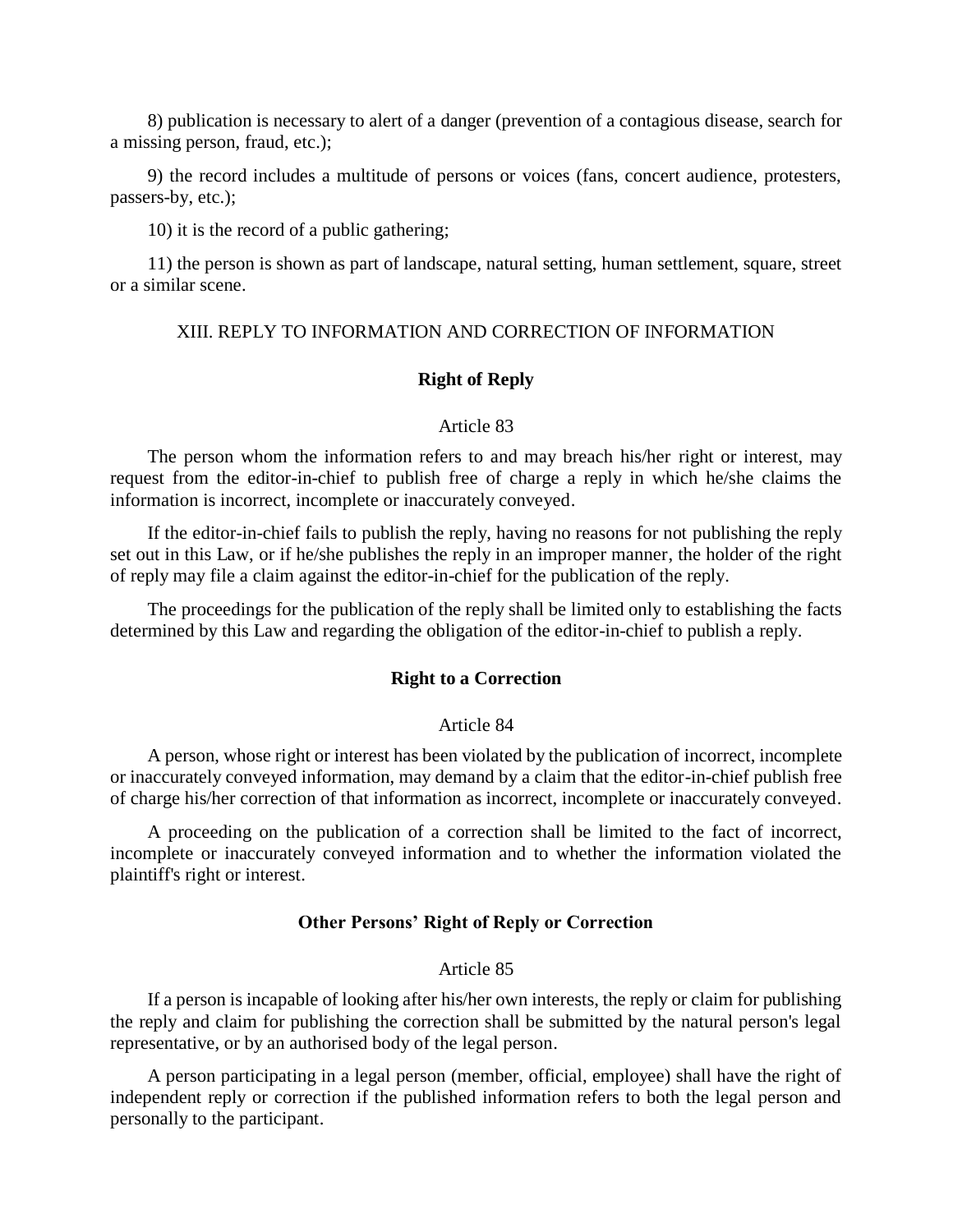If the person to whom the information refers has deceased, the right of reply or correction may be exercised by the spouse, his/her children, parents, the legal person the deceased participated in if the information refers to his/her activities in the legal person, and other persons whose memory of the deceased may be or is offended by the publication of the information.

If the legal person to which the information refers has ceased to exist, the right of reply or correction shall be transferred to the participants in the legal person.

By the publication of reply or correction made by any person referred to in paragraphs 3 and 4 of this Article, the right of reply and correction of other persons shall cease when the requested reply and correction concerns the same part of the information.

### **Deadline for a Request to Publish a Reply**

# Article 86

A request for the publication of a reply shall be submitted to the editor-in-chief within 30 days from the date of the publication of information in a daily newspaper or a daily radio and television programme, or 60 days from the publication of the information in a printed periodical or a periodical radio or television programme.

If the reply is submitted by a person who is permanently or temporarily residing abroad, the deadline for submission shall expire after 60 (sixty) days.

## **Deadline for Publishing a Reply**

#### Article 87

The editor**-**in-chief shall publish the reply without delay, not later than in the issue following the next issue of the daily newspaper or in the broadcast following the next daily broadcast upon the arrival of the reply.

If the information to which the reply is affiliated concerns a candidate in an election campaign, the reply shall be published in the next issue or in the next broadcast after the arrival of the reply.

## **Deadline for Filing a Claim for Failure to Publish a Reply**

### Article 88

If the editor-in-chief fails to publish the reply, a claim for the failure to publish the reply shall be filed within 30 days from the day of expiry of the deadline for publication of the reply referred to in Article 87 hereof.

### **Deadline for Publishing a Reply on the basis of Court Ruling**

## Article 89

If a court adopts the particulars of claim for publishing a reply, it shall order the editor-**inchief** to publish the reply without delay, not later than in the issue following the next issue of the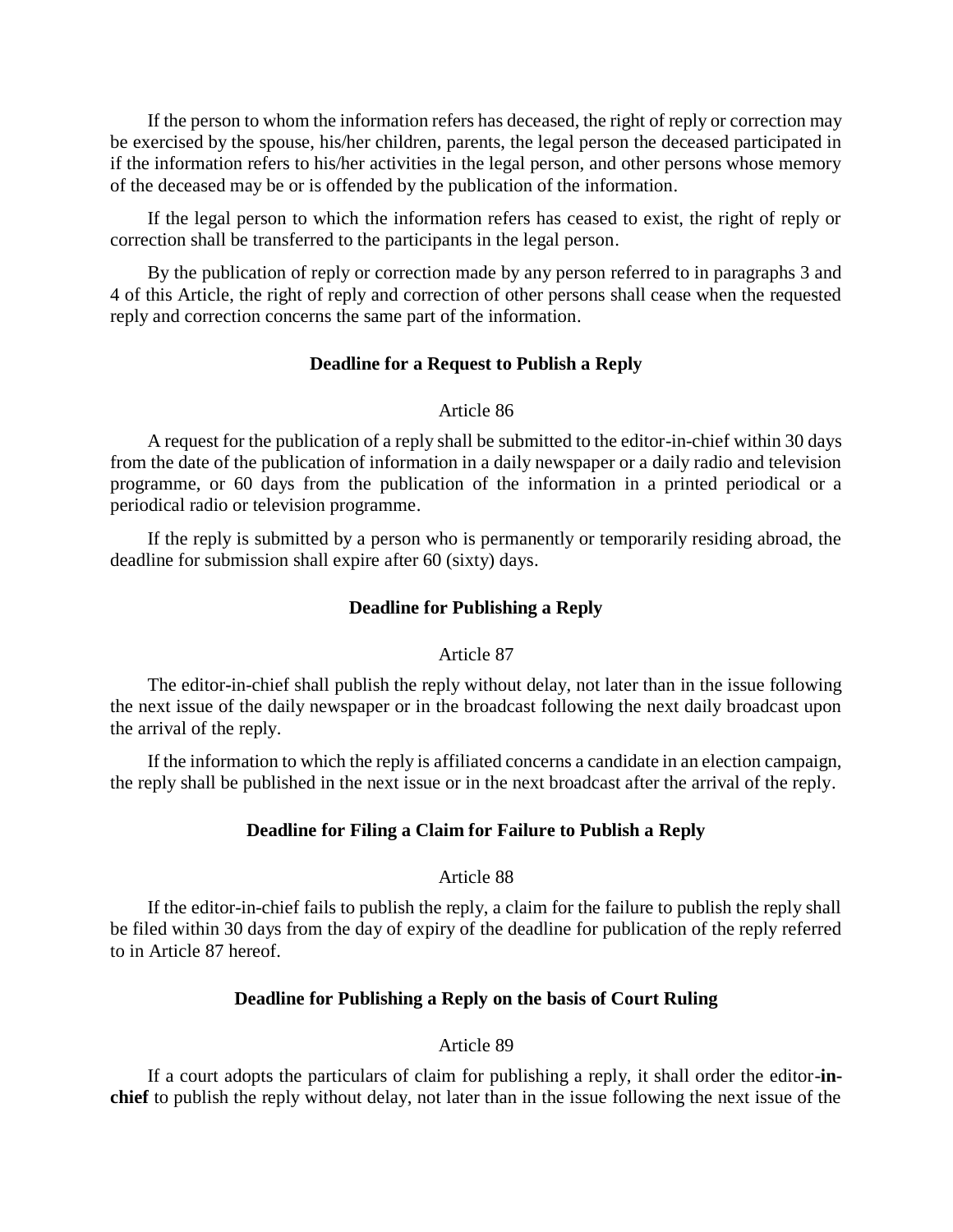daily newspaper or in the broadcast following the next daily broadcast upon the arrival of the court ruling ordering the publication of the reply.

If the information to which the reply is affiliated concerns a candidate in an election campaign, the reply shall be published in the next issue or in the next broadcast after the arrival of the court ruling ordering the publication of the reply.

## **Deadline for Filing a Claim for Publishing a Correction**

#### Article 90

A claim for the publication of a correction shall be submitted within 90 days from the date of the publication of information.

#### **Deadline for Publishing a Correction**

#### Article 91

The editor-in-chief shall publish the correction without delay, not later than in the issue following the next issue of the daily newspaper or in the broadcast following the next daily broadcast upon the arrival of the court ruling the publication of the correction.

If the information to which the reply is affiliated concerns a candidate in an election campaign, the reply shall be published in the next issue or in the next broadcast after the arrival of the court ruling the publication of the correction.

#### **Deadline in the Event of Death or Termination of a Legal Person**

#### Article 92

If the information refers to a person who has deceased or a legal person that has been terminated within the deadline envisaged for submitting a request for publishing a reply or a correction or the deadline envisaged for a claim for publishing a reply or a correction, the deadline shall be renewed from the time of death of a person or termination of a legal person.

#### **Court Penalties and Material Appended to a Claim**

## Article 93

A plaintiff may request that the court order to the defendant to publish a reply or a correction and threaten him/her that he/she will pay an appropriate fine to a plaintiff in case of failure to publish.

An issue or a copy of the printed media in which the information was published, or, if available, audio or video recording of a programme in which the information was published or broadcast, shall be enclosed with the claim.

## **Order to Submit an Audio or Video Recording**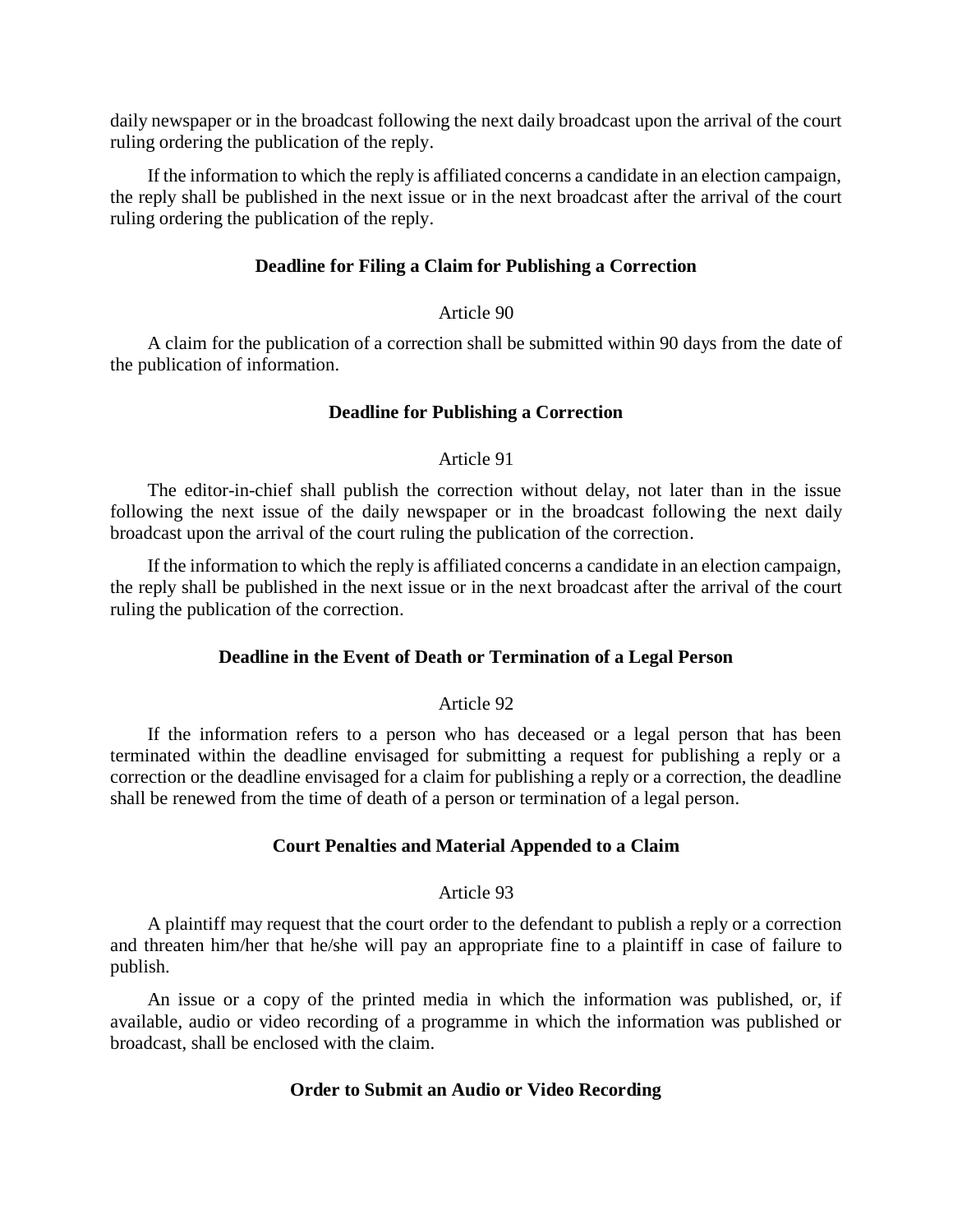#### Article 94

Upon receipt of the claim for publishing a reply or a correction and at the request of the court, the editor-in-chief of the media that published the information shall without delay submit to the court the audio or video recording of the programme.

#### **Submission of Multiple Replies**

#### Article 95

If an authorised person sends several replies differing in content within a deadline, either simultaneously or in succession, the editor-in-chief shall publish the one marked as reliable.

If no reply has been marked as reliable, the editor-in-chief shall publish the reply last received, and if the replies arrived simultaneously, he/she shall publish the one that is the most complete in terms of Article 83 paragraph 1 hereof.

#### **Principle of Equal Effectiveness of Information and Reply or Correction**

#### Article 96

The reply, or correction shall be published in the same category of the media, in the same edition, the same section, on the same page, with the same layout, or in the same segment of the TV or radio programme, as the original information which the reply or correction refers to and under the same title with the qualification 'reply' or 'correction'.

If the layout of the information which the reply or correction refers to contains illustrations (tables, photos, drawings, video recording, etc.), the reply or correction may also contain them.

The reply or correction shall be published integrally, except in the event that the information to which the reply or correction refers to was published in sequels and the scope of the reply or correction requires its publication in sequels.

If the programme that published the information to which the reply or correction refers was the only one or the last one in a series, the reply or correction shall be published in the programme most similar to the original one, or in the most similar time slot.

If the media that published the information to which the reply or correction refers has ceased to exist, the reply or correction shall be published in the similar media at the expense of the person who was the publisher or the editor-in-chief at the time of publication of the information to which that reply or correction refers or at the expense of a legal successor of the publisher.

If the same media published again the information to which a reply has already been published, it shall be emphasised at the same time that the reply was published, whose reply it was, when and where it was published, and the reply shall be published upon request.

If the same media publishes again the information of which a correction was published, it shall publish a correction at the same time.

If any other media publishes the information to which a reply or of which a correction was published, it shall publish the reply or correction upon request.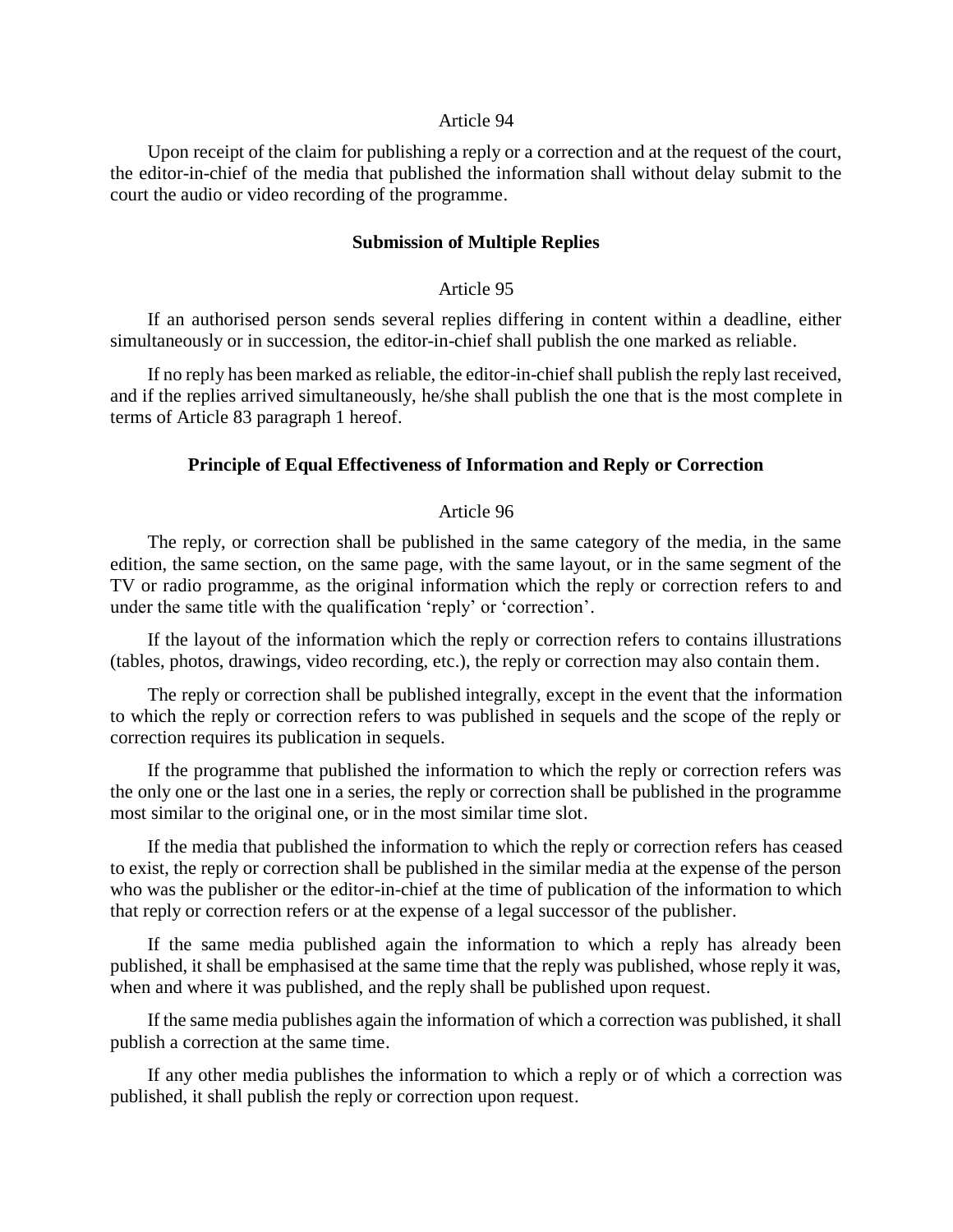The reply or correction shall be published in the same language as the information replied to or corrected.

If the reply or correction has been written in a different language from the language in which the information being replied to or corrected had been published, the responsible editor-**in-chief** shall publish the reply or correction provided the holder of the right of reply or correction translates at his/her own expense the reply or correction into the language in which the information replied to or corrected had been published.

## **Ban on Amending or Commenting a Reply or a Correction**

## Article 97

A reply or a correction shall be published without any modifications, omissions or additions.

Only the most essential proofreading amendments that do not alter the sense shall be allowed.

If a media publishes a reply or a correction it has beforehand wholly or partly modified, the editor-in-chief shall upon request publish the original text of the reply or correction, or the original parts of the reply or correction.

It is not allowed to comment on the reply or correction in the same issue of the printed media in which the reply or correction was published, or in the same programme in which it was broadcast, nor in other programmes broadcast on the same day the reply or correction was published.

# **Reasons for Not Publishing a Reply**

### Article 98

The editor-in-chief shall not be obliged to publish a reply i.e. the court shall not order the editor-in-chief to publish a reply if:

1) the reply has been submitted by a person to whom the information does not personally refer or another unauthorised person;

2) a reply the same in content by an authorised person has already been published;

3) a reaction the same in content by an authorised person has already been published in the same media in another, equally valid form (an interview, statement, etc.);

4) a proceeding for the publication of a reply to the same information submitted beforehand has not yet been finished;

5) the authorised person fails to provide his/her name and address, i.e. name and seat in the request for a reply, and if he/she has not personally signed the reply or sent a special power of attorney in case that the reply was submitted by an attorney;

6) the reply does not refer to the information to which the submitter claims it refers;

7) the reply makes no reference to the information being replied to (title of the information, issue and page number of the media outlet in which it was published, name of the programme and time of broadcast, etc.) and the editor-in-chief cannot easily determine to which information it refers;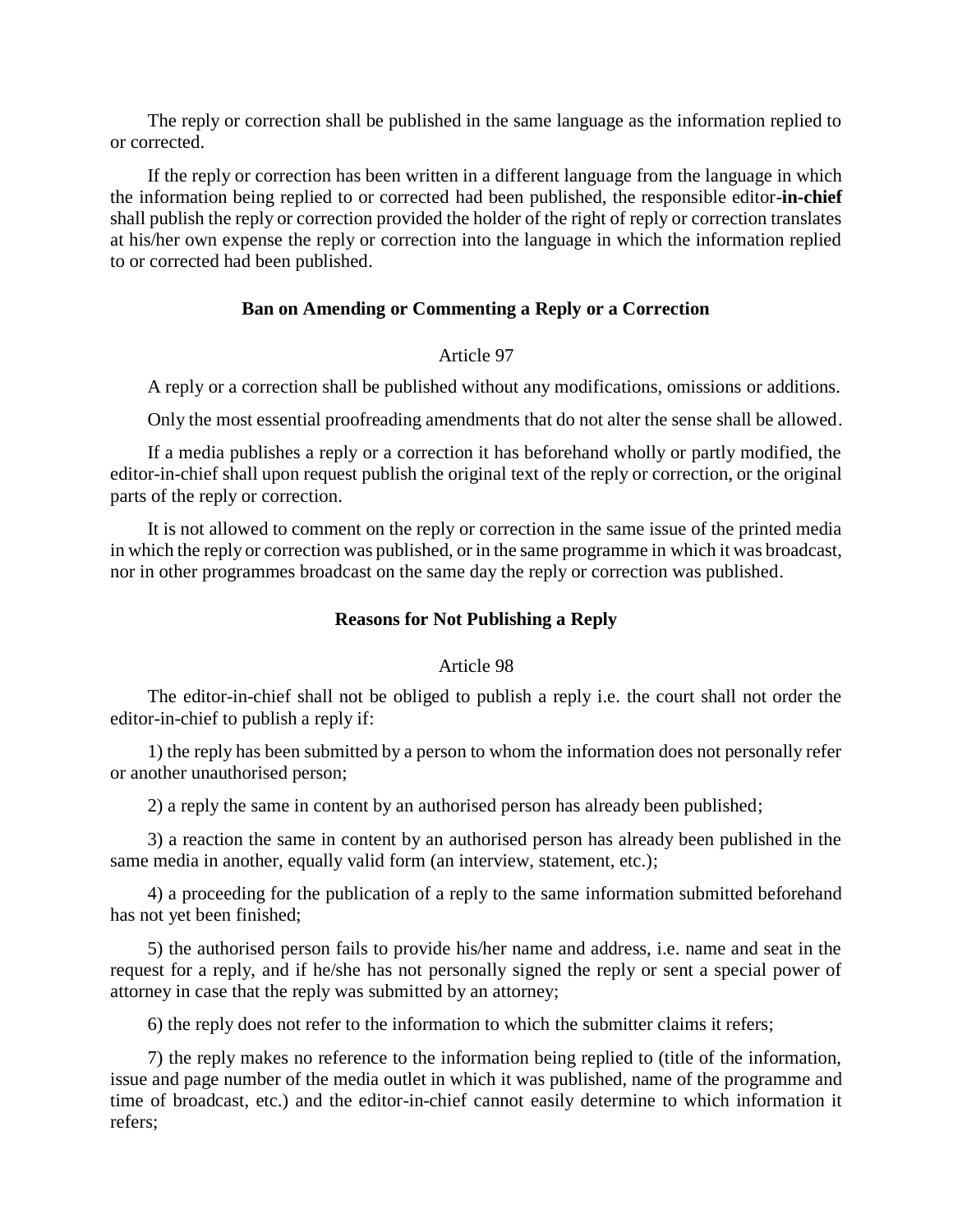8) the reply refers to an opinion, not to an assertion of facts, or the reply does not contain an assertion of facts, but an opinion;

9) the reply does not dispute the correctness, completeness or accurate conveying of the information it refers to, or the reply refers to information which, even if incorrect, incomplete or inaccurately conveyed, is not likely to violate a person's rights or interests;

10) the reply has not been written in the language in which the information to which it refers was published nor has it been subsequently translated into that language;

11) the reply is disproportionately longer than the information to which it refers and the holder of the right of reply has failed to shorten it within the deadline for submitting a reply;

12) the reply has been submitted after the expiry of the deadline for submitting a reply;

13) the reply is illegible, incomprehensible or senseless, and has not been rectified within the deadline for submitting a reply;

14) the publication of the content of the reply may provoke a ban on the distribution of that information, criminal or civil law liability;

15) a correction of the same information to which reply refers, has already been published or the effect that was to have been achieved by the publication of the reply has already been achieved, unless a repeated publication of the information is at issue;

16) the correctness, completeness or accurate conveying of the information to which the reply refers is obvious, generally known or established by a final decision of a competent body;

17) the content of the information to which the reply refers is the same in content as the information authorised by the person requesting the publication of the reply;

18) the incorrectness, incompleteness or inaccurate conveying of the information to which the reply refers is such that it does not affect the correctness, completeness and accuracy of the information;

19) the reply refers to information stated in a public parliamentary debate or a public debate in a parliamentary body or in a court proceeding.

Reasons for the non-publication of a reply shall also apply to the non-publication of a part of the reply.

# **Informing of the Reason for Not Publishing a Reply**

### Article 99

If a newspaper or a radio or television show are published or broadcast in intervals longer than 30 days, the editor-in-chief shall be obligated to  $-$  no later than seven days from the reception of the request for a reply publication – inform the request submitter about the reason due to which the publication of reply is refused.

# **Reasons for the Court Not to Order the Publication of a Correction**

Article 100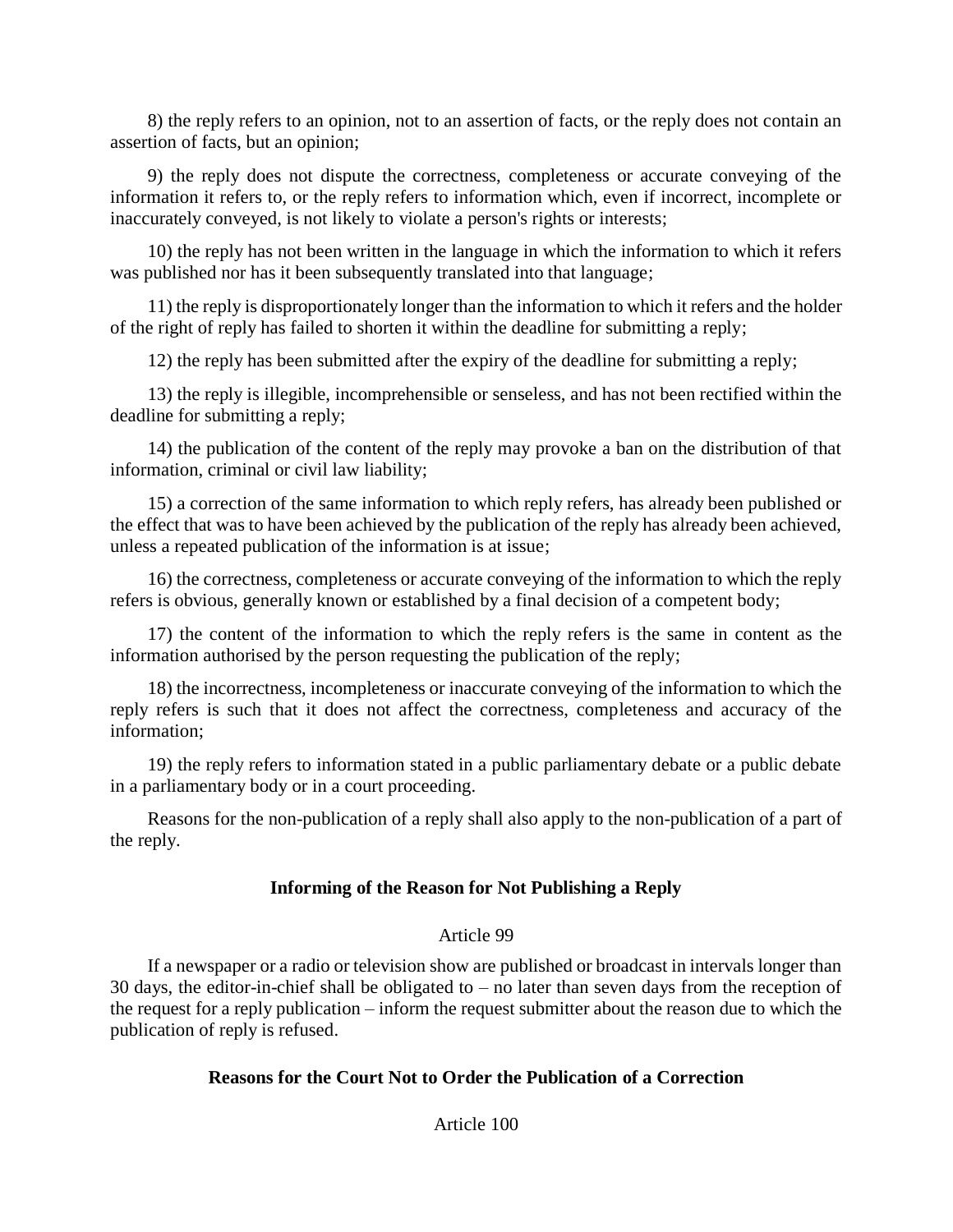The court shall not order the editor-in-chief to publish a correction or a part of correction if the plaintiff fails to prove that the published information is incorrect, incomplete or inaccurately conveyed; if the information is incorrect, incomplete or inaccurately conveyed but the court finds it does not infringe the rights of the person to whom it refers; or, for any reason for the nonpublication of a reply listed in Article 98 paragraph 1, items 1), 2), 4), 6)-18) hereof which accordingly apply to corrections.

### XIV. OTHER FORMS OF JUDICIAL PROTECTION

### **Content of the Particulars of Claim**

### Article 101

If the publication of information or record violates the presumption of innocence, prohibition of hate speech, rights and interests of minors, ban of public display of pornographic content, right to personal dignity, right to authenticity or right to privacy, in accordance with the provisions hereof, it may be requested by a claim:

1) to identify whether the publication of information or record had violated a right or interest;

2) non-publication of information or record and ban from republishing of information;

3) to hand in a record, to remove or destroy a published record (delete a video recording, delete an audio record, destroy a negative, remove from publications, etc.).

## **Standing**

### Article 102

A person who is personally affected by the publication of information or record has the right to file a claim referred to in Article 101.

The right to file a claim referred to in paragraph 1 of this Article also pertains to a legal person engaged in the protection of human rights in case of violation of prohibition of hate speech and rights and interests of minors.

If the information or record refers to a particular person, the legal person referred to in paragraph 2 of this Article may file a claim only with a consent of the person to whom the information refers.

### **Standing to be Sued**

### Article 103

A claim referred to in Article 101 hereof shall be filed against the editor-in-chief of the media outlet in which the information or record was published.

### **Temporary Prohibition to Republish Information**

Article 104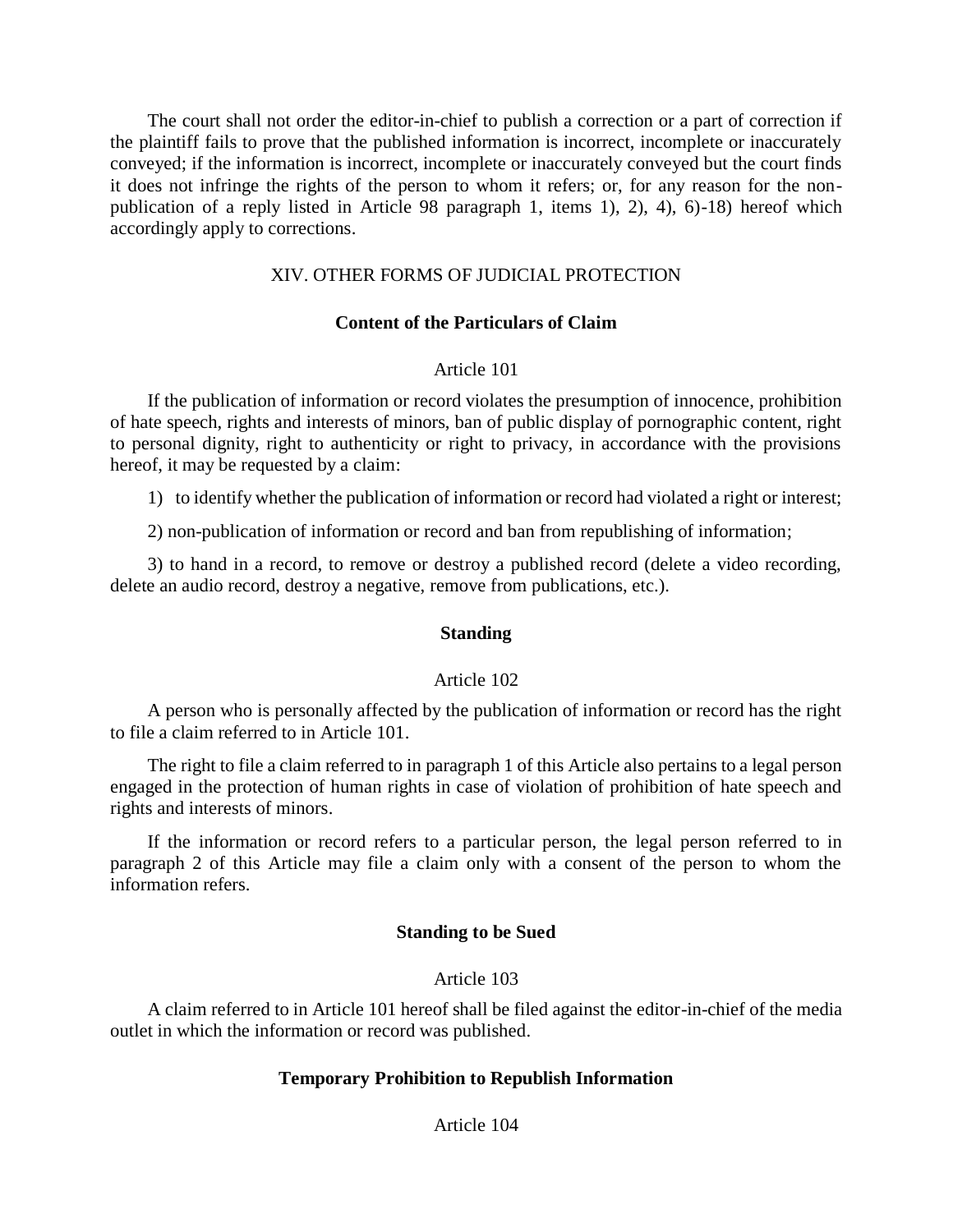A person whose right may be violated by the publication of information or record referred to in Article 101 hereof, may request from the court to hand down an interim order until the enforceable decree has been entered at the latest, prohibiting the editor-in-chief from republishing the same information or record.

The plaintiff must prove the probability that there is a specific danger that the information or record will be published again and that the republication of information or record would violate his/her right or interest referred to in Article 101 hereof.

The court shall consider the motion to obtain an interim order without delay and not later than 48 hours from the submission of motion.

An objection to the decision on interim order shall be made within 48 hours after the receipt of the decision and the court shall decide on the objection within 48 hours.

### **Court Penalties**

### Article 105

Following the claim referred to in Article 101 items 2) and 3) hereof and the proposal for interim order prohibiting republishing information referred to in Article 104 hereof, it may be requested from the court to threaten the editor-**in-chief** that he/she will pay commensurate financial compensation to the plaintiff in the event he/she acts against the court decision.

### **Enforcement of Other Provisions of This Law**

#### Article 106

The claims referred to in Article 101 hereof shall be subject to provisions of Articles 92, 93 paragraph 2 and Article 94 hereof.

## XV. INFORMATION ON THE OUTCOME OF CRIMINAL PROCEEDINGS

### **Right to Publish Information**

## Article 107

If a media outlet published the information that criminal proceedings have been initiated against a certain person, that person shall upon completion of the proceedings have the right to request of the editor-in-chief to publish free of charge the information on the legal suspension of the proceedings, dismissal of the charges or acquittal.

If the editor-in-chief fails to publish the information on the legal suspension of the proceedings, dismissal of the charges or acquittal, and there is no reason for non-publication set forth in this Law, and if he/she publishes the information in an improper manner, the holder of the right may file a claim against the editor-in-chief for publication of information.

### **Deadline for Request Submission and Content of the Information**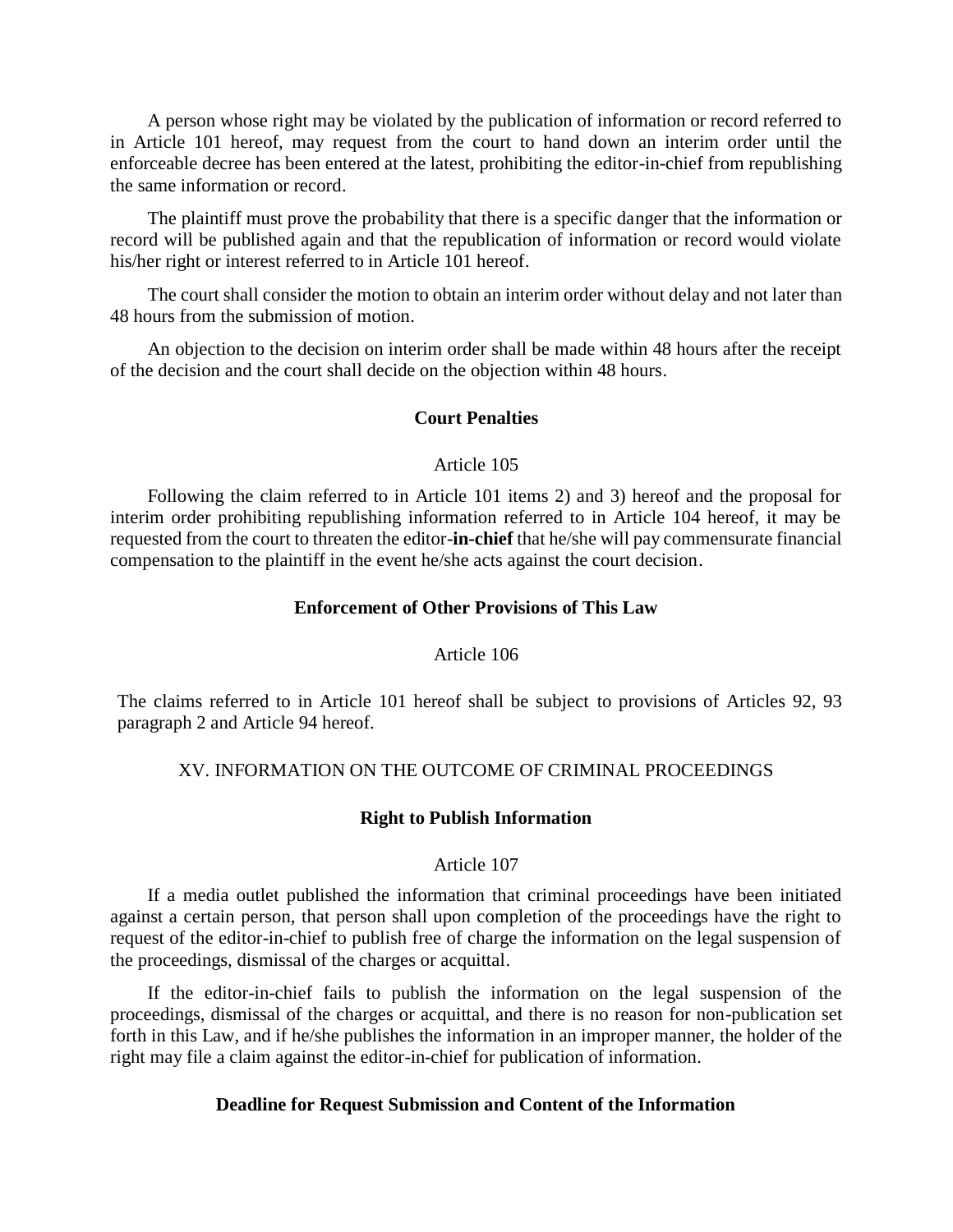#### Article 108

The request referred to in Article 107 hereof to the editor-in-chief within 30 days from the final completion of the criminal proceedings.

The information, the publication of which has been requested, shall contain only facts affiliated to the final completion of the proceedings and not an opinion and a comment affiliated to the original information.

## **Deadline for Publishing the Information**

## Article 109

The information referred to in Article 107 hereof shall be published without delay and not later than in the issue following the next issue of the daily newspaper or in the broadcast following the next daily broadcast upon the arrival of the request for its publication.

### **Reasons for Not Publishing the Information**

## Article 110

The editor-in-chief shall not be obliged to publish the information or a part of the information referred to in Article 107 hereof if:

1) its publication is requested by an unauthorised person;

2) the same media outlet has already published accurate, complete information identical in content on the completion of the criminal proceedings;

3) the authorised person fails to provide his/her name and address, or name and office in the request for publication;

4) the reply request makes no reference to the information being replied to and it cannot be easily determined to which information it refers;

5) the information contains only an opinion or a comment to the original information,

6) the information of the part of information on the final suspension of the proceeding, dismissal of the charges or acquittal in untrue;

7) the information of the part of information is inappropriately long and the applicant has failed to shorten it at the request of the editor-in-chief within 15 days of request;

8) the request for publishing the information has been submitted after the expiry of the deadline;

9) the publication of the content of the reply may provoke a ban on the publication of that information, criminal or civil law liability.

# **Enforcement of Other Provisions of This Law**

# Article 111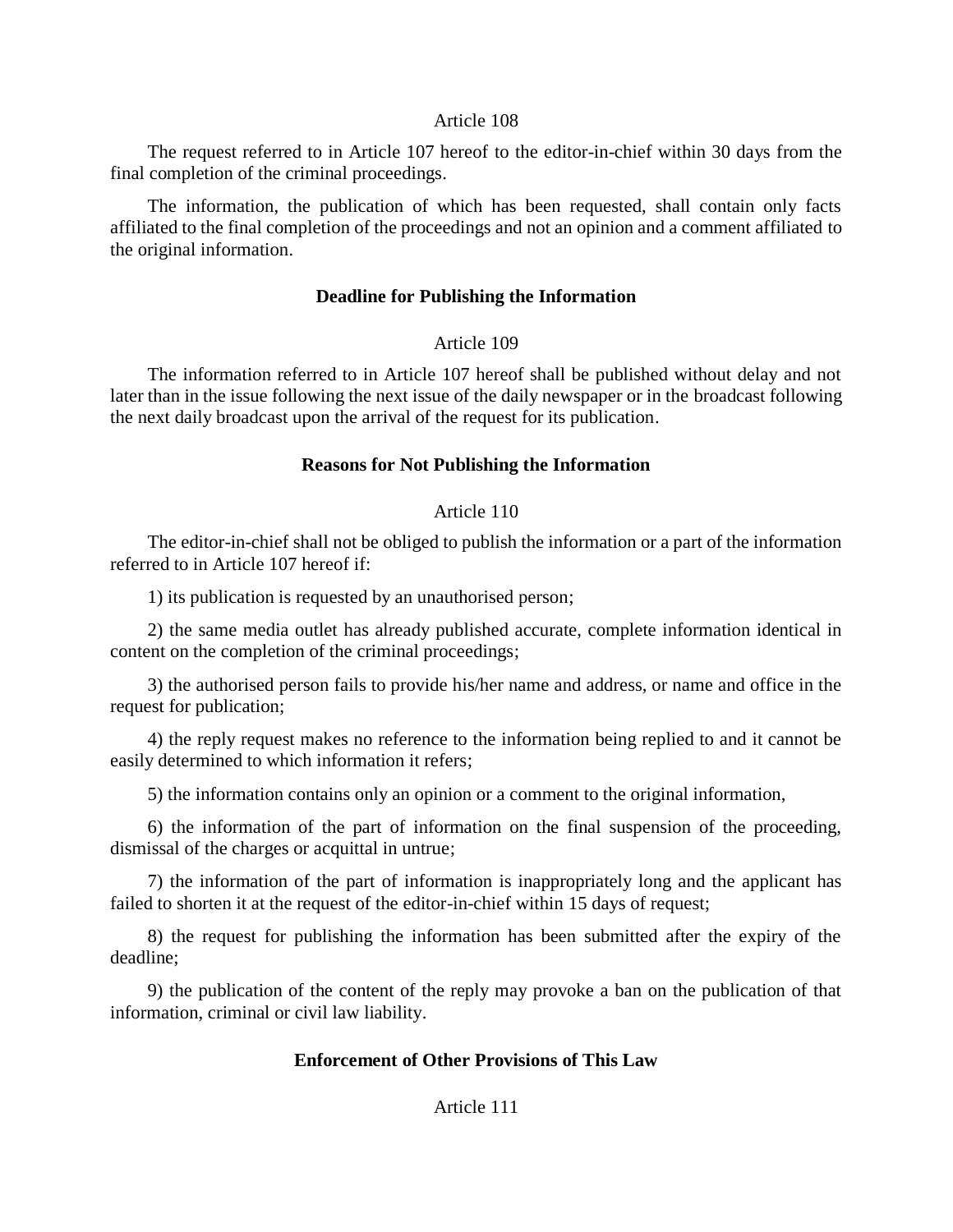The publication of information on the outcome of criminal proceedings shall be subject to Articles 88, 89, 92- 94, 96 and Article 97 hereof.

## XVI. COMPENSATORY DAMAGES

## **Right to Compensatory Damages**

### Article 112

A person referred to in the information that was prohibited to be published in accordance with this Law and who suffers damages because of the publication of information is entitled to damages to cover material and nonmaterial costs pursuant to general regulations and provisions of this Law, disregarding other means of legal protection available to him/her in accordance with the provisions hereof.

The right to compensatory damages referred to in paragraph 1 of this Article is also pertained to a person whose replay, correction or other information was not published although its publication was ordered by the competent court when that person suffers damages.

## **Liability of Journalist and Editor-in-Chief**

## Article 113

A journalist or an editor-in-chief shall be liable for damage incurred due to the publication of information referred to in Article 112 paragraph 1 hereof, if proven that he/she is to blame for the damages.

# **Publisher's Objective Responsibility**

### Article 114

A publisher shall be liable for damage incurred due to the publication of information referred to in Article 112 paragraph 1 hereof and for non-publication of information referred to in Article 112 paragraph 2 hereof, regardless of guilt.

### **Joint Liability**

### Article 115

A journalist, an editor-in-chief and a publisher shall be jointly liable for damage incurred due to the publication of information referred to in Article 112 paragraph 1 hereof and for nonpublication of information referred to in Article 112 paragraph 2 hereof.

Joint liability referred to in paragraph 1 of this Article does not refer to a journalist, an editorin-chief and a publisher of another media outlet.

# **Exclusion of Liability**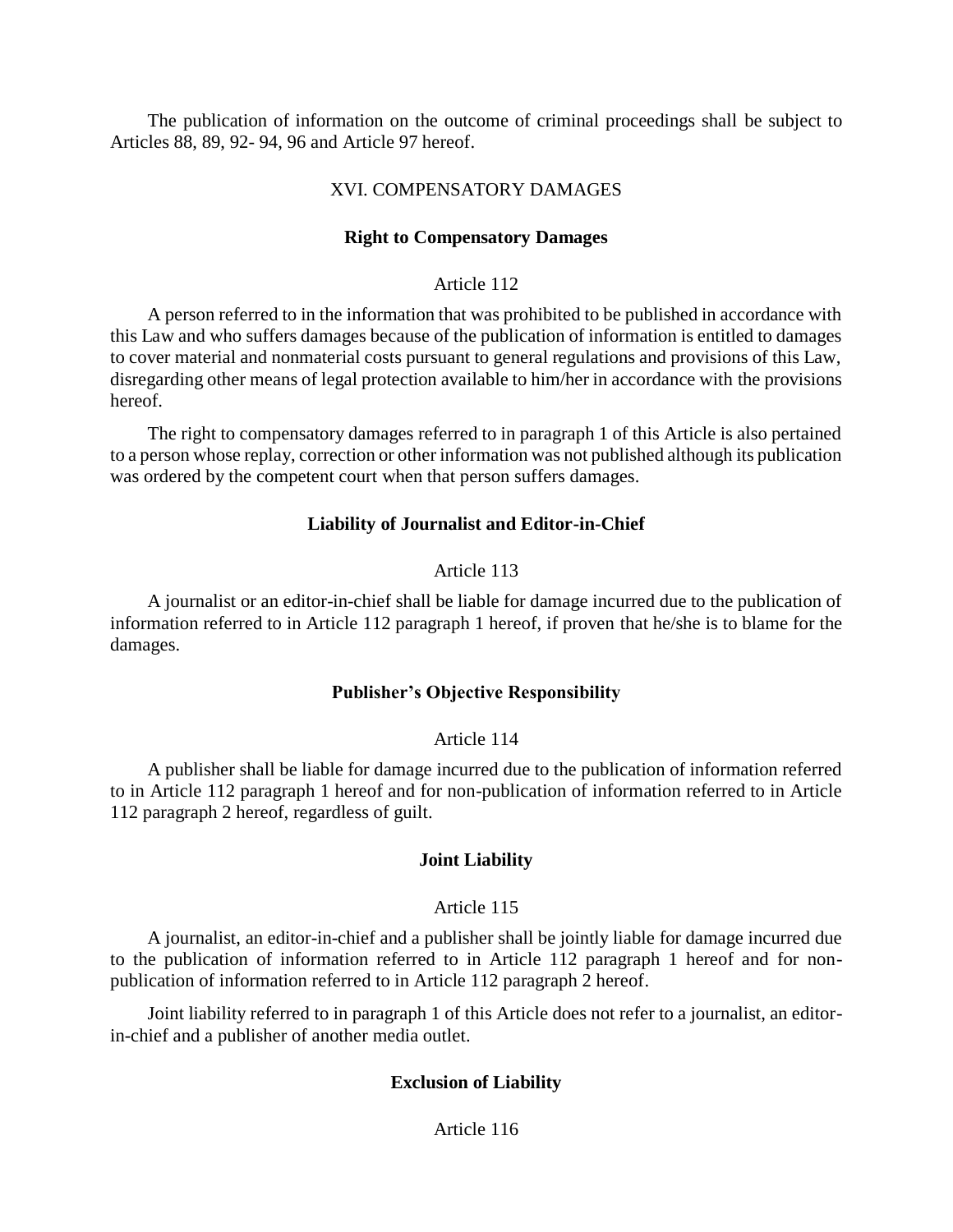A journalist, an editor-in-chief and a publisher shall not be liable for damage if the information is:

1) accurately conveyed from a public parliamentary debate or a public debate in parliamentary body;

2) accurately conveyed from court proceedings in accordance with this Law;

3) accurately conveyed from a public gathering and a journalist acted with due diligence;

4) contained in a document of a public body to which the law governing free access to information of public importance is enforced to, and the public has a reasonable interest to have a knowledge about the information;

5) published in the live programme broadcast and a journalist acted with due diligence.

The Republic of Serbia, the Autonomous Province or a local self-government unit, depending on a public authority, shall be liable for damage caused by publishing incorrect or incomplete information obtained from the public body, regardless of guilt.

#### **Amount of Compensatory Damages**

### Article 117

When deciding on the amount of compensatory damages, the court shall particularly take into account:

1) if a plaintiff has tried to decrease the damage by other means of legal protection in accordance with the provisions hereof;

2) if a defendant obstructed the plaintiff to decrease the damage by publishing reply, correction or other information on the basis of court ruling.

#### **Deadline for Claim for Compensatory Damages**

#### Article 118

A claim for compensatory damages shall be filed within six months of the day of publication of the information referred to in Article 112 paragraph 1 hereof or of the day when the defendant was obliged to publish the information referred to in Article 112 paragraph 2 hereof.

## XVII. RIGHT TO SHARE IN PROFIT

### Article 119

A person whose personal dignity, authenticity or privacy was violated by published information or record, he/she shall have the right to file in a claim and demand from a publisher a share in profit earned by publishing the information or the record, in proportion to the contribution of the information or the record in the profit, regardless of other means of legal protection available to the person in accordance with the provisions hereof.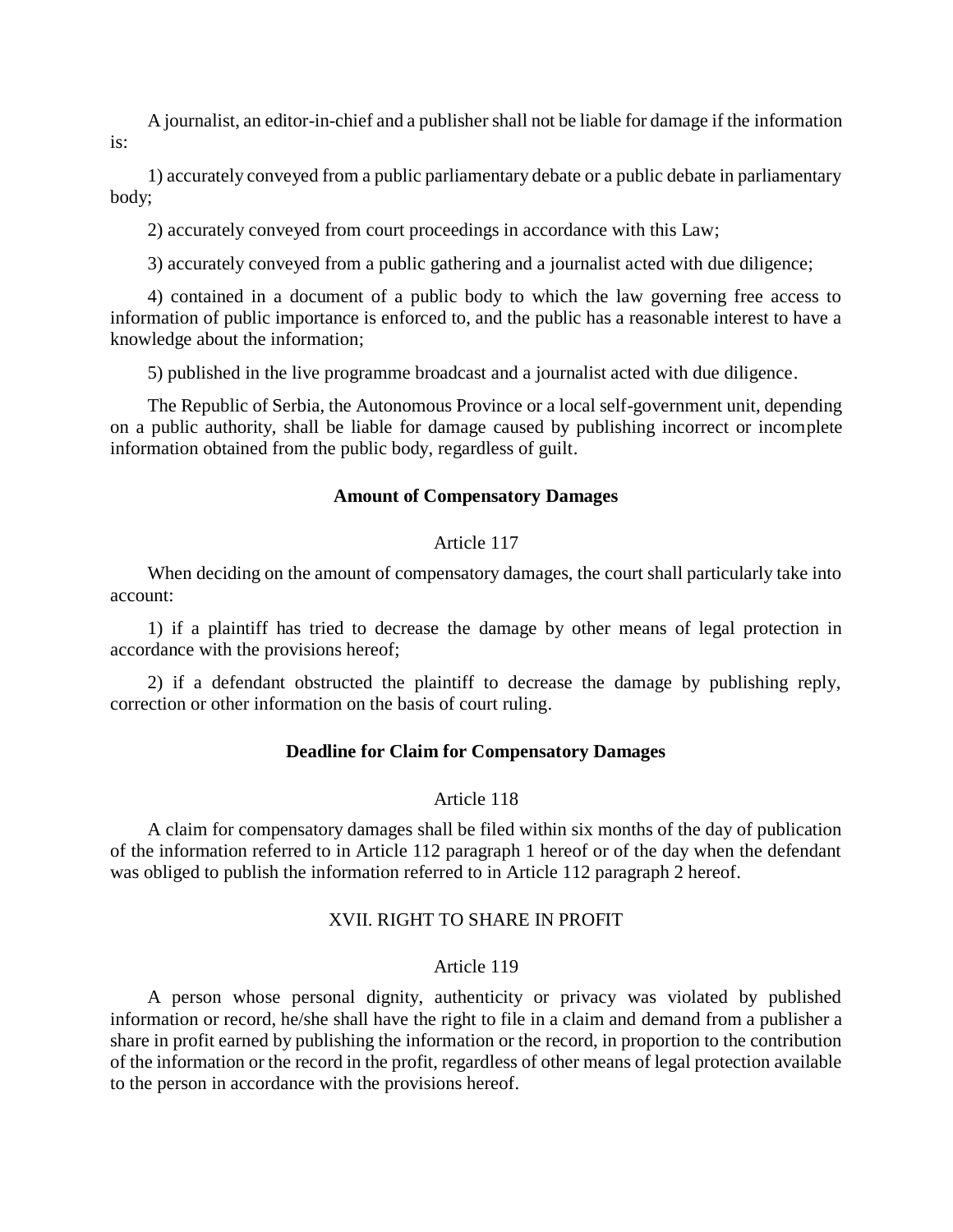#### XVIII. PUBLISHING COURT RULINGS

#### Article 120

At the request of the plaintiff in proceedings initiated by claim referred to in Articles 101, 112 and 119 hereof, the court shall order to the editor-in-chief to publish at his/her expense a final ruling with no comments and without delay, not later than in the issue following the next issue of the daily newspaper or in the radio or television programme following the next programme from the day when the ruling became final.

The publication of the ruling referred to in paragraph 1 of this Article shall be subject to Article 93 paragraph 1 and Articles 96 and 107 hereof.

#### XIX. COMMON PROVISIONS OF THE PROCEDURE OF LEGAL PROTECTION

#### **Court Jurisdiction**

#### Article 121

A claim in the procedure of legal protection on the basis of Articles 83, 84, 85 and 101 and Article 107 paragraph 2, Articles 112 and 119 hereof shall be filed to the Higher Court in Belgrade**.**

### **Urgency of Procedure**

## Article 122

The procedure in the proceedings initiated by a claim referred to in Article 121 shall be urgent.

## **Main Hearing**

#### Article 123

In the proceedings initiated by a claim referred to in Article 121 hereof, no preliminary hearing shall be scheduled.

In the proceedings initiated by a claim for publishing a reply, the defendant shall not be required to submit a respond to the claim, and in proceedings initiated by other claims the court shall order the defendant to respond to the claim within eight days from the day of delivery of claim.

In the proceedings initiated by a claim for publishing a reply, the first hearing shall be held within eight days from the day when the court received a claim, and in the proceedings initiated by other claims within 15 days from the day of receipt of the respond to the claim or from the expiry of deadline for respond to a claim.

The summons to the plaintiff shall indicate that it shall be deemed that he/she withdrew the claim in case of his/her nonattendance at the first or any subsequent hearing. The summons to the defendant shall be indicate that the ruling may be passed at the first hearing in case of his/her nonattendance and, that in case of his/her nonattendance at any subsequent hearing, the ruling shall be passed on the basis of facts established that far.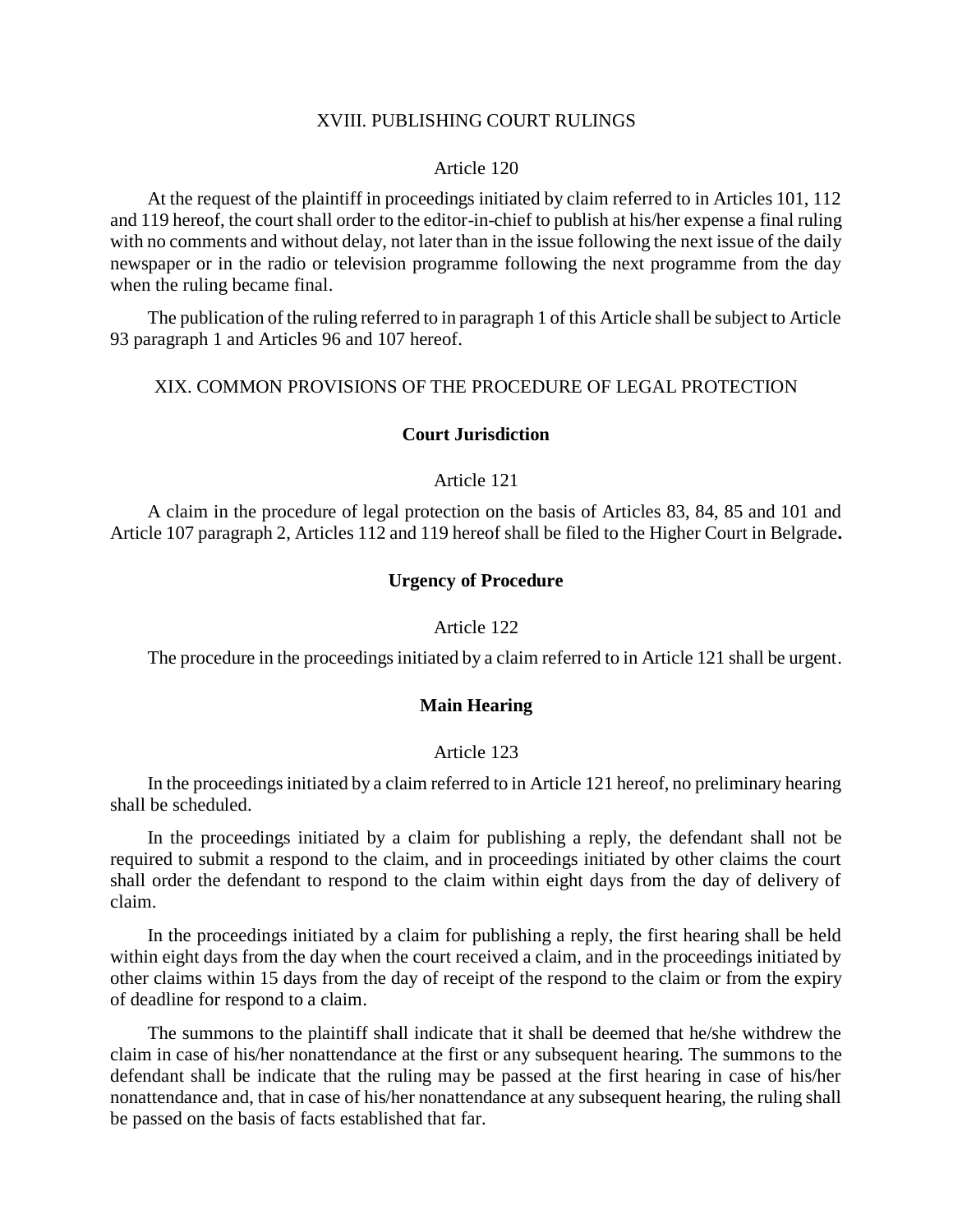There is no case rest for the proceedings initiated by a claim referred to in Article 121 hereof.

The restitution of the former status may be requested in the proceedings initiated by a claim for publishing a reply within one day of the end of exceptional circumstances and within five days of the dismissal of procedural action.

#### **Passing a Ruling and the Ruling**

## Article 124

The court shall pass and publicly pronounce a ruling immediately upon the conclusion of the main hearing.

The certified copy of the ruling shall be delivered to each party within three days of the pronouncement of the ruling.

#### **Appeal**

#### Article 125

Parties may lodge the appeal against the ruling within eight days of the day of delivery of the copy of the decision.

The appeal shall be sent to the opposing party for response without delay and within three days of the day of receipt of the appeal at the latest.

Deadline for response to the appeal is three days of the day of the receipt.

In the proceedings initiated by a claim for publishing a reply, the appeal shall not be sent to the opposing party for response.

Provisions on the filings sent by telegraph set forth in the law governing the civil procedure shall not be applied in the proceedings initiated by a claim for publishing a reply.

The court of first instance shall send to the court of second instance a timely and granted appeal, along with all the documents, within five days of the day of receipt of the response to the appeal, or upon the deadline for the response to the appeal in case of the proceedings initiated by a claim for publishing reply within two days as of the receipt of the appeal.

The court of second instance shall decide on the appeal within eight days of the day of receipt of the appeal and the documents, or within five days of the day of receipt of the appeal and the documents in case of the proceedings initiated by a claim for publishing reply.

#### **Revision**

# Article 126

The revision shall be allowed against second instance ruling if a claim request is rejected. It shall be filed within 15 days of the day of delivery of second instance ruling.

The deadline for reply to revision is 15 days from the day of revision delivery.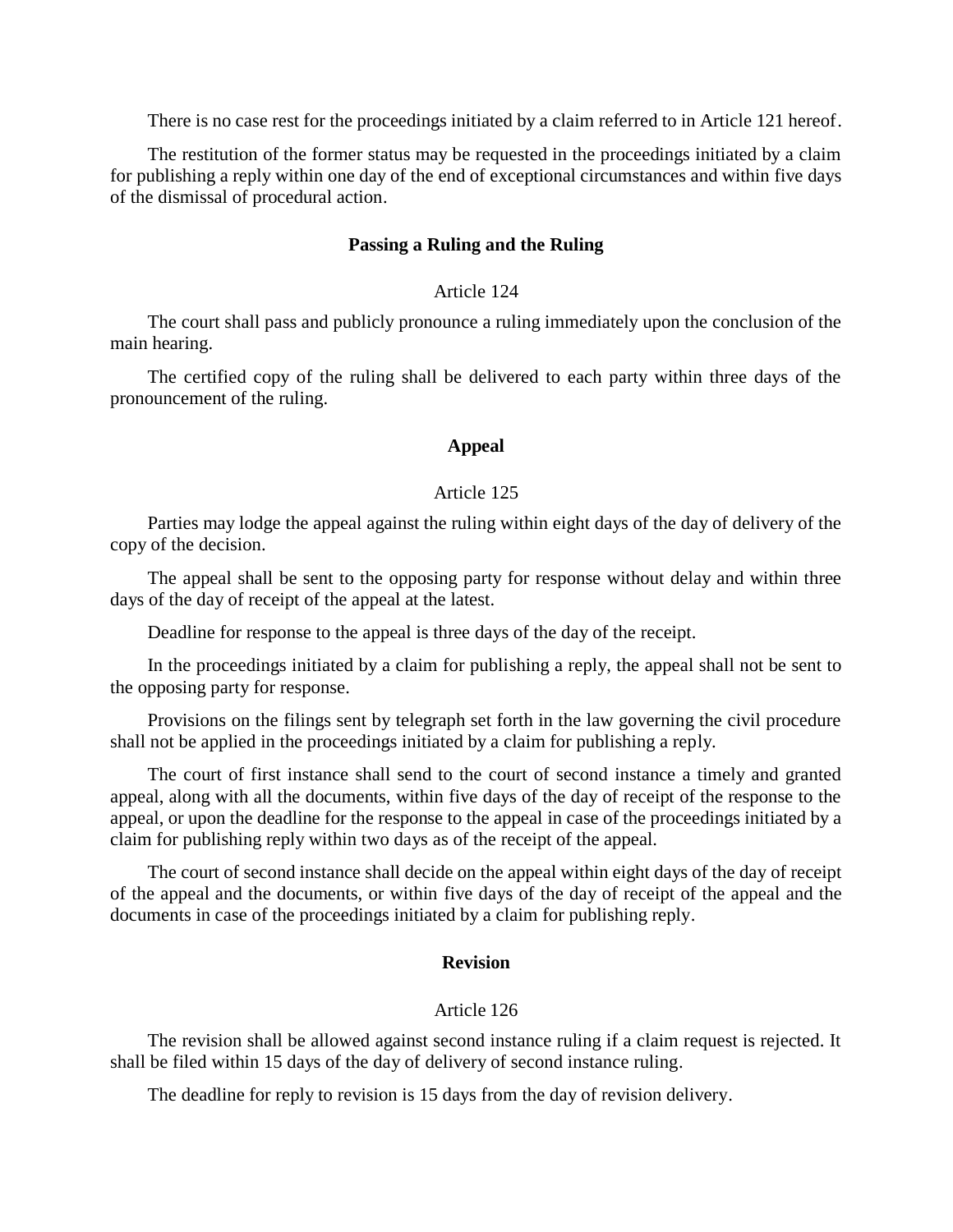The revision referred to in paragraph 1 of this Article may be filed by both a plaintiff and a defendant in the proceedings initiated by a claim for compensatory damages and by a claim for rights to a share in profit.

The revision against the second instance ruling in the proceeding initiated by a claim for publishing a reply may not be lodged.

# **Delivery of Final Ruling to a Publisher**

# Article 127

If a publisher was not included in the claim referred to in Article 121 hereof, the certified copy of the final ruling shall be delivered to the publisher as well.

# **Change of Editor-in-Chief**

# Article 128

If the editor-in-chief is changed after filing a claim and the plaintiff does not modify the claim before the conclusion of the main hearing, the court shall dismiss the claim.

No consent both of the previous defendant or the new editor-in-chief for the modification of claim referred to in paragraph 1 of this Article is required.

A plaintiff may modify the content of the particulars of claim before the conclusion of the main hearing without the consent of the defendant.

The court shall not allow the modification of a claim if established that the procedural powers have been abused in that manner, and particularly if there were several modifications, by passing the separate decision that may be subjected to a separate appeal.

If the editor-in-chief has been changed after the passing of final ruling, the liabilities stipulated in the ruling shall be transferred to the new editor-in-chief, unless in case of the ruling for the claim for compensatory damages.

# **Consequences of Exceeding Deadlines**

# Article 129

If the court exceeds the deadlines set forth in Article 123 paragraphs 3, Article 124 paragraph 2, Article 125 paragraphs 6-7 hereof, the president of the court, acting on a motion of the plaintiff, shall reassign the case without delay to another panel of judges.

The actions undertaken by the panel of judges that handled the case originally and the actions undertaken by the parties before the original panel of judges shall remain valid and need not to be repeated.

# **Costs of Proceedings**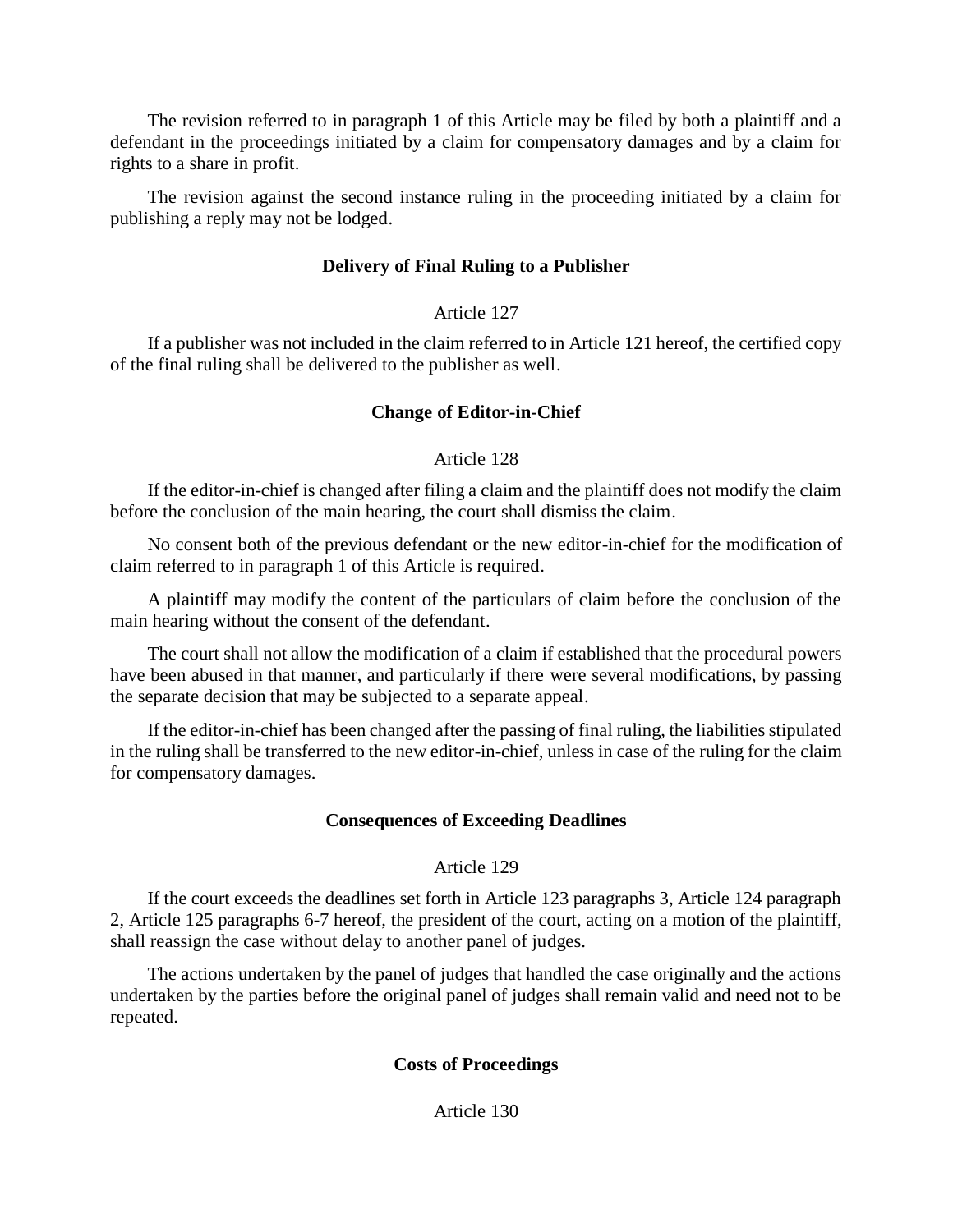The defendant shall bear the costs of proceedings initiated by a claim referred to in Articles 83, 84, 85 and 101 and Article 107 paragraph 2, if he/she remedies the violation of the plaintiff's right before the conclusion of the proceeding by publishing reply, correction or in any other manner.

#### **Application of the Rules of Civil Procedure**

#### Article 131

The proceedings initiated by a claim referred to in Article 121 hereof shall be subject to the provisions of the law governing civil procedure if not regulated otherwise hereof.

#### XX. SUPERVISION

#### Article 132

The enforcement of this Law shall be supervised by the public authority of the Republic of Serbia in charge of public information activities, while in the autonomous province the enforcement of this Law shall be supervised by the provincial administration authority in charge of public information activities carried out as delegated tasks.

In carrying out supervision, public authorities referred to in paragraph 1 hereof shall exchange information on irregularities in application of the law, in particular by sending notifications on the violation of the law, along with recommendations for aligning with the law, and undertaking other possible means provided by the law.

For carrying out more efficient supervision, public authorities referred to in paragraph 1 hereof cooperate intensely with the public authority responsible for affairs of local self-government, public authority competent for economic affairs, authority competent for competition, authority competent for control of the state aid, authority competent for electronic media, authority competent for control of state aid, agency competent for business registers and other public authorities, regulatory authorities and agencies.

The basis for cooperation referred to in paragraphs 2 and 3 hereof shall be the protocol on cooperation signed by public authority referred to in paragraph 1 hereof with the state authorities, regulatory authorities or agencies referred to in paragraphs 2 and 3 hereof.

#### **Inspection**

#### Article 132а

The inspection referring to legality of actions of Republic of Serbia authorities, authorities of autonomous province, local self-government units, public authorities and companies, institutions and other organisations founded by Republic of Serbia, autonomous province, local selfgovernment unit, being also their members, shall be carried out by the Administrative Inspectorate by applying its obligations pursuant to this Law.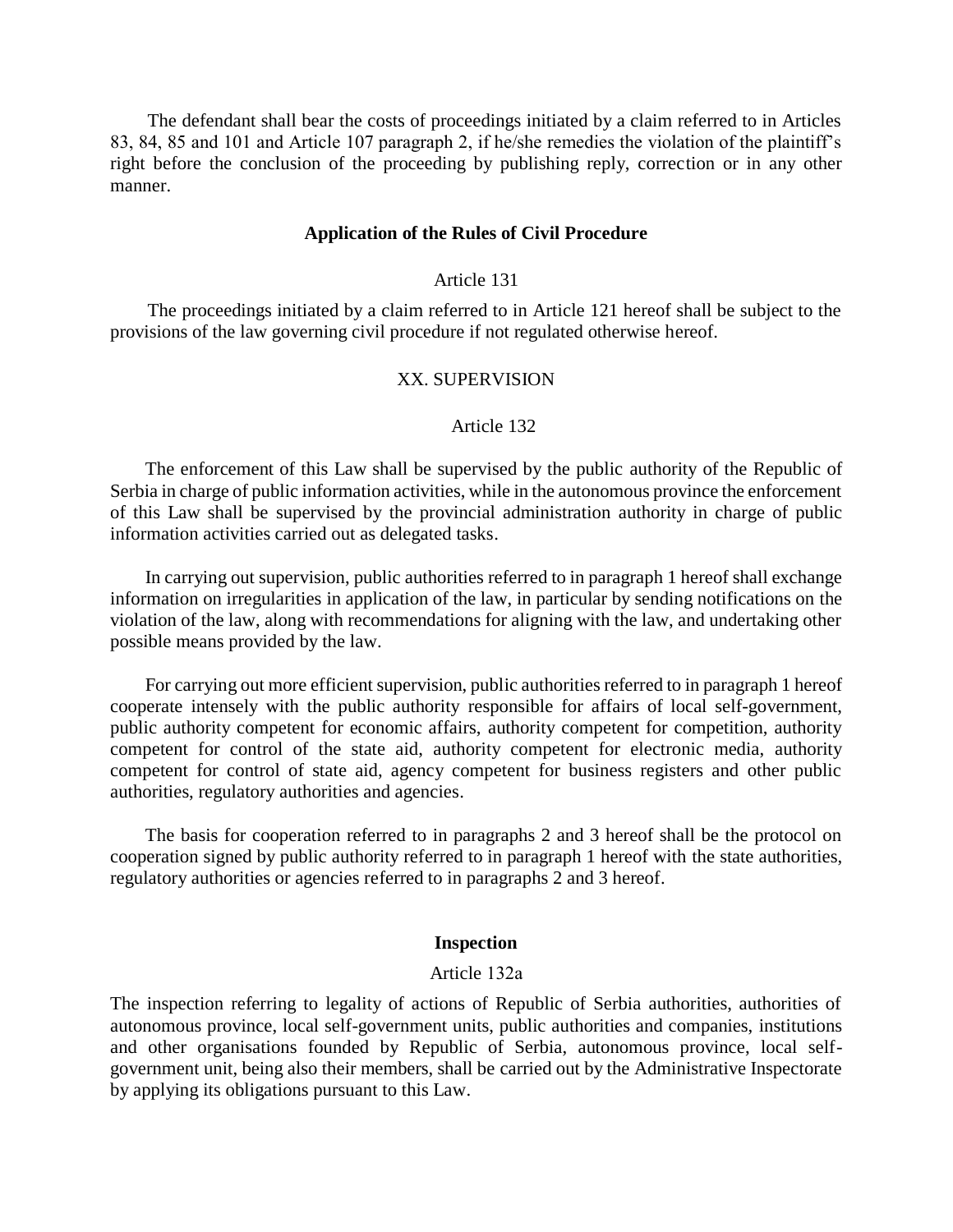The inspection referred to in paragraph 1 hereof, including imposing of measures, shall be implemented by Administrative Inspectorate in accordance with the provision of this Law and the law regulating Administrative Inspectorate.

# XXI. SYSTEM OF PENALTIES

## **Commercial Offence**

### Article 133

A fine of between 100,000 and 1,000,000 dinars for a commercial offence shall be imposed to a legal person – publisher who does not act as cautioned by the competent body in the proceedings of establishment that media pluralism has been threatened (Article 47 paragraph 3).

A fine of between 10,000 and 200,000 dinars for a commercial offence referred to in paragraph 1 of this Article shall be imposed to a responsible person in the publisher's company.

### Article 134

A fine of between 100,000 and 1,000,000 dinars for a commercial offence shall be imposed to a legal person – distributor against the provision of Article 58 paragraph 1 of this law.

A fine of between 10,000 and 200,000 dinars for a commercial offence referred to in paragraph 1 of this Article shall be imposed to a responsible person in the legal person – distributor.

### **Misdemeanours**

### Article 135

A fine of between 50,000 and 150,000 dinars for a misdemeanour shall be imposed to a natural person who publishes newspapers or provide radio or television programme and is not registered for the activity it performs (Article 32 paragraph 3).

### Article 136

A fine of between 100,000 and 1,000,000 dinars for a misdemeanour shall be imposed to a legal person – publisher if:

1) publishes a media outlet without the imprint, if the imprint content is not in accordance with the law fails to publish the imprint in an appropriate manner (Articles 34-36);

2) by 31 March of the current year fails to deliver data on average media circulation sold that is referred to Article 39 hereof;

3) fails to register the changes of data entered in the Register within 15 days (Article 40;

4) a person enjoying immunity from liability or a person whose place of residence is not on the territory of the Republic of Serbia is appointed an editor-in-chief (Article 48 paragraphs 4 and 5);

5) shall not keep a media recording (Article 68);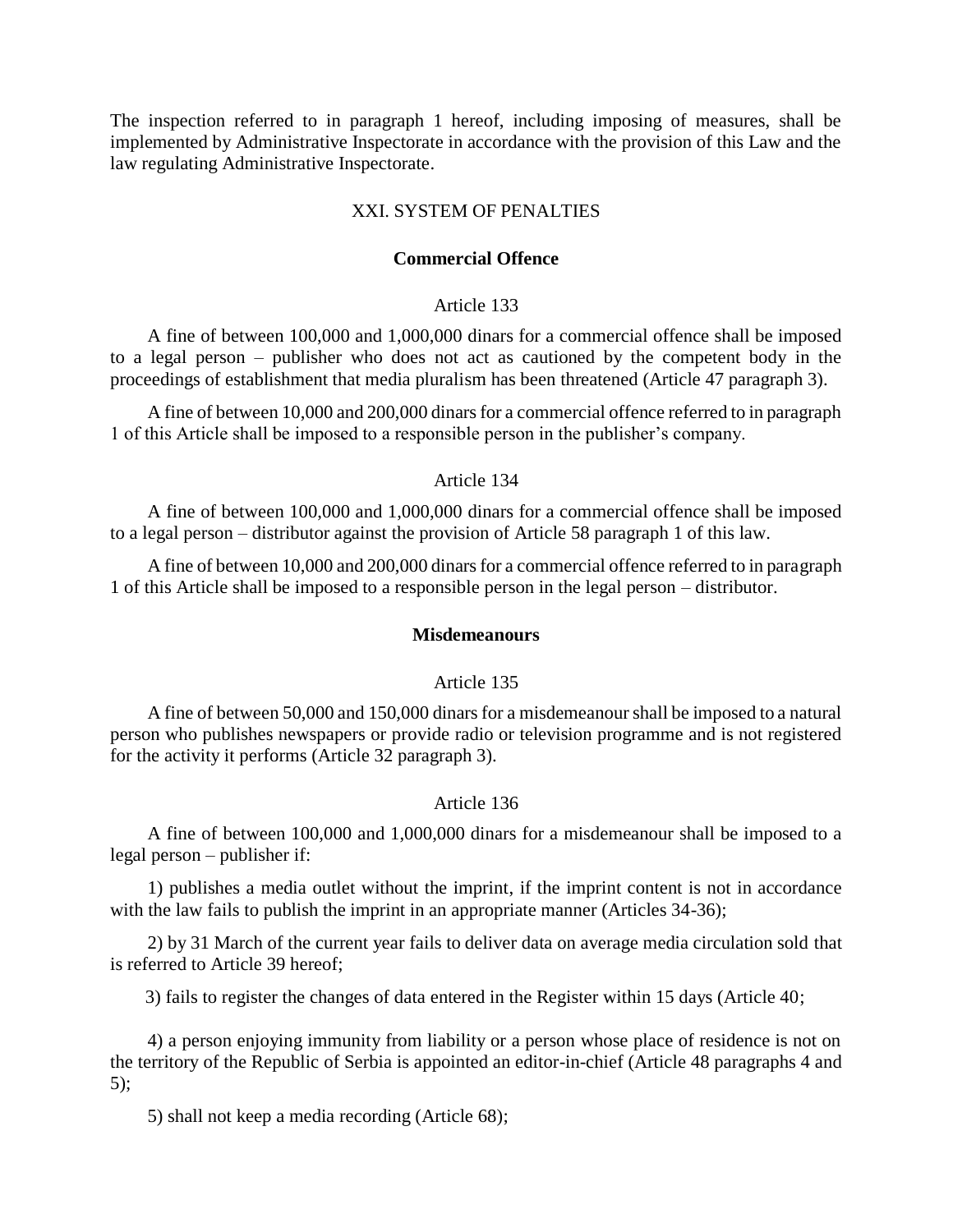6) shall not make a media recording available for viewing or shall not make a copy of the media record in accordance with the provisions hereof (Articles 69-71).

A fine of between 10,000 and 150,000 dinars for a misdemeanour referred to in paragraph 1 of this Article shall be imposed to a responsible person in the publisher's company.

A fine of between 10,000 and 150,000 dinars for a misdemeanour referred to in paragraph 1 of this Article shall be imposed to an entrepreneur-publisher.

# **Article 137**

A fine of between 50,000 and 150,000 dinars for a misdemeanour shall be imposed to a responsible person in public authority if he/she:

1) fails to carry out needs analysis regarding media content (Article 16b);

2) fails to announce public call for realisation of public interest in the field of public information (Article 17 paragraph 1);

3) fails to determine the amount of funds allocated in the public competition by not applying the principle of costs (Article 17 paragraphs 3 and 5);

4) fails to determine minimum and maximum amount of funds allocated per individual project in accordance with the Law (Article 17 paragraph 4);

5) fails to publish all data and documents related to public competition or project evaluation (Articles 17-26);

6) unjustifiably denies the participation in the public competition to some publishers by prescribing discriminatory criteria (Article 22 paragraph 7);

7) adopts the decision against the law on appointing the Competition Panel for allocating funds in public competitions (Article 24);

8) adopts a decision against the law on the allocation of funds by derogation from the proposal of the Competition Panel (Article 24а);

9) fails to review narrative and financial reports and fails to evaluate those reports in accordance with the law (Article 26);

11) fails to send the information on the allocation of funds to the Register within 15 days (Article 39 paragraph 4);

# Article 138

A fine of between 50,000 and 150,000 dinars for a misdemeanour shall be imposed to a responsible person in a public administration and a legal person whose majority shareholder is the state or which is entirely or predominantly funded from public revenue if it co-finances projects of or in any other way supports a media outlet or a publisher not entered in the Register or if it advertises in or use other services of a media outlet not entered in the Register (Article 44).